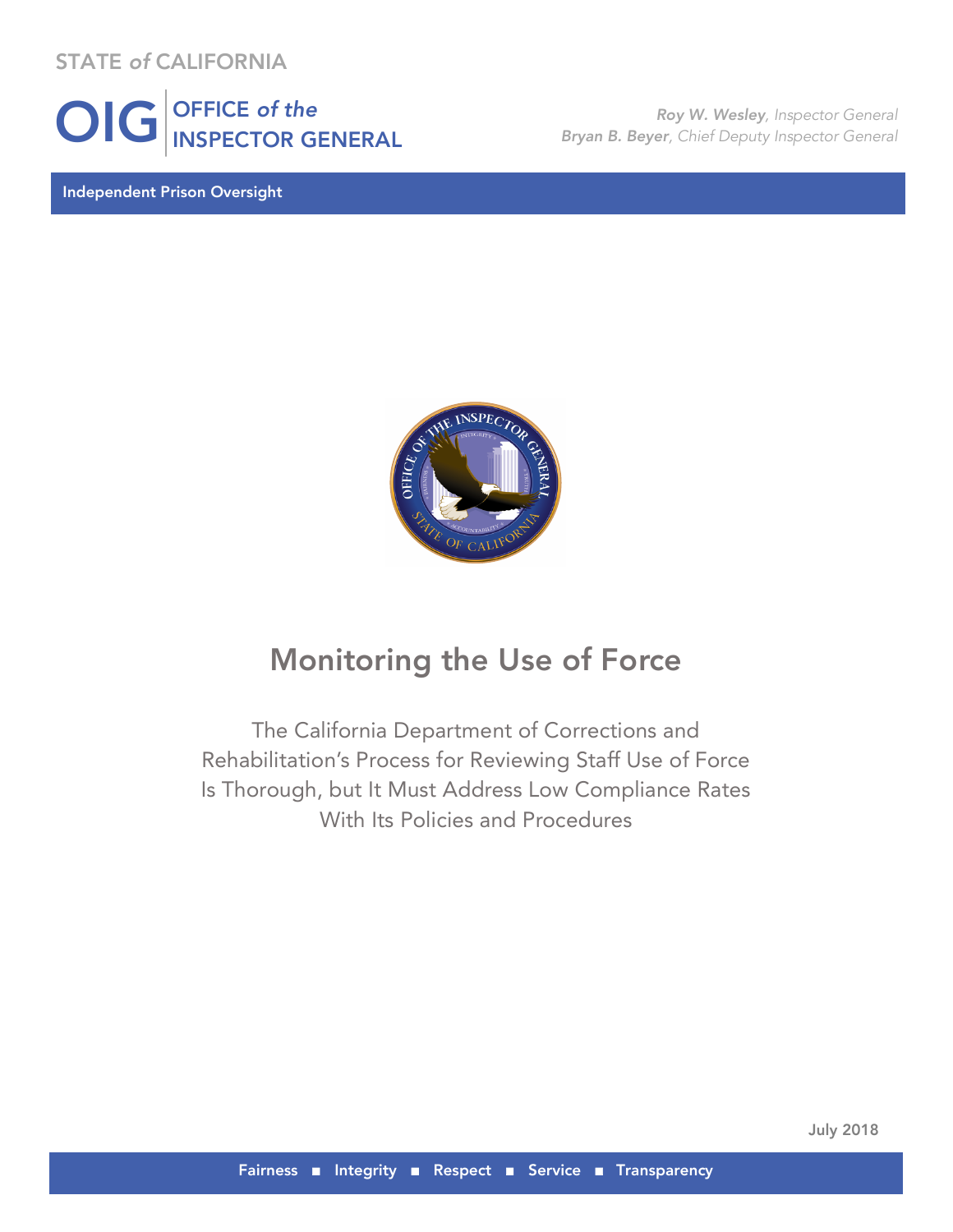Electronic copies of reports published by the Office of the Inspector General are available free in portable document format (PDF) on our website at **www.oig.ca.gov**.

> We also offer an online subscription service. For information on how to subscribe, visit **www.oig.ca.gov/pages/mail-list.php**.

For questions concerning the contents of this report, please contact Shaun R. Spillane, Public Information Officer, at 916-255-1131.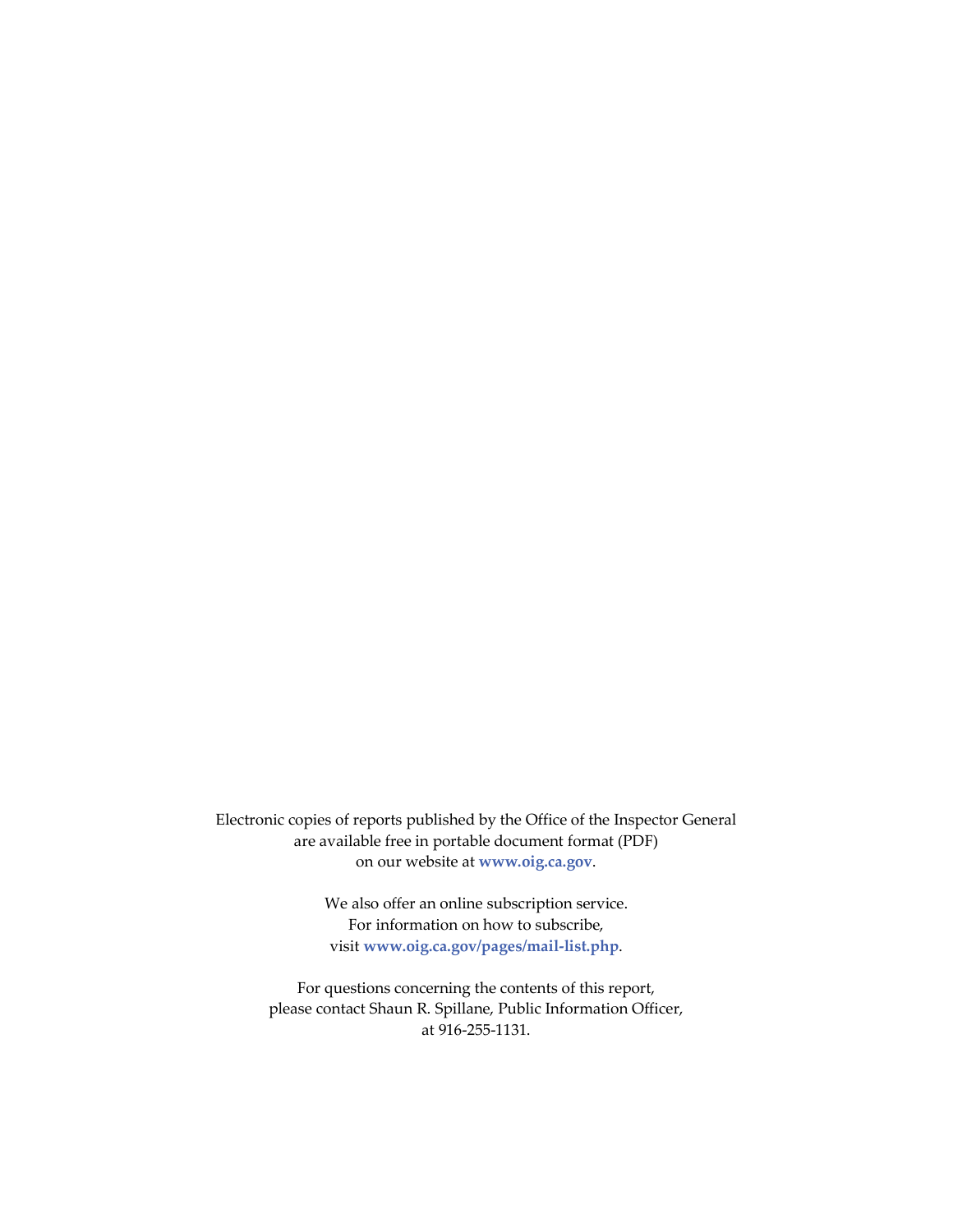Independent Prison Oversight

*Roy W. Wesley, Inspector General Bryan B. Beyer, Chief Deputy Inspector General*

*Regional Offices*

*Sacramento Bakersfield Rancho Cucamonga*

July 16, 2018

Dear Governor and Legislative Leaders,

Enclosed is the Office of the Inspector General's report titled *The California Department of Corrections and Rehabilitation's Process for Reviewing Staff Use of Force Is Thorough, but It Must Address Low Compliance Rates With Its Policies and Procedures*. This review covers use-of-force incidents we monitored for which the California Department of Corrections and Rehabilitation (the department) completed a review between July 1, 2017, and December 31, 2017.

This report concludes that the department thoroughly reviewed incidents after its staff used force. Based on its own assessments, however, the rate at which staff complied with departmental policies and training was relatively low. Specifically, the department concluded that only 52 percent of the incidents in this period fully met the standards set forth in its policy, while finding some sort of violation had occurred in the remaining 48 percent. After finding these policy violations, the department prescribed training to staff involved in the majority of the incidents. A few incidents, however, resulted in higher forms of progressive discipline, including formal counseling and adverse actions. While we concurred with the vast majority of these policy determinations, we also identified some instances of noncompliance that the department's review committees had not considered.

As part of its reviews, the department found that officers did not always justify their need to use force and, in a few instances, their actions may have contributed to the need to do so. We pointed out that these types of problems were relatively infrequent compared with the number of instances during which force occurred. Nevertheless, we believe that unnecessary force is a serious issue and could increase tension between staff and inmates and, ultimately, expose the department to legal liability. We also found that officers did not consistently follow departmental policies for video recording inmate interviews, which may have weakened the department's ability to support, or refute, certain allegations of unnecessary or excessive force. Finally, we found that officers did not always follow policies when they used controlled force, a type of force used when the inmate did not pose an imminent threat and was isolated in a confined setting.

Sincerely,

For W. Wedy

Roy W. Wesley Inspector General

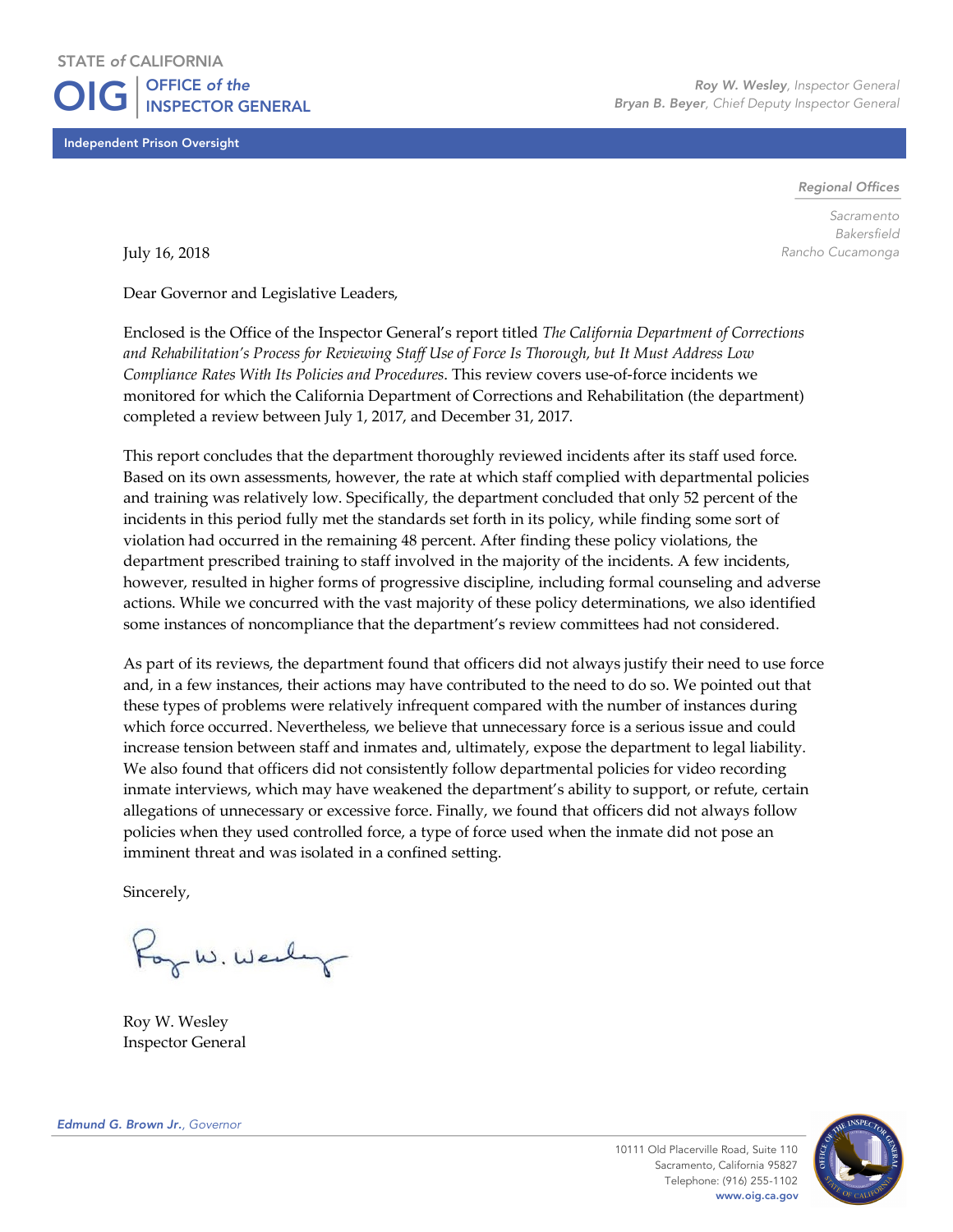*(This page left blank for reproduction purposes.)*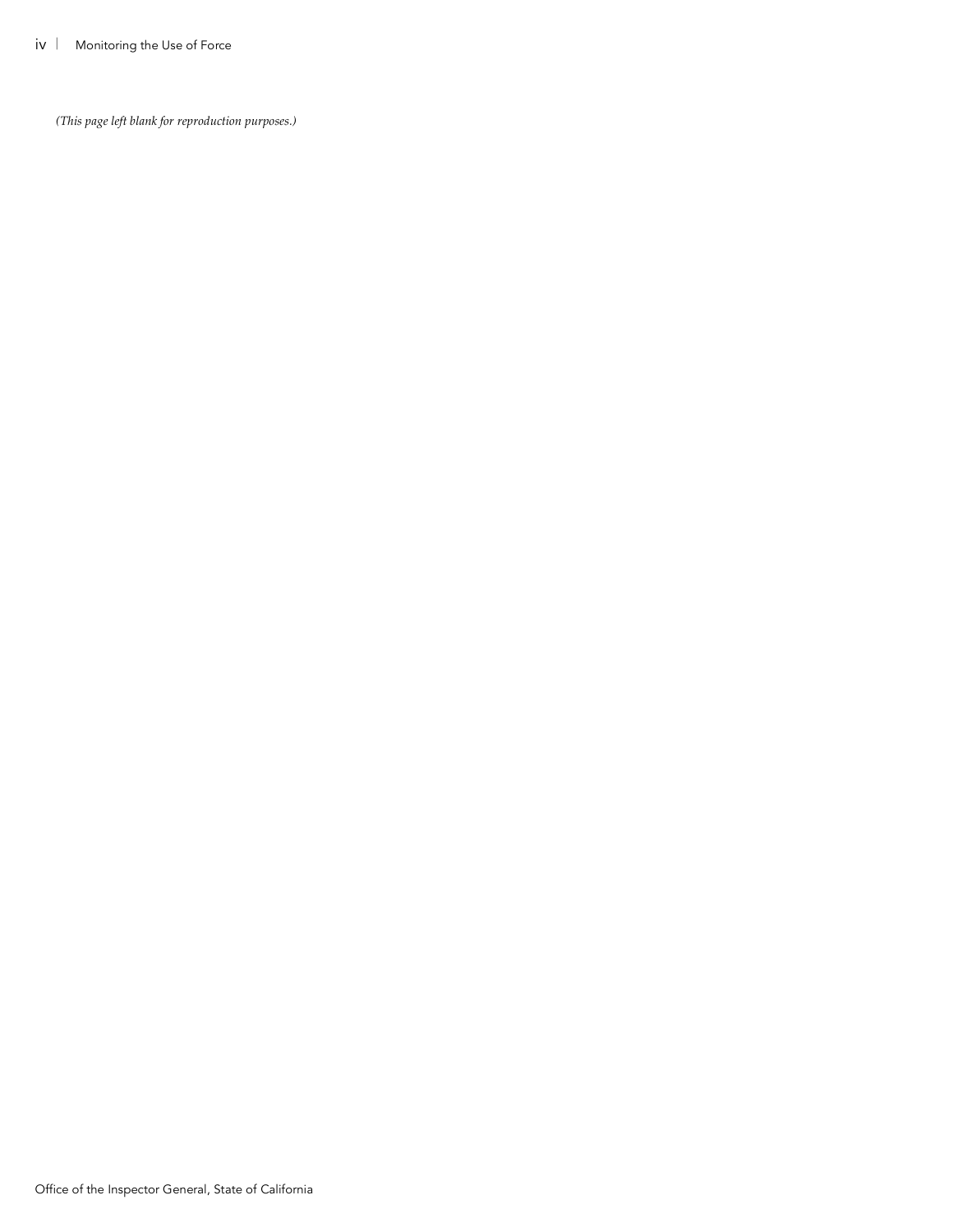# **Contents**

| Summary                                                                                                                                                           | 1  |
|-------------------------------------------------------------------------------------------------------------------------------------------------------------------|----|
| Introduction                                                                                                                                                      | 5  |
| Background                                                                                                                                                        | 5  |
| Scope and Methodology                                                                                                                                             | 14 |
| <b>Monitoring Results</b>                                                                                                                                         | 17 |
| Overall, the Department Performed Well in Self-Assessing<br>Compliance With Its Use-of-Force Policy, yet the Rate of<br>Noncompliance It Found Remains a Concern  | 17 |
| Officers Did Not Always Articulate a Threat That Necessitated<br>Force, and in Some Instances, Their Own Actions May Have<br>Contributed to the Need to Use Force | 23 |
| Officers Did Not Always Adhere to Policy When Conducting<br>Video-Recorded Interviews of Inmates                                                                  | 29 |
| The Department Identified Many Policy Violations Involving<br>Controlled Uses of Force                                                                            | 31 |
| Recommendations                                                                                                                                                   | 33 |
| Appendices                                                                                                                                                        | 35 |
| Appendix A: Detail of Use-of-Force Incidents                                                                                                                      | 36 |
| Appendix B: Detail of Policy Violations as Determined by the<br>Department, Grouped by OIG Category                                                               | 38 |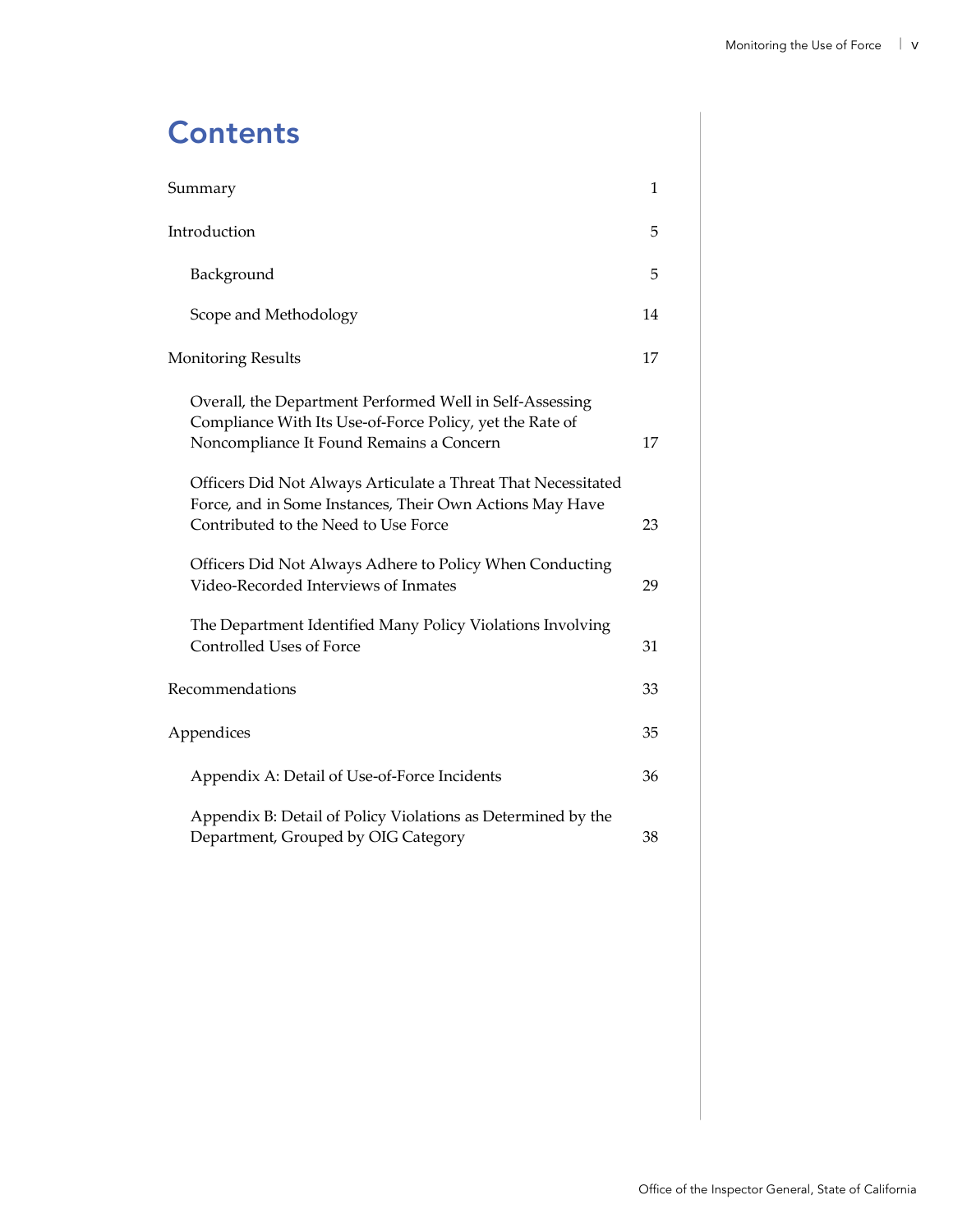*(This page left blank for reproduction purposes.)*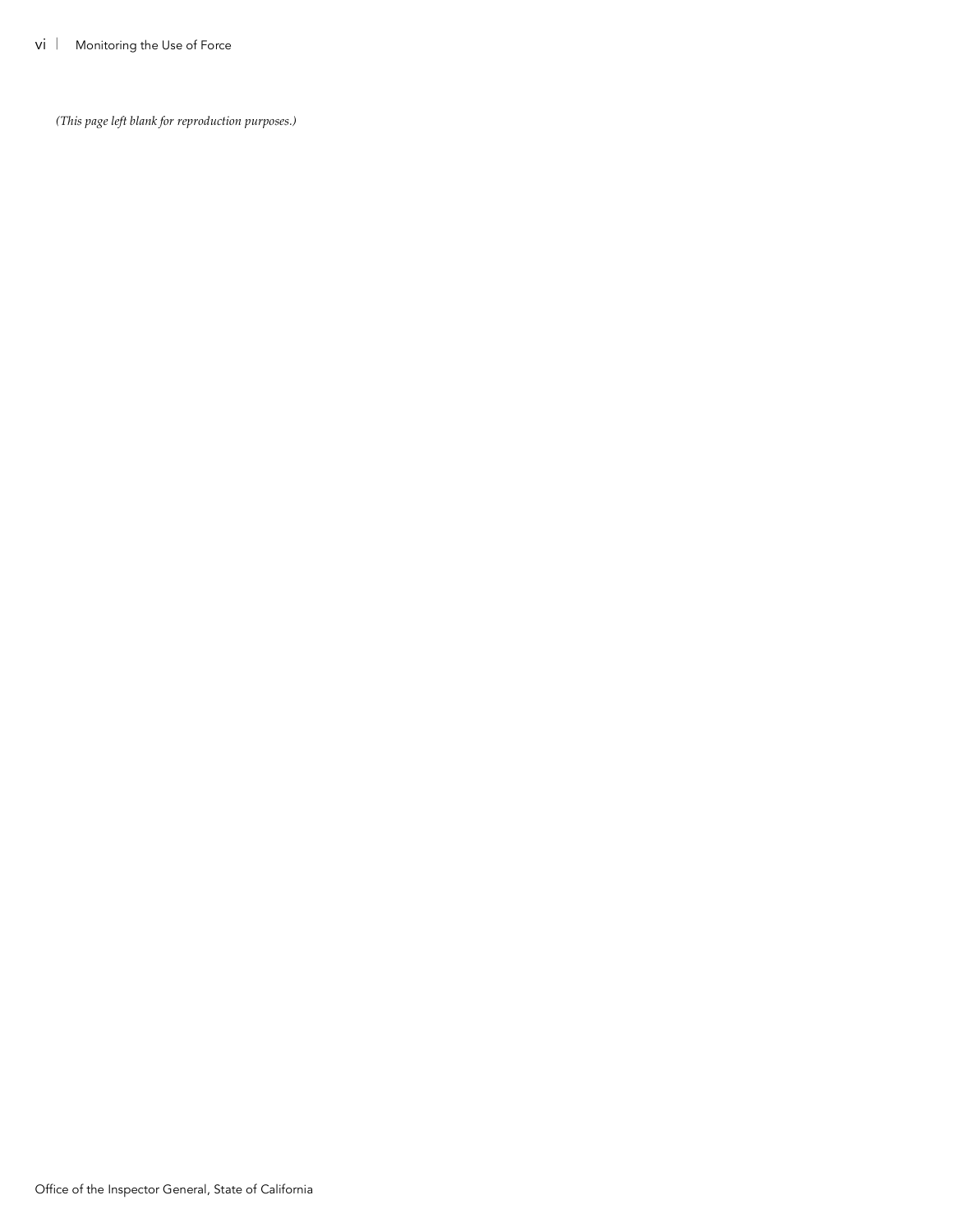# Summary

Within its statutory mandate, the Office of the Inspector General (OIG) monitors the California Department of Corrections and Rehabilitation's (the department) process for reviewing and evaluating uses of force by departmental staff and reports its findings. This report contains our evaluation concerning the use-of-force incidents for which the department completed reviews during the period from July 1, 2017, through December 31, 2017.

Any departmental employee who uses force, or observes another employee use force, is required to prepare a written report of the incident prior to being relieved from duty at the end of the working shift. These reports are then subjected to a multitiered review process culminating with an executive review committee's evaluation. The OIG's monitoring process included having its inspectors visit every adult and juvenile institution, headquarters, and the northern and southern parole regions to attend 778 of the 825 executive review committee meetings (a 94 percent attendance record), during which time, hiring authorities reviewed and evaluated every use-of-force incident to assess compliance with departmental policy and training.

As part of our oversight process for this six-month period, our inspectors reviewed and analyzed 4,001 separate instances, including 3,709 use-of-force incidents and 292 allegations of excessive or unnecessary use of force. OIG inspectors reviewed all written reports and documentation and, where applicable, viewed all related video recordings of incidents and interviews, independently determining whether staff actions were reasonable under the circumstances and in compliance with the department's policy and training. As part of this process, our inspectors provided real-time feedback and recommendations to the review committee chairs and provided each institution's warden with monthly reports summarizing all incidents we reviewed, including the names of involved staff members and the frequency of use-of-force incidents for each member.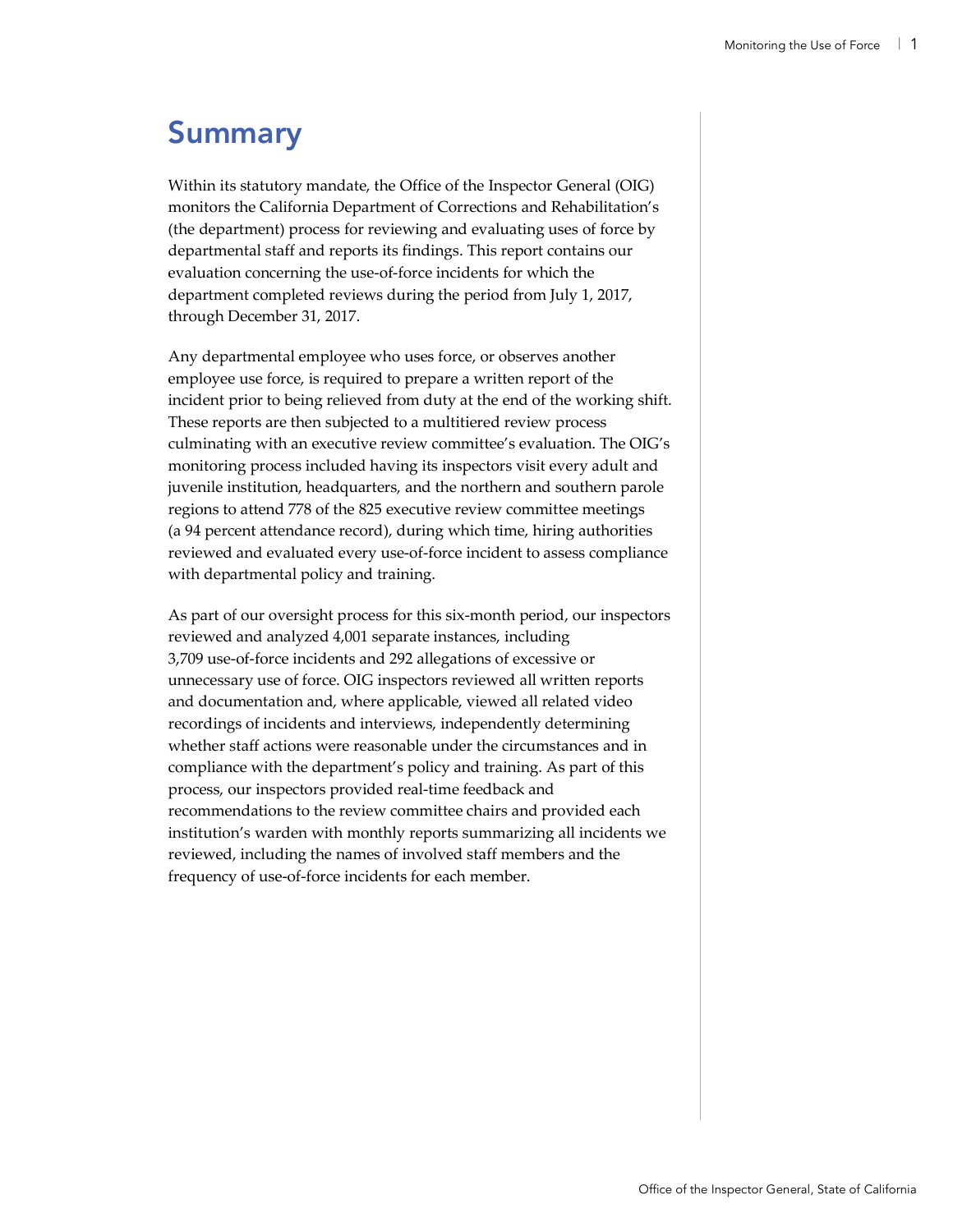### **Statistics Regarding the Use of Force During the Period From July 1, 2017, Through December 31, 2017**

- Approximately 92 percent of the use-of-force incidents (3,405 of 3,709) occurred at the state prisons and contract facilities housing adult inmates, with the remainder involving the juvenile facilities (269), parole regions (29), and the Office of Correctional Safety (6).
- Approximately one-third of the incidents we reviewed occurred at only five state prisons: California State Prison, Corcoran; California State Prison, Sacramento; Kern Valley State Prison; California Correctional Institution; and Salinas Valley State Prison.
- The 3,709 incidents we monitored involved 11,046 "applications" of force—for example, two baton strikes count as two "applications" during a single incident. The use of chemical agents accounted for 5,121 (46 percent) of total applications, while physical strength and holds accounted for 3,662 (33 percent). The remaining 21 percent of applications comprised force options such as less-lethal projectiles, baton strikes, tasers, and firearms.

### **Highlights**

*The department's process for evaluating use-of-force incidents works well to identify instances in which its staff members' actions varied from departmental policy and training, but the department determined that just over half of the incidents were in full compliance.* 

The department subjects use-of-force incidents to several levels of review, which culminates with an executive review committee's evaluation. This process has proven effective in identifying instances of noncompliance with departmental policies and procedures governing the use of force. For example, while the department found that 52 percent of the incidents in this period fully met policy standards, it identified policy violations by its staff in 48 percent (1,774 of 3,709) of the incidents that we monitored during this six-month period. We agreed with the vast majority of the department's determinations of compliance, yet we also identified some instances of noncompliance that the department's review committees had not considered.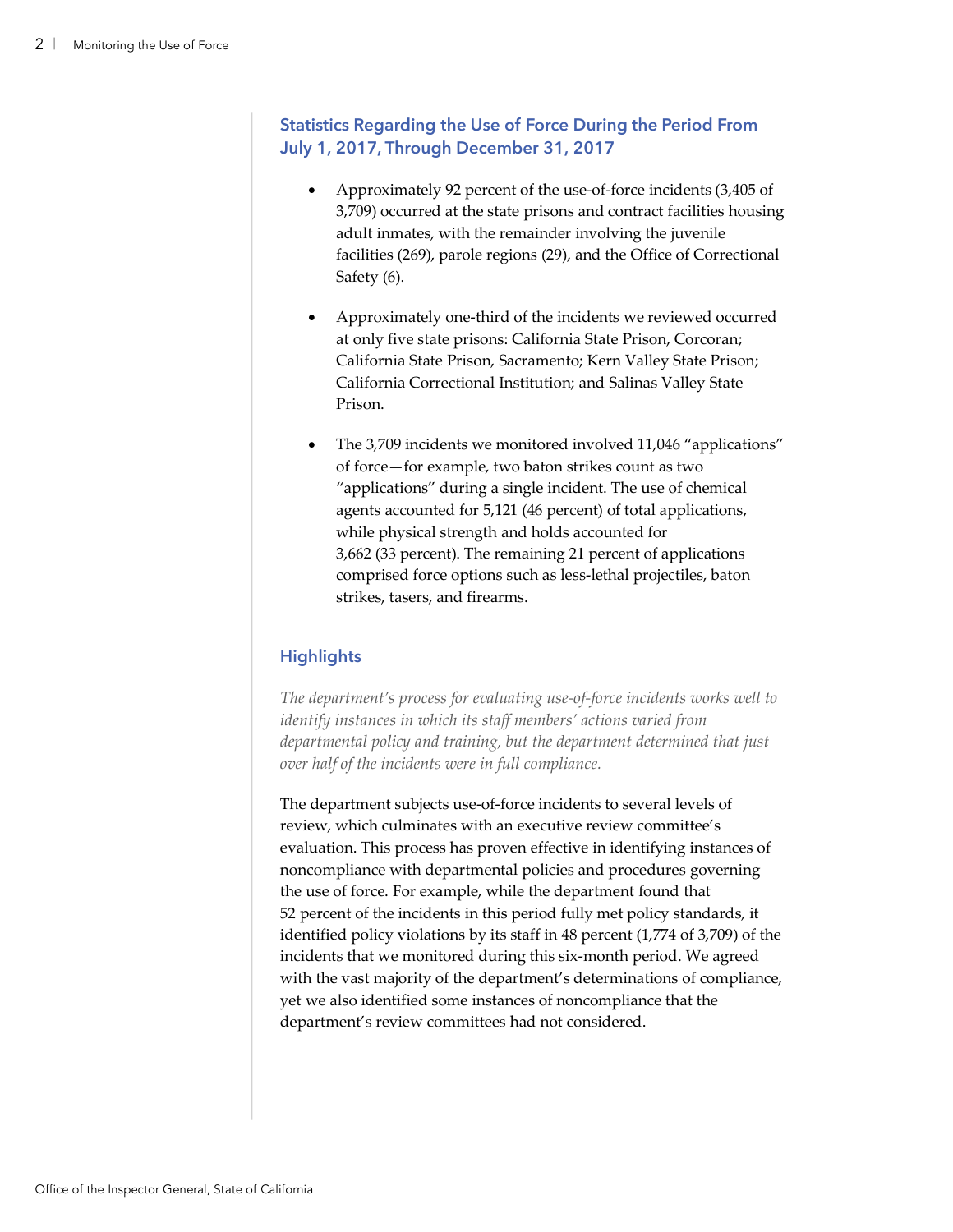*Officers did not always articulate their need to use force, and in some instances, their own actions may have contributed to the need to use force.*

The department's policy for the use of immediate force requires that its officers' reports articulate their reasoning for using force; for example, in response to a threat against the life of another or to prevent great bodily injury or escape. Despite this requirement, officers did not adequately articulate an imminent threat in 68 of the incidents we monitored during this six-month period, leading us to question whether the use of force was necessary. While the number of such instances is relatively small in comparison to the totality of all use-of-force incidents in the period, the negative impact of any such incident involving unnecessary force can be quite significant in its potential to create tension between the inmate population and staff members, and in exposing the department to legal liability.

### *The department continues to experience low compliance with its procedures for video recording interviews with inmates.*

The department requires video-recorded interviews of inmates who allege unnecessary or excessive force, or who sustain serious or great bodily injury possibly from the use of force. Policy requires that staff record these interviews within 48 hours of discovery of the injury or inmate allegation and that a supervisor who neither used nor observed force during the incident conduct the interview. We noted that the department's compliance rate with its own standards was only 57 percent during this six-month period. Although the department recently prescribed statewide training concerning this issue, it must explore additional measures to improve compliance.

### *Controlled uses of force are another area in which the department experiences a high rate of noncompliance with its policies.*

The department deploys "controlled force" when an inmate's presence or conduct poses a threat, yet the inmate is located in an area that can be controlled or isolated. This application requires advance planning and organization, the presence and authorization of a management-level staff member, involvement of medical and mental-health staff, and that institutional staff video record the incident.

Of the 61 controlled use-of-force incidents we monitored during our six-month review period, the department's executive review committees found that staff violated one or more departmental policies in 46 of the incidents (75 percent). Most of these violations occurred when staff did not have required safety or medical equipment on hand, did not assign an officer to observe the inmate during the post-incident cool-down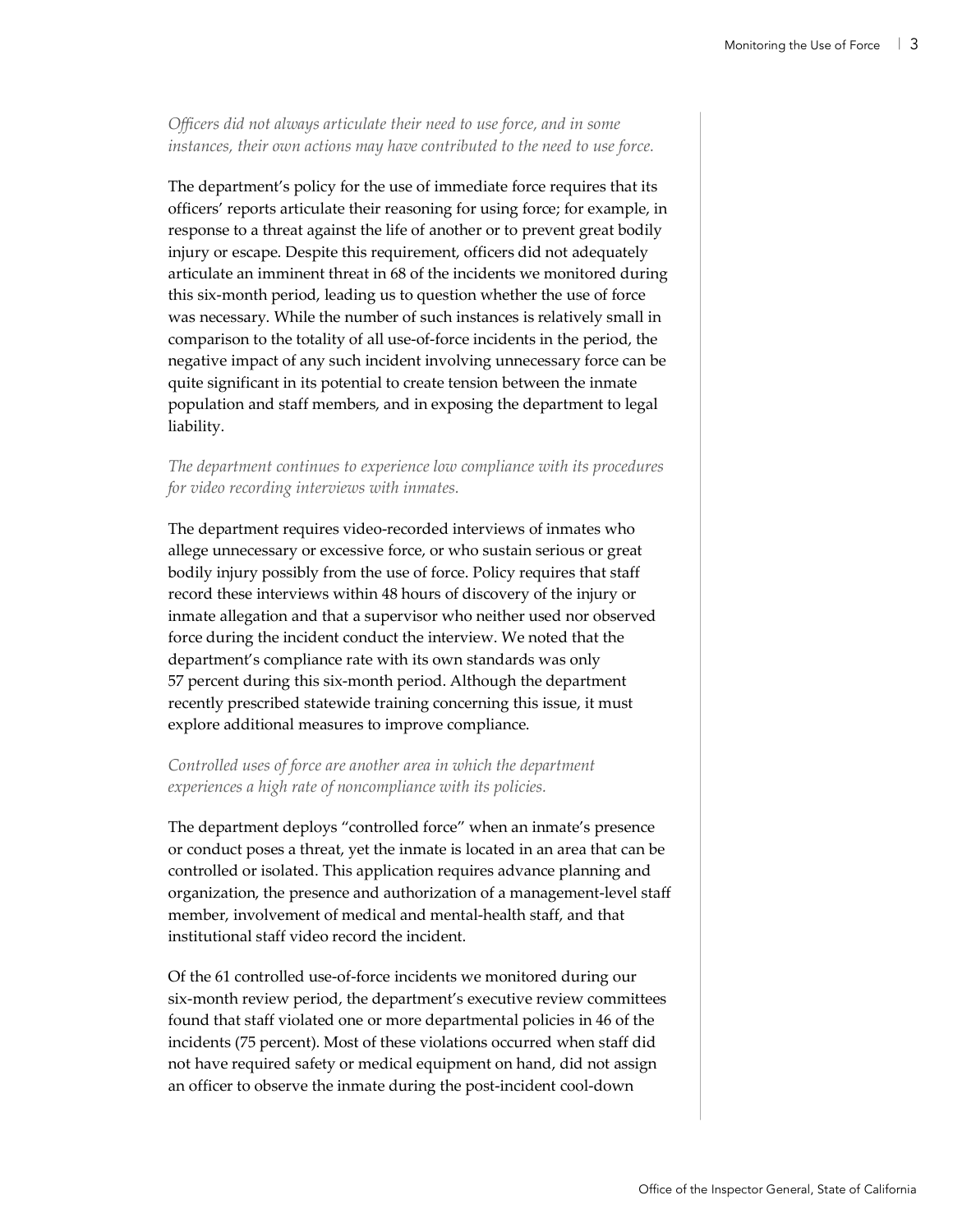period, or did not include key information (dates, identities of staff members, etc.) on the video recordings of such incidents.

### **Summary of Recommendations**

We recommend that the department pursue the following actions:

- To optimize the use of the department's recently implemented use-of-force tracking system, the department should:
	- o Determine which types of use-of-force management reports best suit its executive staff and local hiring authorities' needs,
	- o Routinely analyze the use-of-force data at the headquarters' level for trends,
	- o Monitor staff who frequently use force or who were found to have frequently violated use-of-force policies, and
	- o Track the corrective or adverse actions hiring authorities impose on their staff.
- To increase the overall rate of compliance with use-of-force policies and procedures, the department should:
	- o Focus its training curriculum on the most common and serious types of violations identified from the new tracking system,
	- o Consider stronger progressive discipline for staff who repeatedly violate use-of-force policies, and
	- o Hold supervisors and managers accountable when their staff repeatedly violate use-of-force policies.
- To ensure that staff understand how to properly carry out video-recorded inmate interviews during the course of their job duties, the department should reevaluate the training it offers to them on the correct procedure to follow when conducting these interviews.
- To ensure that staff adhere to policies that pertain to the controlled use of force, the department should reevaluate its training curriculum, provide additional training to staff, and select for participation in controlled use-of-force incidents only those who have completed additional training.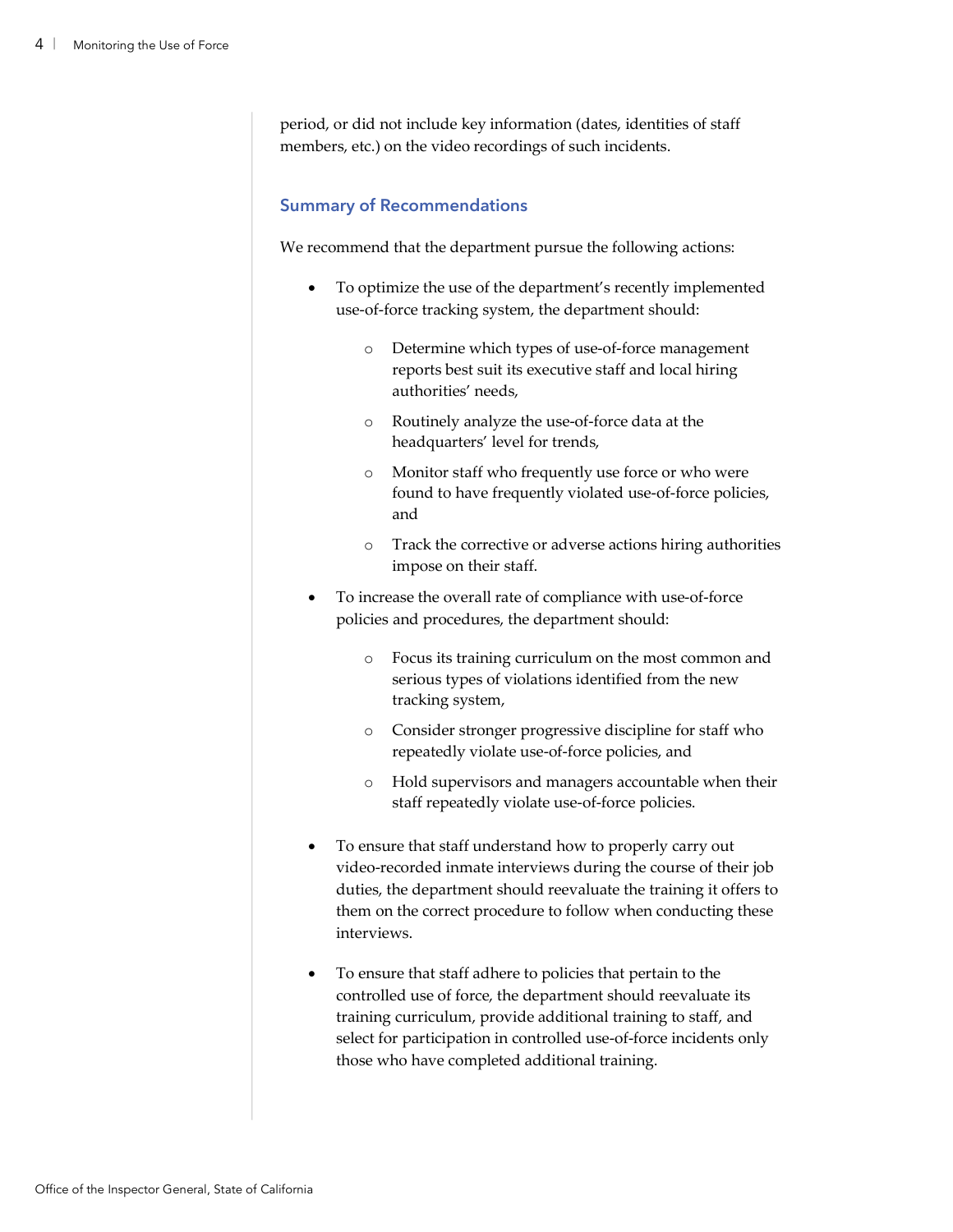# Introduction

### Background

In the class-action lawsuit *Madrid* v. *Gomez,* the federal court found, among other things, that officials with the Department of Corrections and Rehabilitation (the department) "permitted and condoned a pattern of using excessive force, all in conscious disregard of the serious harm that these practices inflict" in violation of the Eighth Amendment of the United States Constitution.1

As a result of those findings, in 2007, the Office of the Inspector General (OIG) began monitoring the department's use-of-force internal review process. In 2011, after significant improvements to reform the department's use-of-force review and disciplinary processes, the federal court dismissed the case. The OIG, however, has continued monitoring these processes. This report presents our analysis and conclusions concerning how the department treats use-of-force incidents in accordance with the department's own policies and training.

### **Use-of-Force Policy: Force Concepts Defined and Force Options**

Throughout this report, we use a number of terms and concepts specific to the use of force. For clarity, we present the department's policy definitions<sup>2</sup> for the following terms:

- **Reasonable force** the force that an objective, trained, and competent correctional employee, if faced with similar facts and circumstances, would consider necessary and reasonable to subdue an attacker, overcome resistance, effect custody, or gain compliance with a lawful order.
- **Unnecessary force** the use of force when none is required or appropriate.
- **Immediate use of force** the force used to respond without delay to a situation or circumstance that constitutes an imminent threat to institution or facility security or to the safety of persons.

 <sup>1</sup> *Alejandro Madrid et al.* v. *James Gomez et al.*, 889 F. Supp. 1146 (N.D. Cal. 1995), January 10, 1995.

<sup>2</sup> Article 2, Use of Force, 51020.4 "Definitions," *California Department of Corrections and Rehabilitation, Adult Institutions, Programs, and Parole Operations Manual* (Sacramento: State of California, 2018), p. 326, Chapter 5, Adult Custody and Security Operations.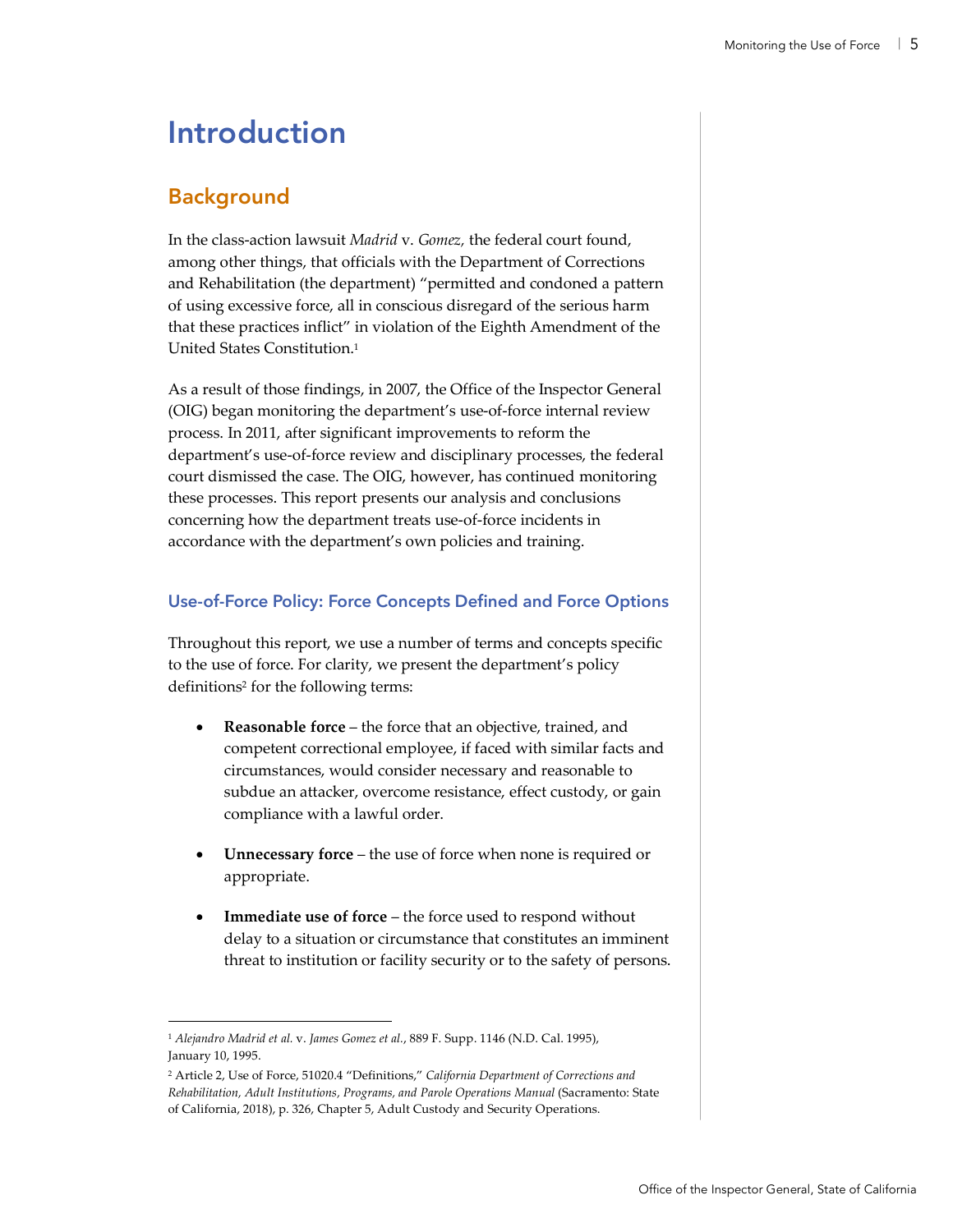- **Imminent threat** any situation or circumstance jeopardizing the safety of persons or compromises the security of the institution that requires immediate action to stop the threat. Some examples include an attempt to escape, ongoing physical harm, or active physical resistance.
- **Controlled use of force** the force used in an institutional or facility setting when an inmate's presence or conduct poses a threat to safety or security, and the inmate is located in an area that can be controlled or isolated. These situations do not normally involve the imminent threat to loss of life or imminent threat to institution security.
- **Serious bodily injury**  a serious impairment of physical condition, including, but not limited to the following: (1) loss of consciousness; (2) concussion; (3) bone fracture; (4) protracted loss or impairment of function of any bodily member or organ; (5) a wound requiring extensive suturing; and (6) serious disfigurement.
- **Great bodily injury3** any bodily injury that creates a substantial risk of death.

When determining the best course of action to resolve a particular situation, staff must evaluate the totality of the circumstances, including the inmate's demeanor, mental health status and medical concerns (if known), and the inmate's ability to understand and comply with orders. Departmental policy states that staff should attempt to verbally persuade when possible, to mitigate the need for force. When force becomes necessary, staff must consider specific qualities for each force option when choosing which option to deploy, including the range of effectiveness for the force option, the level of potential injury, the threat level presented, the distance between staff and inmate, the number of staff and inmates involved, and the inmate's ability to understand. Departmental policy includes a number of force options, such as:

- Chemical agents
- Hand-held baton
- Physical strength and holds<sup>4</sup>

 <sup>3</sup> California Penal Code section 198.5 defines "great bodily injury" as a significant or substantial physical injury. For the purpose of this review, however, we have displayed the definition contained in the department's policy.

<sup>4</sup> Refers to an officer using any part of his or her body as force.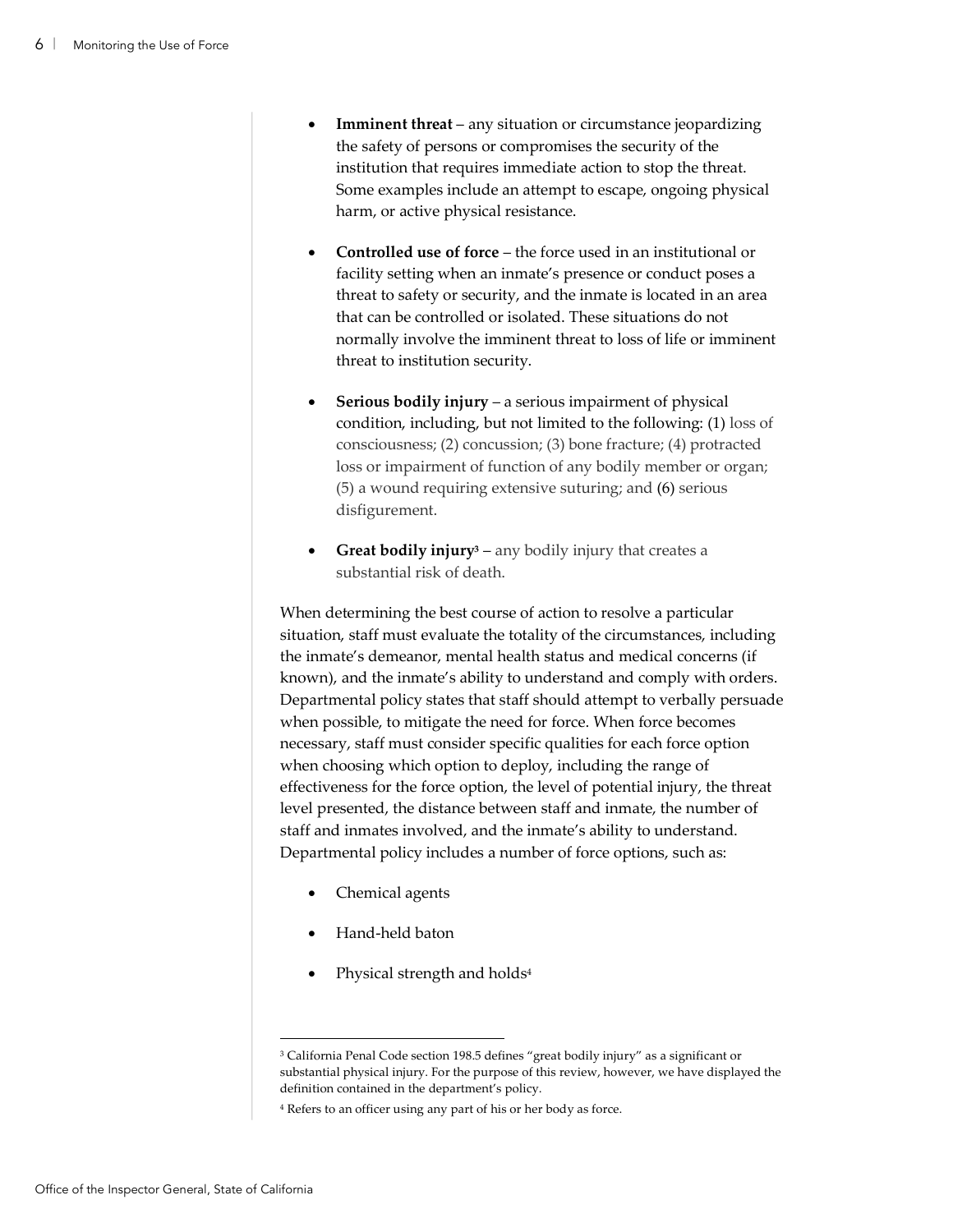- Less-lethal weapons<sup>5</sup>
- Lethal weapons

### **Statewide Training and De-escalation Techniques**

In July 2017, to further its goal of accomplishing custodial and correctional functions with minimal reliance on the use of force, the department deployed the multiple interactive learning objective (MILO) simulator. All custodial and noncustodial staff use this training to improve their communication skills and learn when to apply de-escalation techniques. The goal is to gain voluntary compliance through verbal persuasion rather than by force. In addition, the training assists staff in learning to recognize signs and symptoms of mental illness or developmental disability.

MILO training consists of numerous prison-based, interactive scenarios conducted by certified instructors who direct the scenario based on the participant's verbal interaction with it, which is projected on a 12-foot screen. The scenarios do not initially present the participant with an imminent threat. However, depending on the participant's ability to employ de-escalation techniques, the scenario may present a threat that requires the participant to deploy a use of force.

MILO training has been implemented statewide and is now included in the department's required annual use-of-force training. The OIG has observed the MILO simulator at several institutions, and our staff were encouraged by both the instructional level and participant interaction. Following each scenario, meaningful discussion occurred between participants and instructors, which included both custodial and mental health staff.

### **Levels of Use-of-Force Review — Adult Institutions**

*Institution Executive Review Committee*: This is the primary level of review for use-of-force incidents involving the Division of Adult Institutions. For each adult institution, an institution's executive review committee reviews every use of force, except those involving deadly force. This committee is chaired by the warden (or his or her designee, such as a chief deputy warden). The committee also includes an institution's associate wardens, captains, and health care representatives. Committees

 <sup>5</sup> Less-lethal weapons are those not intended to cause death when used in a prescribed manner; they include the following: 37mm or 40mm launchers used to fire rubber, foam, or wooden projectiles, and electronic control devices.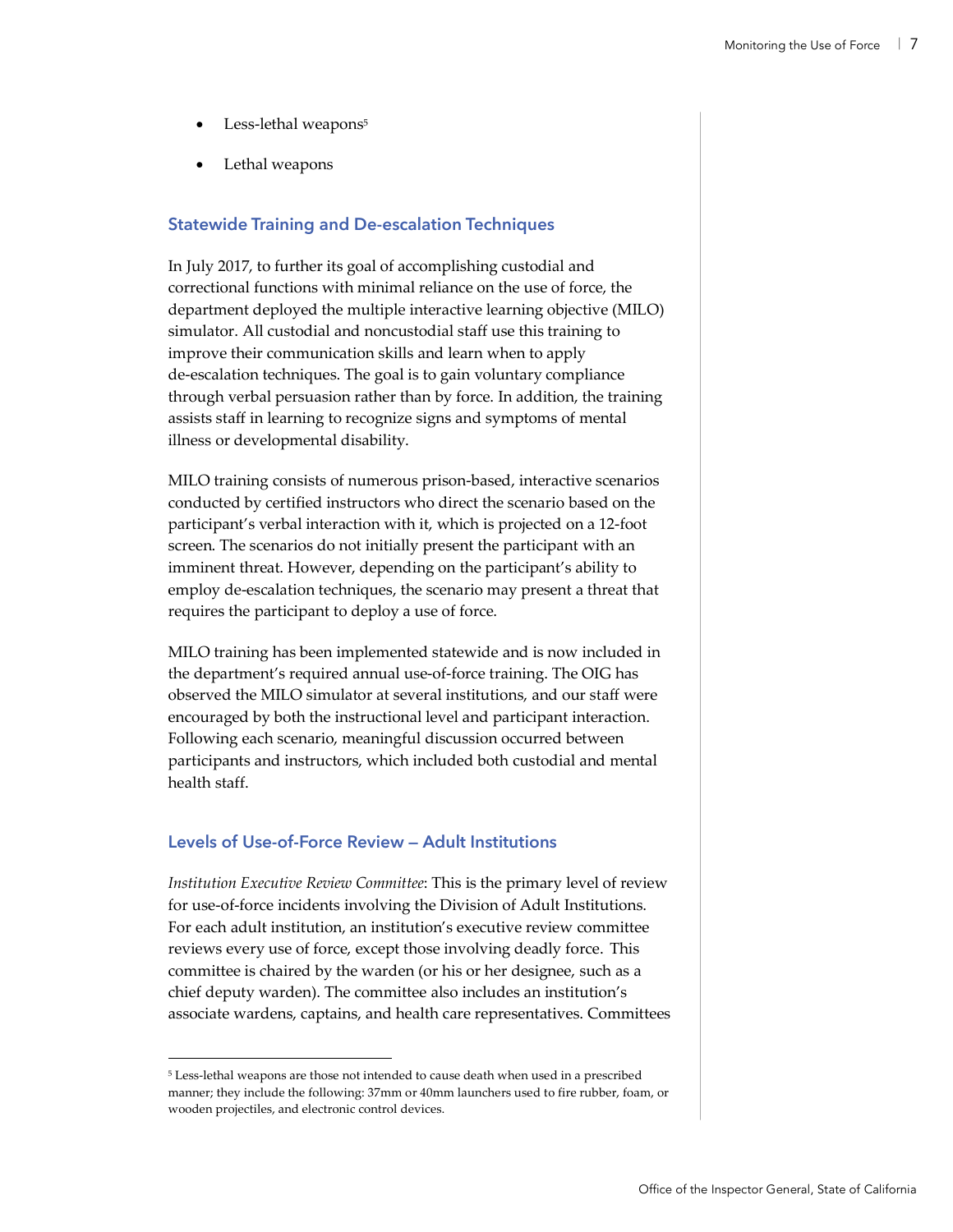at each institution meet regularly, depending on the volume of use-of-force incidents, to discuss the merits of the force used, and to determine whether staff followed policies and procedures when using force. The department's policy generally requires the committees to review each incident within 30 days of occurrence. On average, these committees evaluated about five use-of-force incidents at each meeting.

*Department Executive Review Committee:* This is a committee of staff selected by—and that includes—the headquarters' associate director of the respective mission in which the force occurred. This committee reviews incidents during which staff used deadly force, but wherein the force did not meet the criteria for review by the Deadly Force Review Board (e.g., warning shots), and incidents in which serious bodily injury, great bodily injury, or death could have been caused by the use of force by staff. It may also review incidents referred to it by an institution executive review committee. To reduce the duplication of work, this committee will not review incidents for which the Office of Internal Affairs has completed an investigation. The department's policy allows this committee up to 60 days to complete its review.

### **Levels of Use-of-Force Review - Juvenile Facilities<sup>6</sup> and Adult Parole Operations**

*Force Review Committee:* For each of the juvenile facilities, a force review committee reviews every use of force. The review committee is a multidisciplinary team at each facility tasked with evaluating use-of-force incidents to identify effective and noneffective intervention techniques with the goal of reducing the use of force. The committee is chaired by the superintendent (or his or her designee, such as an assistant superintendent or chief of security), and includes program administrators, treatment team supervisors, a training officer, and health care representatives. As with the adult committees, the juvenile committees meet regularly to ensure each incident is reviewed within 30 days of occurrence, as required by policy.

*Division Force Review Committee:* The Division Force Review Committee is a headquarters-based multidisciplinary team of representatives whom the director of the Division of Juvenile Justice designates to ensure employees act in accordance with the crisis prevention and management policy. This committee reviews a minimum of ten percent of all use-offorce incidents that the Force Review Committee at each facility

 <sup>6</sup> The Division of Juvenile Justice has different use-of-force policies, procedures, and training from those of the Division of Adult Institutions.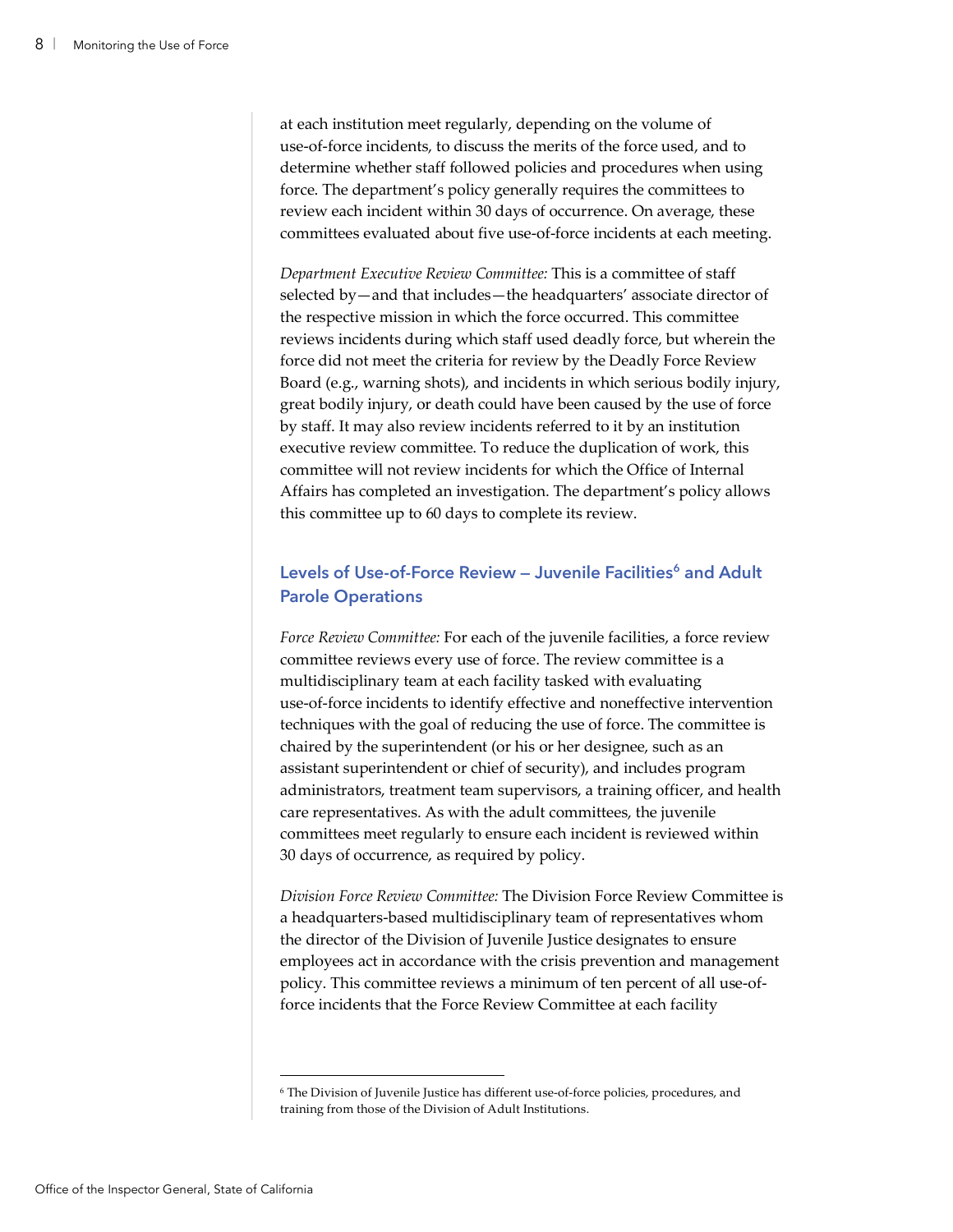evaluates to provide another level of review and ensure employees act in accordance with the department's policies, procedures, and training.

*Field Executive Review Committee:* For the two parole regions, a field executive review committee reviews every use of force and is chaired by the regional parole administrator (or his or her designee, such as a chief deputy). Normally, the committee consists of the chair, one other manager, a supervising training coordinator, and a use-of-force coordinator. The department's policy generally requires the committees to review each incident within 30 days of occurrence.

#### **Levels of Use-of-Force Review — Deadly Force (Statewide)**

*Deadly Force Investigation Team:* Trained investigators from the Office of Internal Affairs conduct criminal and administrative investigations for every use of deadly force (except for certain types of warning shots inside of an institution) and every death or great bodily injury that could have been caused by a staff use of force. The OIG monitors these types of investigations as part of its discipline monitoring function and reports on the results semiannually.

*Deadly Force Review Board:* The board is responsible for conducting a full and complete review of all incidents involving a use of deadly force (except for certain types of warning shots) and every death or great bodily injury that could have been caused by a staff use of force, regardless of whether the incident occurred in an institutional or community setting. The board consists of at least four members, three of whom are law enforcement experts outside of the department and another high-ranking official from the department. The OIG monitors all incidents reviewed by the board as part of its discipline monitoring function and reports on the results semiannually.

#### **Number of Use-of-Force Incidents and Type of Force Applied**

As Figure 1 on the following page illustrates, the vast majority of force incidents we monitored occurred within the adult institutions. However, we also monitored use-of-force incidents in juvenile facilities, privately operated facilities contracted by the department to house adult inmates, and in the communities where offenders were on parole. Finally, we monitored the few instances of force applied by the department's Office of Correctional Safety which, among other things, acts as a liaison with other law enforcement entities and apprehends fugitives in the community. In total, we monitored 3,709 use-of-force incidents for which the department completed its review between July 1, 2017, and December 31, 2017.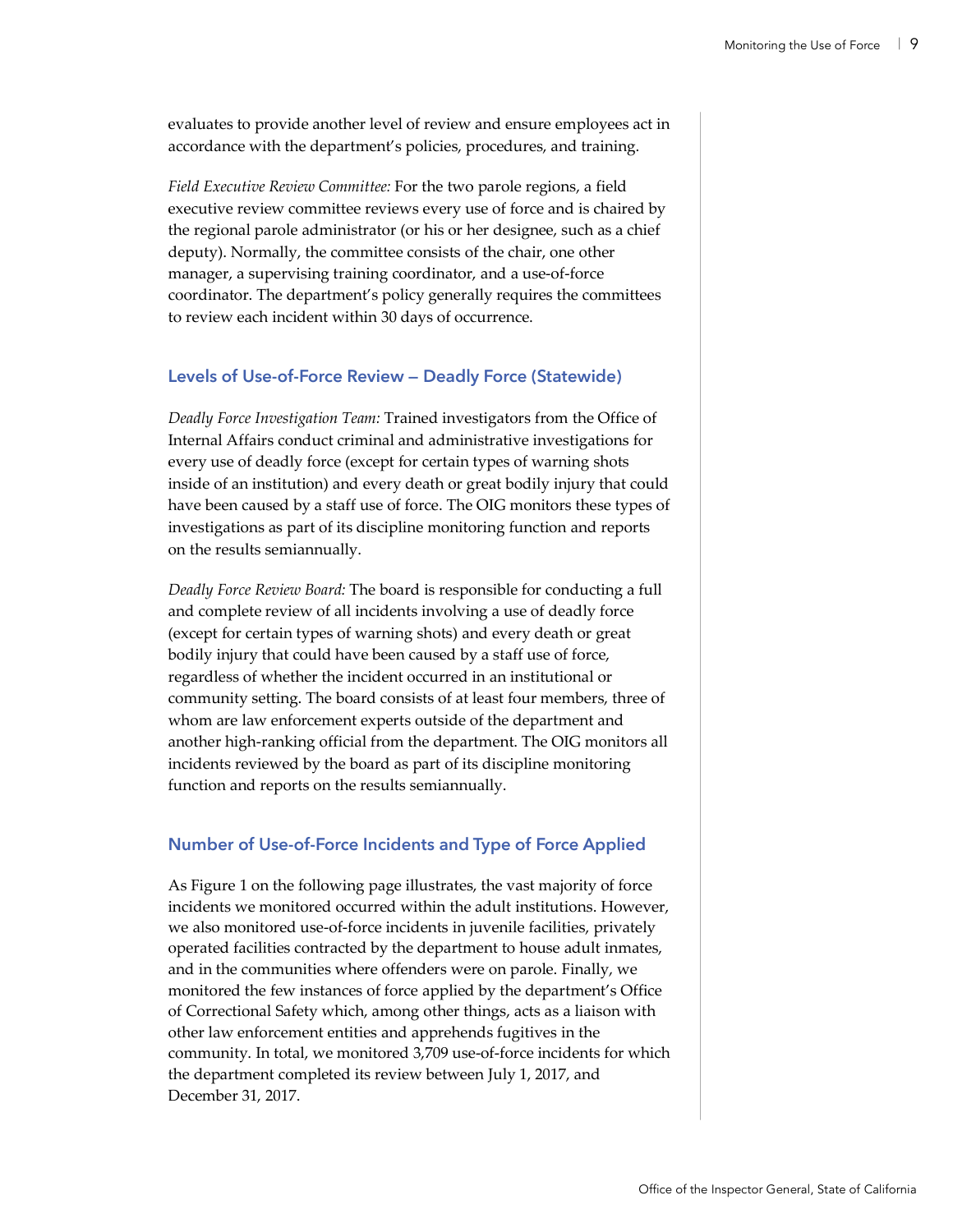

Figure 1. Distribution of Use-of-Force Incidents the OIG Monitored

Source: Office of the Inspector General's Tracking and Reporting System for the period July 1, 2017, through December 31, 2017.

As part of the 3,709 use-of-force incidents that we monitored, officers used 11,046 "applications" of force, defined as separate force actions. For instance, when an officer uses two bursts of oleoresin capsicum (commonly known as pepper spray or OC), each burst counts as a separate application of force. Likewise, if an officer strikes an inmate with a baton multiple times, we count each strike as a separate application of force. Thus, several applications of force can occur in each use-of-force incident.

Table 1 on the following page summarizes the number of incidents and applications of force, as well as the number of staff and inmates involved. Because of the relative size of the Division of Adult Institutions, the vast majority of incidents—about 89 percent—occurred at the adult institutions (3,307 out of 3,709). The next highest frequency of incidents occurred at the juvenile facilities. Comparatively, far fewer incidents occurred at the contract locations, parole regions, and the Office of Correctional Safety. For a more detailed examination of this data, including a breakdown of each location, refer to Appendix A.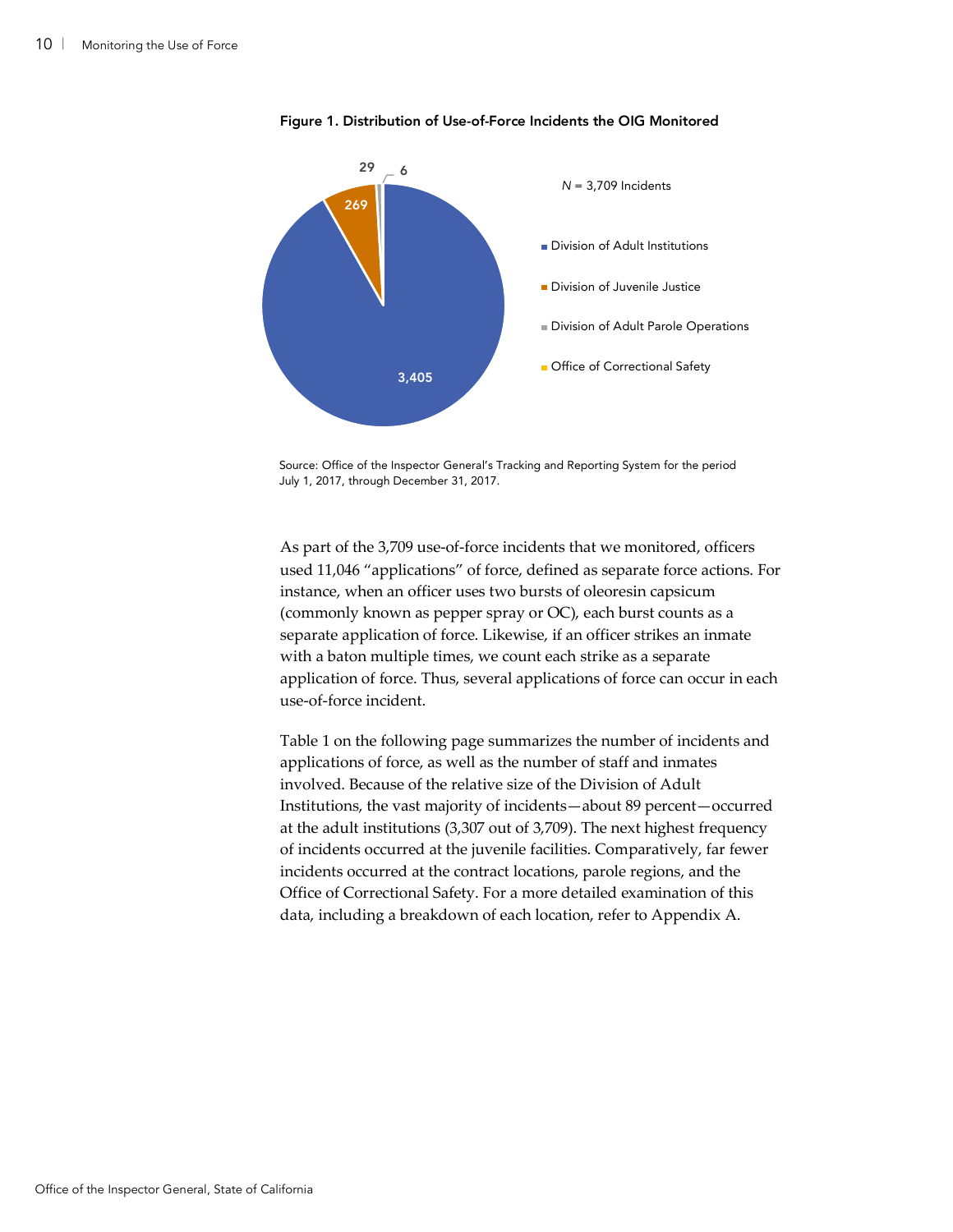|                                                                            | Number of:                       |                                 |                                              |                                                               |  |  |  |
|----------------------------------------------------------------------------|----------------------------------|---------------------------------|----------------------------------------------|---------------------------------------------------------------|--|--|--|
| <b>Institution</b>                                                         | Use-of-Force<br><b>Incidents</b> | <b>Applications</b><br>of Force | <b>Staff Who</b><br><b>Applied</b><br>Force* | Inmates,<br>Wards, or<br><b>Parolees Force</b><br>Applied to* |  |  |  |
| Adult Institutions                                                         | 3,307                            | 9,900                           | 7,647                                        | 5,986                                                         |  |  |  |
| <b>Contract Beds: Community Correctional</b><br>Facilities (in California) | 39                               | 90                              | 62                                           | 71                                                            |  |  |  |
| Contract Beds: Out of State                                                | 59                               | 202                             | 107                                          | 168                                                           |  |  |  |
| Juvenile Facilities                                                        | 269                              | 766                             | 481                                          | 703                                                           |  |  |  |
| Parole Regions                                                             | 29                               | 77                              | 73                                           | 29                                                            |  |  |  |
| Office of Correctional Safety                                              | 6                                | 11                              | 10                                           | 6                                                             |  |  |  |
| Totals                                                                     | 3,709                            | 11,046                          | 8,380                                        | 6,963                                                         |  |  |  |

#### Table 1. Numbers of Use-of-Force Incidents Involving Staff, Inmates, Wards, or Parolees

\* The OIG counted the name of each staff member and inmate every time they were involved with a use-of-force incident. Therefore, we counted several of the staff and inmates more than once.

Source: Office of the Inspector General's Tracking and Reporting System for the period July 1, 2017, through December 31, 2017.

For all incidents we monitored, officers used about three applications of force per incident. When staff used force during this period, the most prevalent method of force entailed the use of chemical agents predominantly pepper spray. As illustrated in Figure 2 on the following page, staff used chemical agents in 5,121 of the 11,046 applications of force (46 percent). Physical strength and holds (referring to when an officer uses any part of his or her body as force) were the next most common use, with 3,662 applications. Officers used other methods with less frequency, such as the use of deadly force (Mini 14 rifle).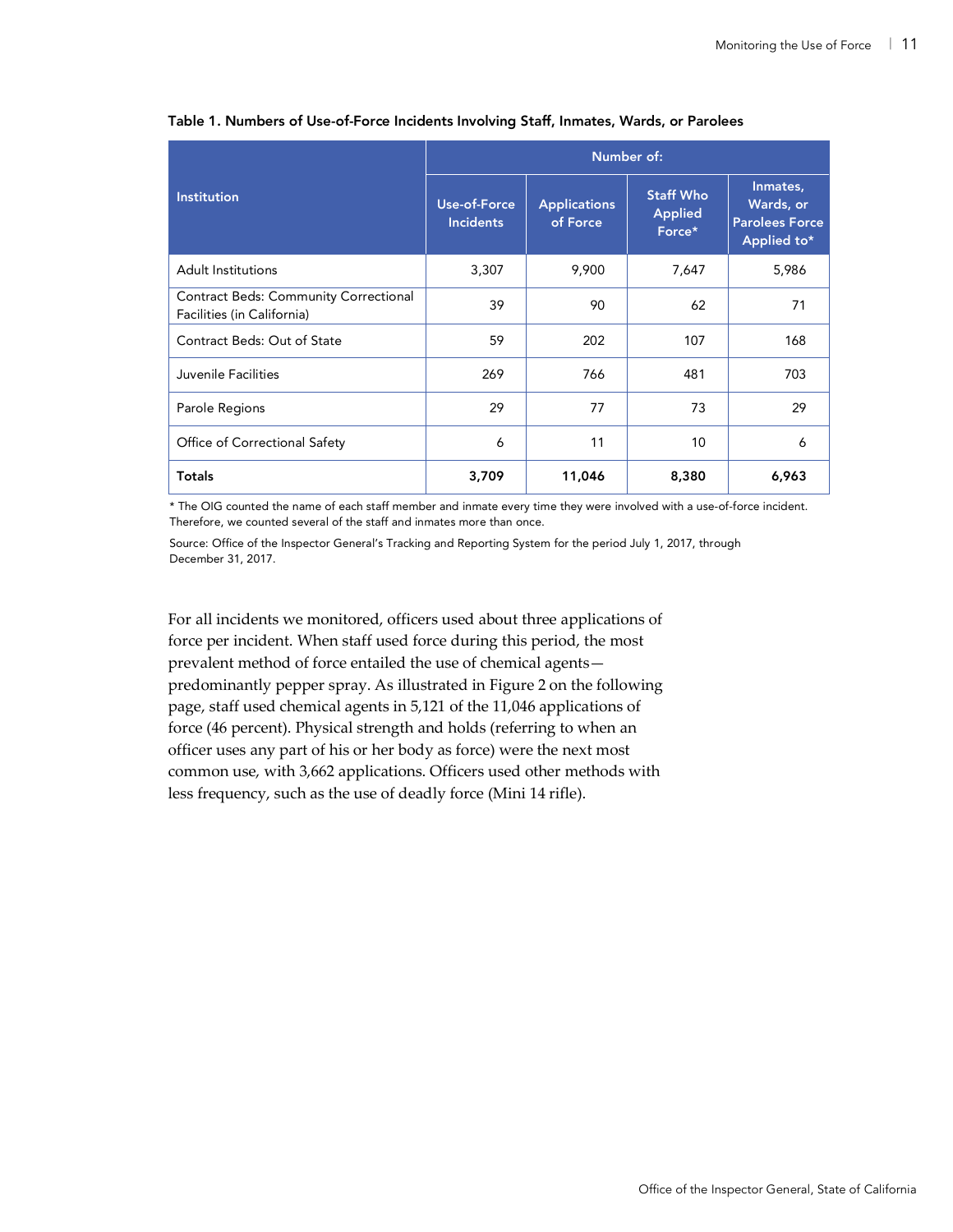

#### Figure 2. Distribution of the Applications of Force in 3,709 Incidents

\* Chemical agents include oleoresin capsicum (OC) (4,738), CN (240), pepper ball launcher (135), and sting ball grenades (8).

† Other includes the use of a shield (54), nonconventional uses (29), and a taser (9).

Source: Office of the Inspector General's Tracking and Reporting System for the period July 1, 2017, through December 31, 2017.

#### **Institutions With the Highest Frequency of Force Incidents**

On the next page, Figure 3 compares the distribution of the 3,709 use-offorce incidents among the department's institutional missions and with the other divisional entities. All but a few hundred occurred within the adult institutions and contract facilities. Not surprisingly, the largest portion of the incidents—1,681 of the 3,709 (45 percent)—took place within the institutions in the department's high-security mission group, wherein the department houses the most violent and dangerous male offenders.7 On further analysis, the data reveal that within this same mission group, five prisons—California State Prison, Corcoran (304); California State Prison, Sacramento (271); Kern Valley State Prison (207); California Correctional Institution (207); and Salinas Valley State Prison (204)—account for nearly one-third of the 3,709 incidents. For additional detail, refer to Appendix A.

 <sup>7</sup> The department groups the institutions into one of four mission-based disciplines: (1) reception centers and camps, (2) general population, (3) female offender programs and services/special housing, and (4) high security. The department organizes contract facilities in the female offender programs and services/special housing mission.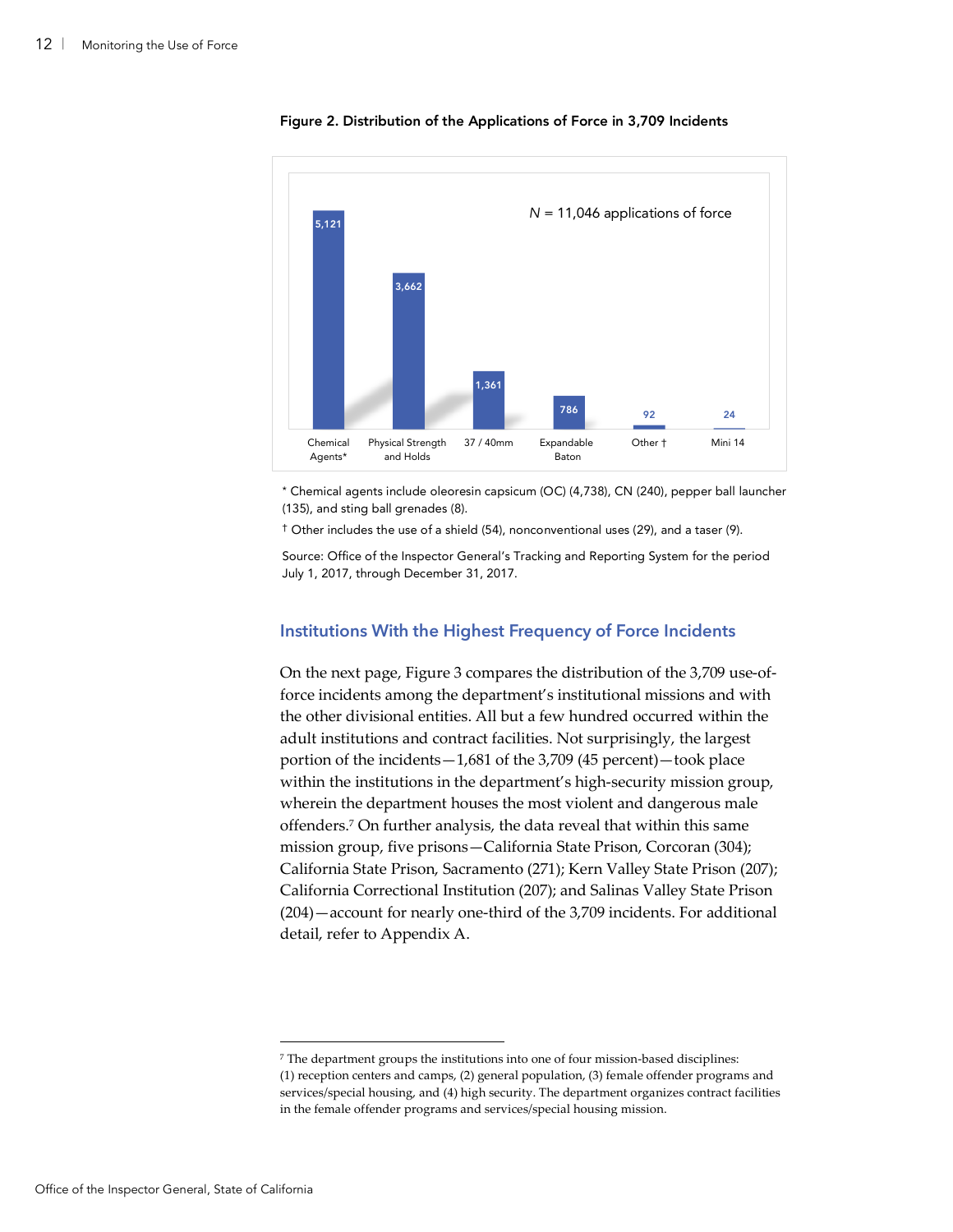

#### Figure 3. Use-of-Force Incidents, by Mission Within the Division of Adult Institutions and by Other Divisional Entities

\* Other Divisional Entities include the Division of Adult Parole Operations, the Division of Juvenile Justice, and the Office of Correctional Safety.

† The mission encompassing the category of female offender programs and services/special housing facilities includes contract facilities that are located both in- and outside of California.

Source: Office of the Inspector General's Tracking and Reporting System for the period July 1, 2017, through December 31, 2017.

Table 2, on the following page, lists the most common locations in which use-of-force incidents occurred. As expected, locations within the highsecurity mission experienced the most activity. Facility B at California State Prison, Sacramento, topped the list with 51 incidents, followed by Facility A at California Correctional Institution with 38 incidents. Facility A at Mule Creek State Prison, which housed inmates with mental health conditions (as identified by the department), had 33 incidents. Several institutions had more than one location on the list, including California State Prison, Sacramento; California Correctional Institution; and California State Prison, Los Angeles County. One of the department's juvenile facilities, the O. H. Close Youth Correctional Facility, made the list with 28 incidents. All of these locations, with the exceptions of Mule Creek State Prison and the O. H. Close Youth Correctional Facility, are part of the department's high-security mission.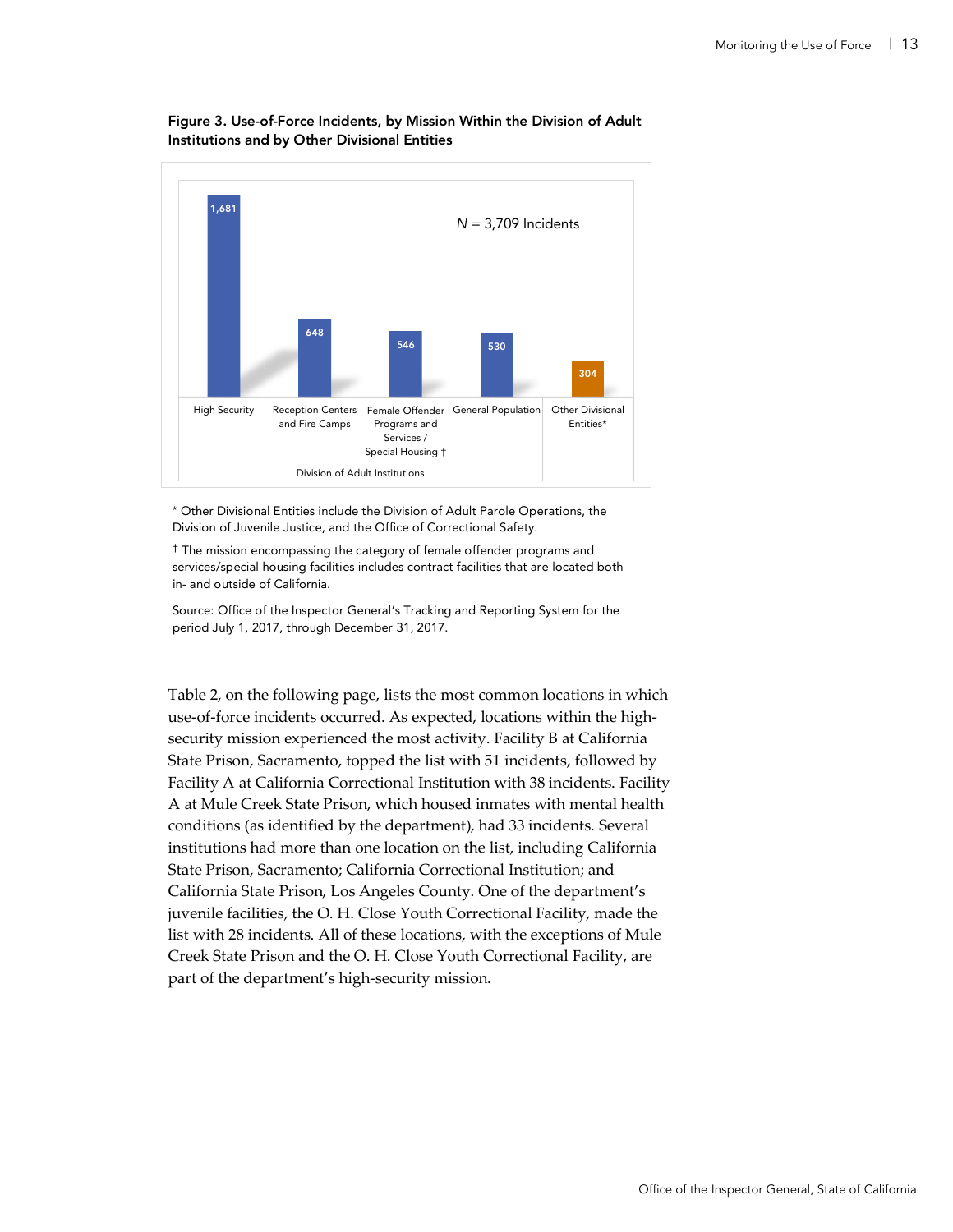| <b>Institution</b>                             | Location          | Number of<br><b>Use-of-Force</b><br><b>Incidents</b> |
|------------------------------------------------|-------------------|------------------------------------------------------|
| California State Prison, Sacramento            | Facility B        | 51                                                   |
| California Correctional Institution            | <b>Facility A</b> | 38                                                   |
| Mule Creek State Prison                        | Facility A        | 33                                                   |
| California Correctional Institution            | <b>Facility B</b> | 32                                                   |
| Kern Valley State Prison                       | Facility D        | 31                                                   |
| Salinas Valley State Prison                    | Facility D        | 30                                                   |
| California State Prison, Sacramento            | Facility C        | 29                                                   |
| O. H. Close Youth Correctional Facility        | School Area       | 28                                                   |
| California State Prison, Los Angeles<br>County | Facility B        | 27                                                   |
| California State Prison, Los Angeles<br>County | Facility C        | 27                                                   |

Table 2. The Most Common Locations of Force for Incidents We Monitored

Source: Office of the Inspector General's Tracking and Reporting System for the period July 1, 2017, through December 31, 2017.

### Scope and Methodology

In this report, the OIG presents its evaluation of the use-of-force incidents we monitored and for which the department completed a review from July 1, 2017, through December 31, 2017. To evaluate the effectiveness of the department's process of handling use-of-force incidents and its compliance with policies and procedures, our staff carefully reviewed various laws, rules, and regulations relevant to use-of-force practices. We also reviewed the department's use-of-force policy and related training modules, and other applicable operational policies.

To determine whether institutions properly assessed use-of-force compliance, OIG inspectors visited every adult and juvenile institution as well as the northern and southern parole regions, and attended 778 of the 825 (94 percent) review committee meetings held during this period. Our inspectors reviewed and analyzed 4,001 separate incidents and allegations concerning the use-of-force (3,709 use-of-force incidents and 292 allegations of unnecessary force). For each of these incidents, our inspectors reviewed all written reports and documentation and, when applicable, viewed all video recordings of both related incidents and interviews. We then independently determined whether staff actions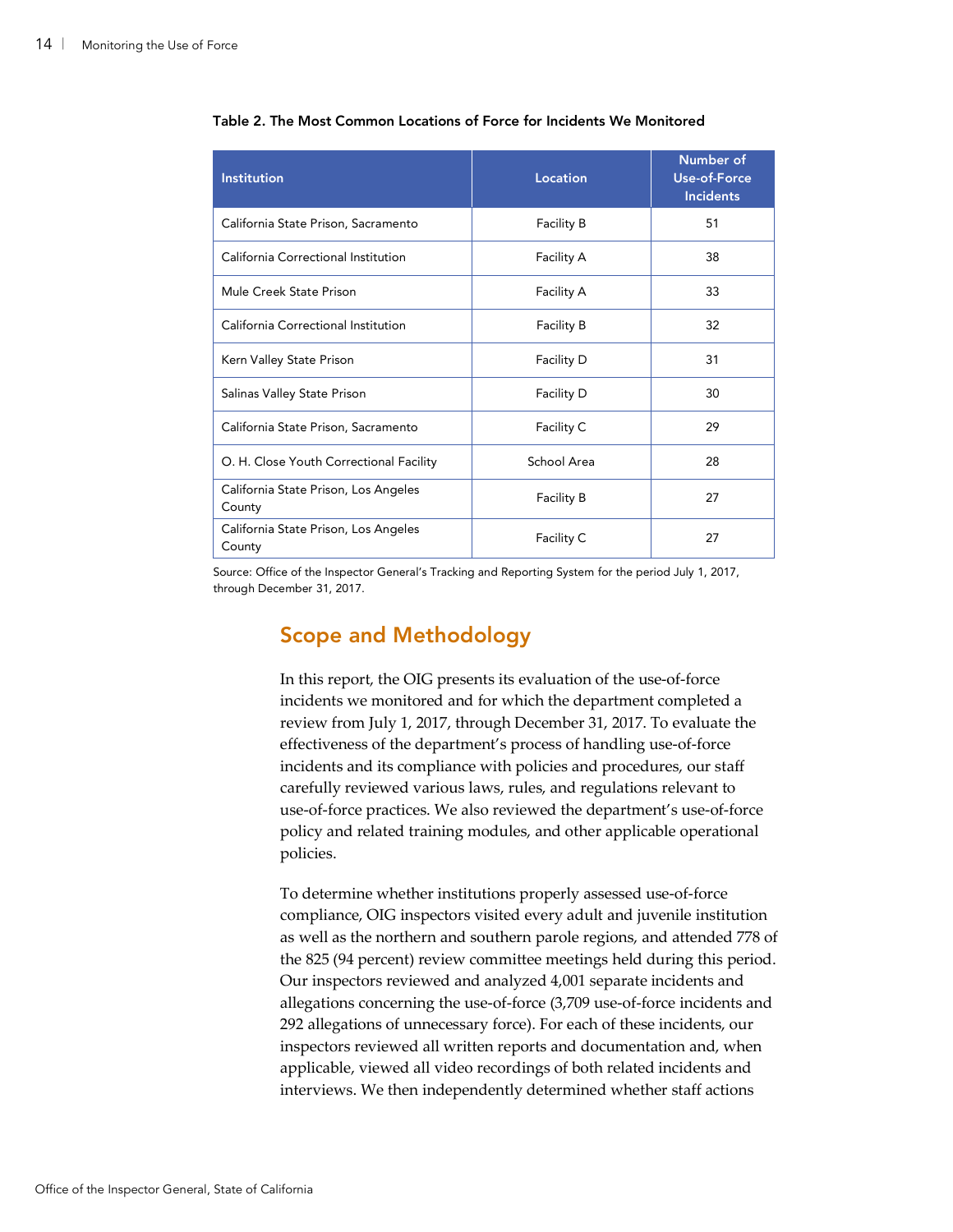were reasonable under the circumstances and were within the bounds of the department's policy and training. Finally, although OIG inspectors served as "nonvoting" attendees at a review committee meeting, they did provide real-time feedback and recommendations on compliancerelated matters to committee chairs, when necessary.

The department conducted inquiries into the 292 allegations of unnecessary force and found that in two instances, officers made inappropriate contact with an inmate, and that both instances warranted corrective action. In one instance, an officer tapped an inmate on her shoulder with a flashlight in an attempt to get her attention, and in the other instance, an officer tapped an inmate's foot to get her attention. In 13 of the 292 allegations, the department determined the officers' actions to be inadvertent, did not consider them to be use-of-force incidents, and took no action. Inmates withdrew their complaints in 32 of the 292 allegations, and in the remaining 245 allegations, the department found insufficient evidence to support a reasonable belief that misconduct had occurred and took no further action concerning the allegations of unnecessary force. For three of the allegations, we did not believe the inquiry was thorough enough for the respective warden to make a determination and voiced our concerns to the wardens at the review committee meeting; however, the wardens disagreed with our position. We plan to explore the inquiry process in more depth in future reports.

To determine whether the department executive review committees (for adult institutions) and the department force review committees (for juvenile facilities) properly assessed force incidents, inspectors attended all meetings (11 and 6, respectively) about which the committees notified us during the six-month period.

To evaluate the implementation of statewide de-escalation training, inspectors observed the MILO simulator at several institutions. The OIG was impressed with the techniques offered as part of this training simulator and was pleased with the level of participation from departmental staff.

To ensure the department had information to monitor trends in a timely manner, inspectors provided monthly reports that drew from the data we collected to each warden summarizing all incidents involving staff who used force that we reviewed. The summary data included the name of each staff member who used force, the frequency of force used by that staff member, and whether the force resulted in injuries. We provide another report to the wardens indicating the locations within the institution concerning use-of-force incidents and their relative frequency.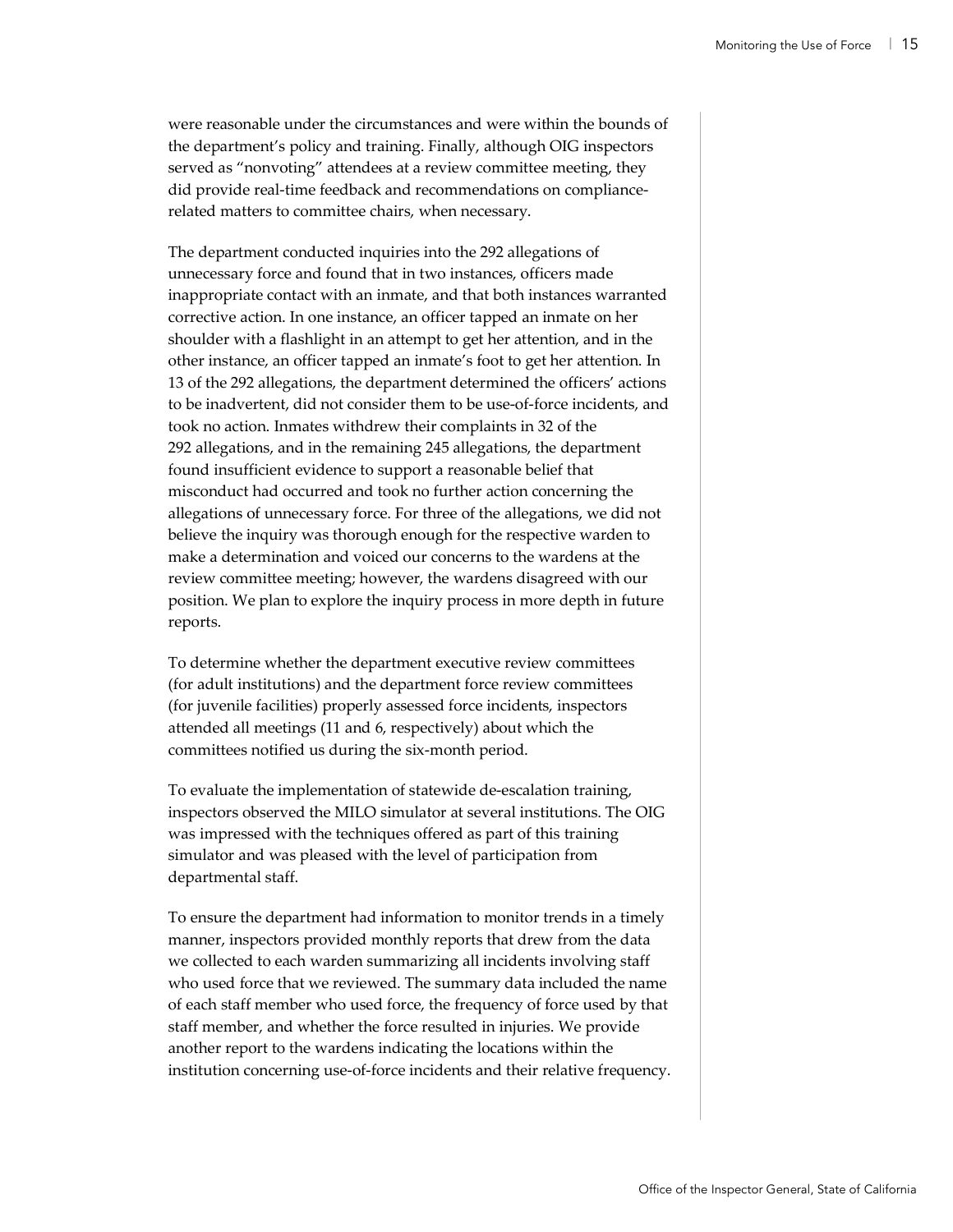To understand the department's recently developed system for tracking uses of force, called the Incident Report Tracking SharePoint (the tracking system), inspectors met with various departmental officials to obtain a brief overview of its functionality. According to the department, it implemented the tracking system on October 1, 2017. OIG inspectors collected and reviewed sample reports from the system; however, we did not utilize or rely on any part of it for the purpose of this review. We plan to monitor the department's efforts to identify and analyze use-of-force trends in future reports.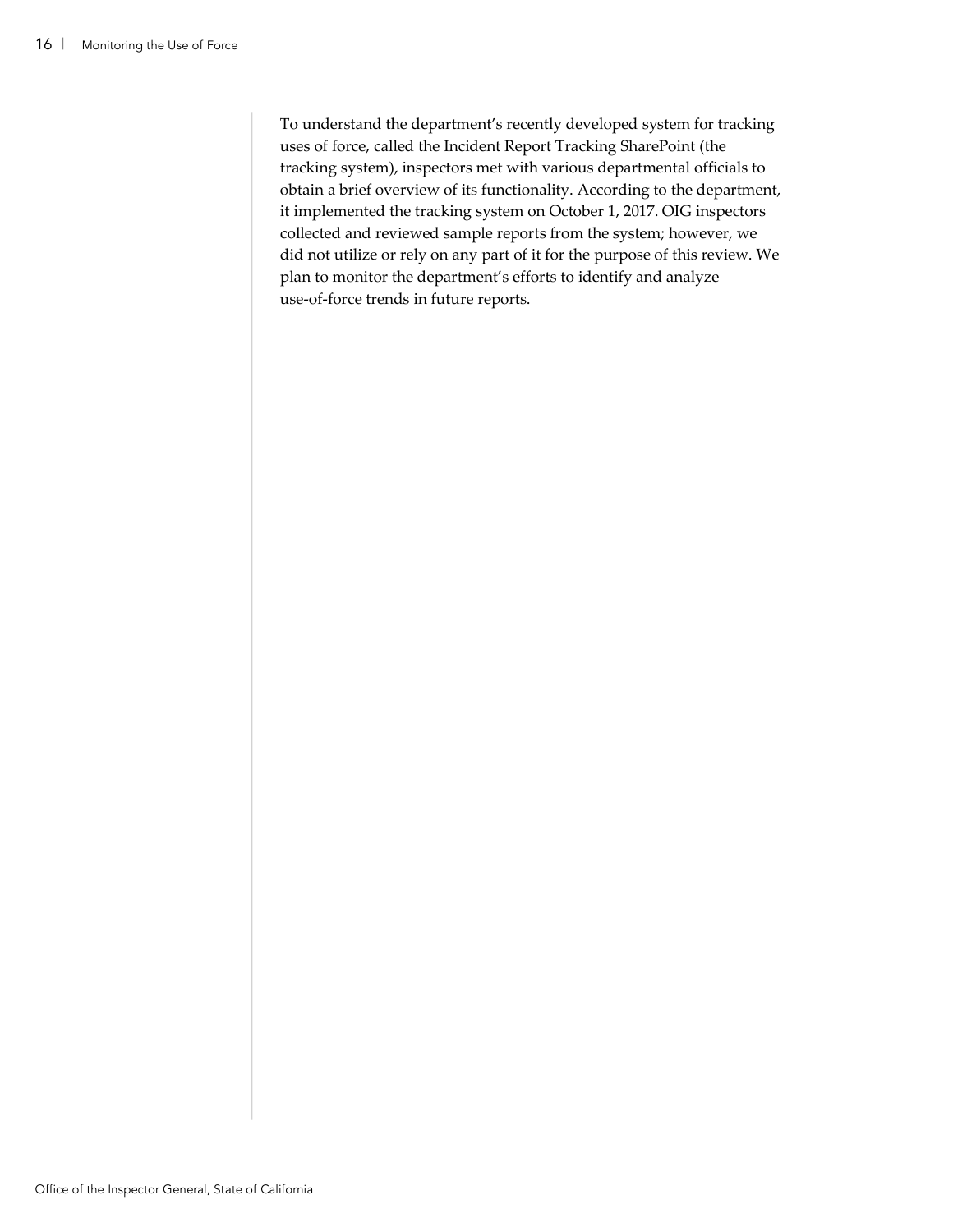## Monitoring Results

## Overall, the Department Performed Well in Self-Assessing Compliance With Its Use-of-Force Policy, yet the Rate of Noncompliance It Found Remains a Concern

The department's use-of-force policy requires staff to complete a thorough, multistep process to review and evaluate all uses of force. The review process involves a minimum of five levels of supervisory and managerial review and, on those occasions when staff use deadly force or cause serious injuries, another review at the department's executive level. This review process may involve more than a dozen individuals for every incident. The department generally requires that the review process be concluded within 30 days of the incident, given the critical nature of these issues and the severity of the potential negative outcomes. Figure 4 presents a general illustration of the steps the Division of Adult Institutions takes in its review process.

#### Figure 4. Flowchart Depicting the Division of Adult Institutions' Use-of-Force Review Process



Source: The Office of the Inspector General's analysis of the California Department of Corrections and Rehabilitation's processes.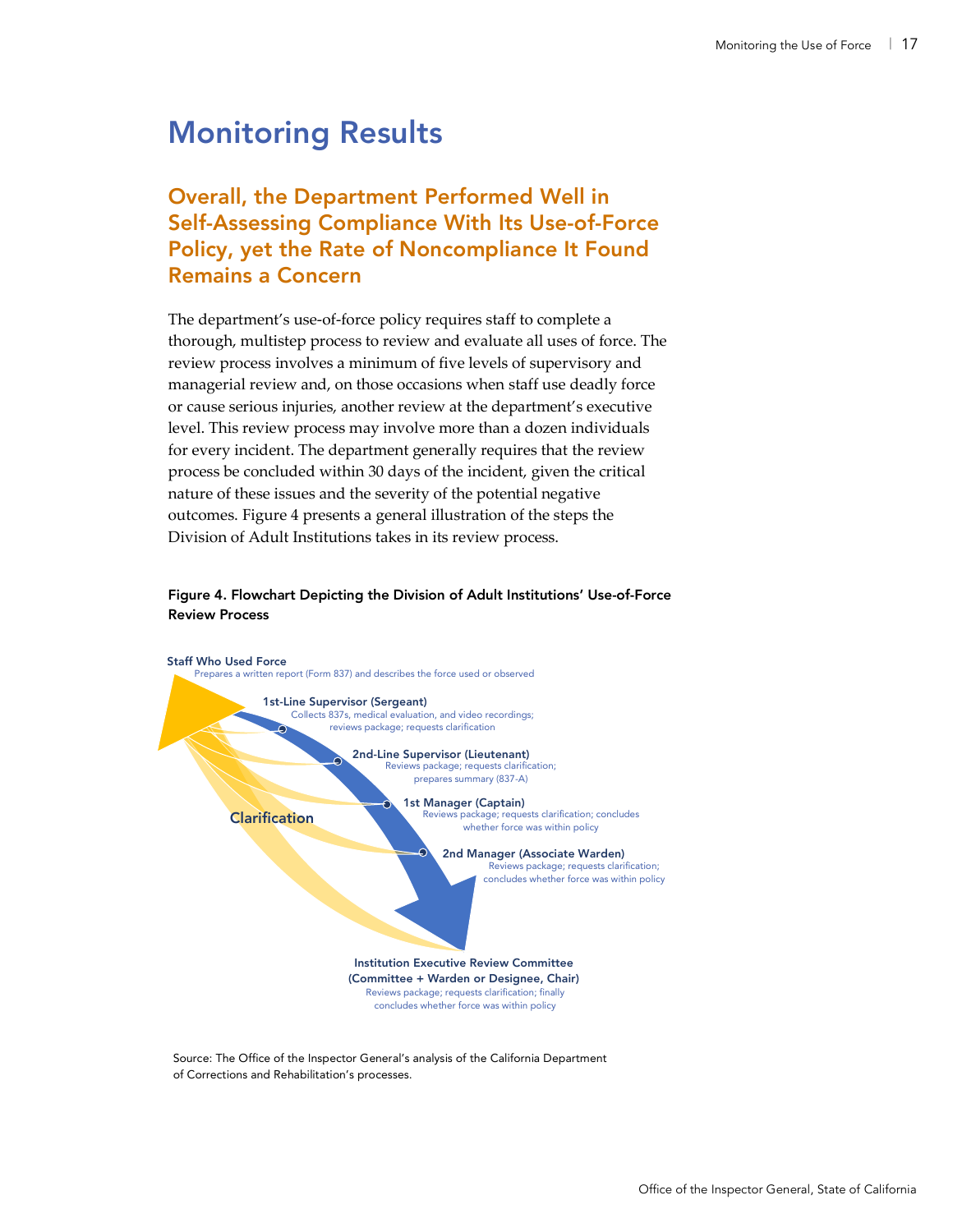The review process for the Division of Adult Institutions begins following any use of force: departmental policy requires that staff who use or observe force submit a written report prior to being relieved from duty at the end of the working shift. In general, reports should include a description of the inmate(s) actions and the officer(s) perception of the threat leading to the use of force, a description of the specific force used or observed, and a description of the inmate(s) level of resistance. The policy also requires that medical personnel evaluate and assess the extent of any injuries sustained during the event and thoroughly document their medical evaluation.

The incident response supervisor (who is typically a first-line supervisor, such as a sergeant) is responsible for collecting all the reports from staff who may have used or observed force. In this first level of review, the supervisor determines whether the reports contain the necessary information, then forwards the reports—including any medical assessments—to the next level of review.

At the second level of review, the incident commander (who is typically a second-level supervisor, such as a lieutenant) must review all of the reports for quality, accuracy, and content. The incident commander may ask staff to submit additional information if he or she determines the initial staff reports were not clear or complete in their descriptions. The incident commander is also responsible for providing an overall summary of the incident based on all reports submitted by staff and then analyzing their actions taken during the use of force to determine whether such actions complied with policy and training. The incident commander then moves the incident package along to the next reviewer.

At the third and fourth levels of review, managers who are at the captain and associate warden levels, respectively, review the incident package for content and sufficiency, and may request that staff clarify their individual reports, if needed. Each of these reviewers, in turn, independently determines compliance with both policy and training, and moves the reports along to the next level of review.

The fifth level of review occurs at the institution executive review committee meeting, which is chaired by the warden or chief deputy warden, or superintendent or assistant superintendent. Typically, institutions hold these meetings once every week. Other institutional managers also attend these meetings, in addition to a health care representative, and under certain circumstances, a mental health practitioner. The institution executive review committee reviews every reported use of force to determine whether each application of force was reasonable under the circumstances and whether staff complied with departmental policies and training. This committee also reviews every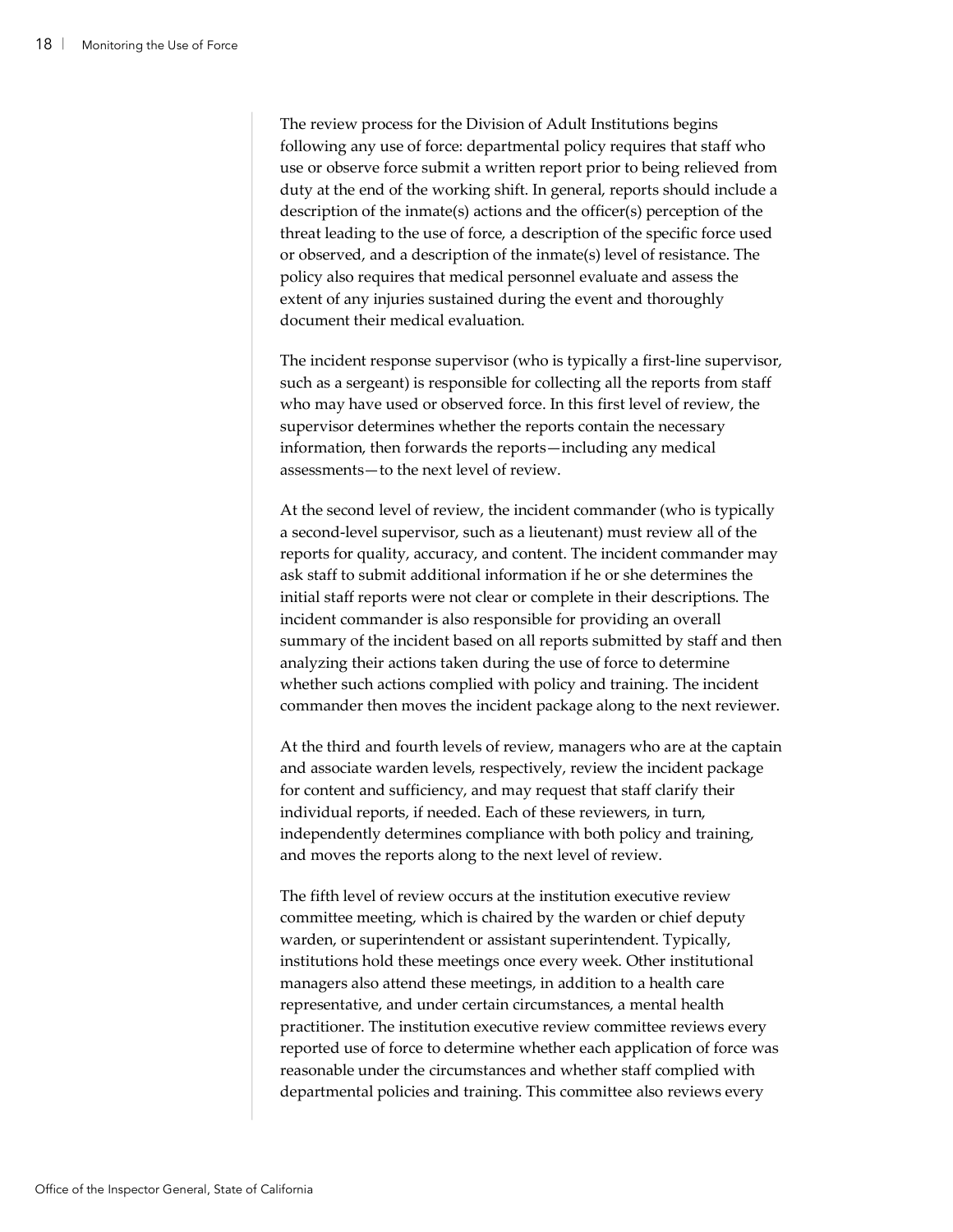allegation of unreasonable or unnecessary force, which may arise either directly in connection with use-of-force incidents or via inmates reporting on a separate basis.

During these meetings, if the institution executive review committee determines that staff reports remain unclear—even after the four previous levels of review—it may request additional clarifications from respective staff or conduct an internal fact-finding inquiry and re-review the incident at a subsequent meeting. Ultimately, the institution executive review committee chair determines whether the force used and the staff's actions were within policy.

If the chair determines staff actions were out of policy, he or she may order corrective action, which could include training, a letter of instruction, or counseling. For more serious policy violations (or repeated violations), the chair may refer the matter to the department's Office of Internal Affairs for an investigation or request to impose adverse action directly.

### **The Department's Self-Assessment of Compliance With Its Use-of-Force Policy**

Between July 2017 and December 2017, the OIG reviewed and analyzed 3,709 staff-reported use-of-force incidents. These incidents predominantly occurred in a prison setting, but some occurred in the juvenile facilities or in a community setting.

#### The OIG groups policy determinations into three primary categories:

- 1. "Actual force" that refers to the force itself.
- 2. "Apart from the actual force" that refers to the department's policies and training encompassed within the use-of-force policy, excluding the force itself. Common examples of this include the completion of medical assessments and assessment forms, the timely completion of forms following an incident, requirements with video recording interviews, and various protocols leading up to a controlled use of force.
- 3. "Non-use of force" that refers to actions covered by departmental policy, unrelated to the use-of-force policy or use-of-force training. Examples include procedures related to using holding cells, escorting prisoners, and responding to alarms.

Source: Office of the Inspector General.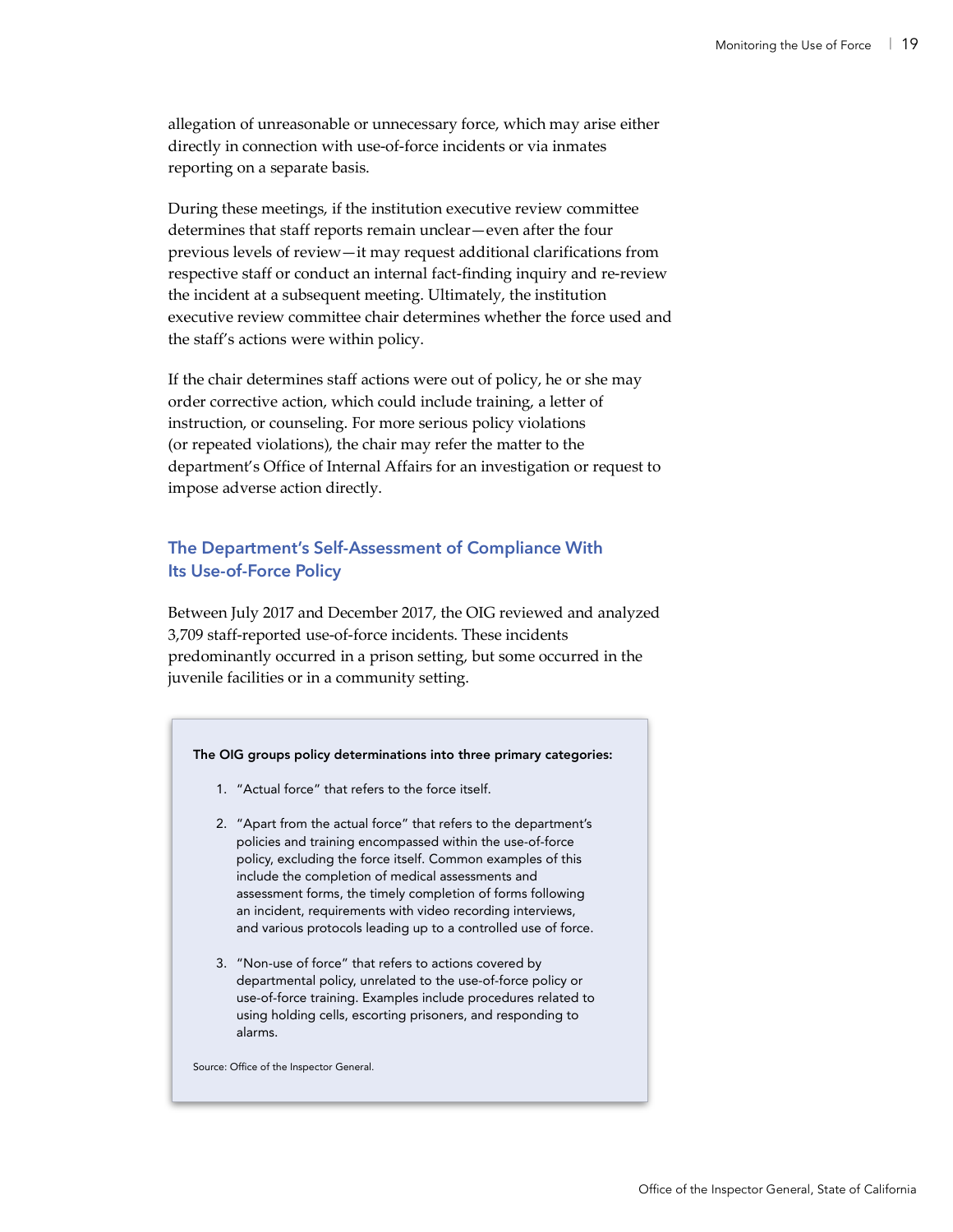Overall, the department determined that its staff completely followed policy in only 1,935 out of 3,709 incidents (52 percent) that we monitored during this period, as depicted in Table 3. On the one hand, the OIG agreed with the vast majority of the review committees' decisions in these incidents. On the other hand, in the OIG's opinion, some type of policy violation was present for 46 of the incidents for which the department concluded its staff did follow policy. Nevertheless, we are pleased that the overall rate of concurrence between the department and the OIG is so high.

When evaluating force in relation to departmental policy, the OIG groups decisions into three primary categories (see box, previous page): (1) *actual force*, referring to the force itself; (2) *apart from the actual force*, referring to requirements encompassed within the use-of-force policy, but not the force itself; and (3) *non-use of force*, referring to actions covered under departmental policy, unrelated to the use-of-force policy or use-of-force training. These categories help provide some measure of context to overall compliance rates.

| Category            | Number of<br><b>Incidents</b><br>Deemed In<br>Policy by<br><b>Committee</b> | Number of<br><b>Incidents</b><br>With at<br><b>Least One</b><br><b>Policy</b><br><b>Violation</b> | Percentage<br>of Incidents<br>Deemed In<br>Policy by<br><b>Committee</b> | Percentage<br>of Incidents<br>With at<br><b>Least One</b><br><b>Policy</b><br><b>Violation</b> | Number of<br><b>Incidents</b><br>Where the<br>OIG Did Not<br><b>Concur with</b><br>Committees'<br><b>In-Policy</b><br><b>Decision</b> |
|---------------------|-----------------------------------------------------------------------------|---------------------------------------------------------------------------------------------------|--------------------------------------------------------------------------|------------------------------------------------------------------------------------------------|---------------------------------------------------------------------------------------------------------------------------------------|
| <b>Actual Force</b> | 3,612                                                                       | 97                                                                                                | 97%                                                                      | 3%                                                                                             | 26                                                                                                                                    |
| Apart From Force    | 2,328                                                                       | 1,381                                                                                             | 63%                                                                      | 37%                                                                                            | 41                                                                                                                                    |
| Non-Use of Force    | 3,076                                                                       | 633                                                                                               | 83%                                                                      | 17%                                                                                            | 8                                                                                                                                     |
| Overall*            | 1,935                                                                       | 1.774                                                                                             | 52%                                                                      | 48%                                                                                            | 46                                                                                                                                    |

Table 3. Number of Incidents a Review Committee Determined Were in or out of Policy Compliance

\* The values in the overall row represent unique incidents. Several of the values in the three categories overlap; therefore, to account for unique incidents, we counted an incident only once.

Source: Office of the Inspector General's Tracking and Reporting System for the period July 1, 2017, through December 31, 2017.

> The department determined that it followed policy with the *actual force* requirements in 97 percent of the incidents, which represents nearly all of the incidents. The OIG predominantly agreed with the department's review committees' decisions, but determined 26 of the 3,612 incidents had at least one policy violation relevant to this category. In addition, the department determined that it followed policy with the *apart from the*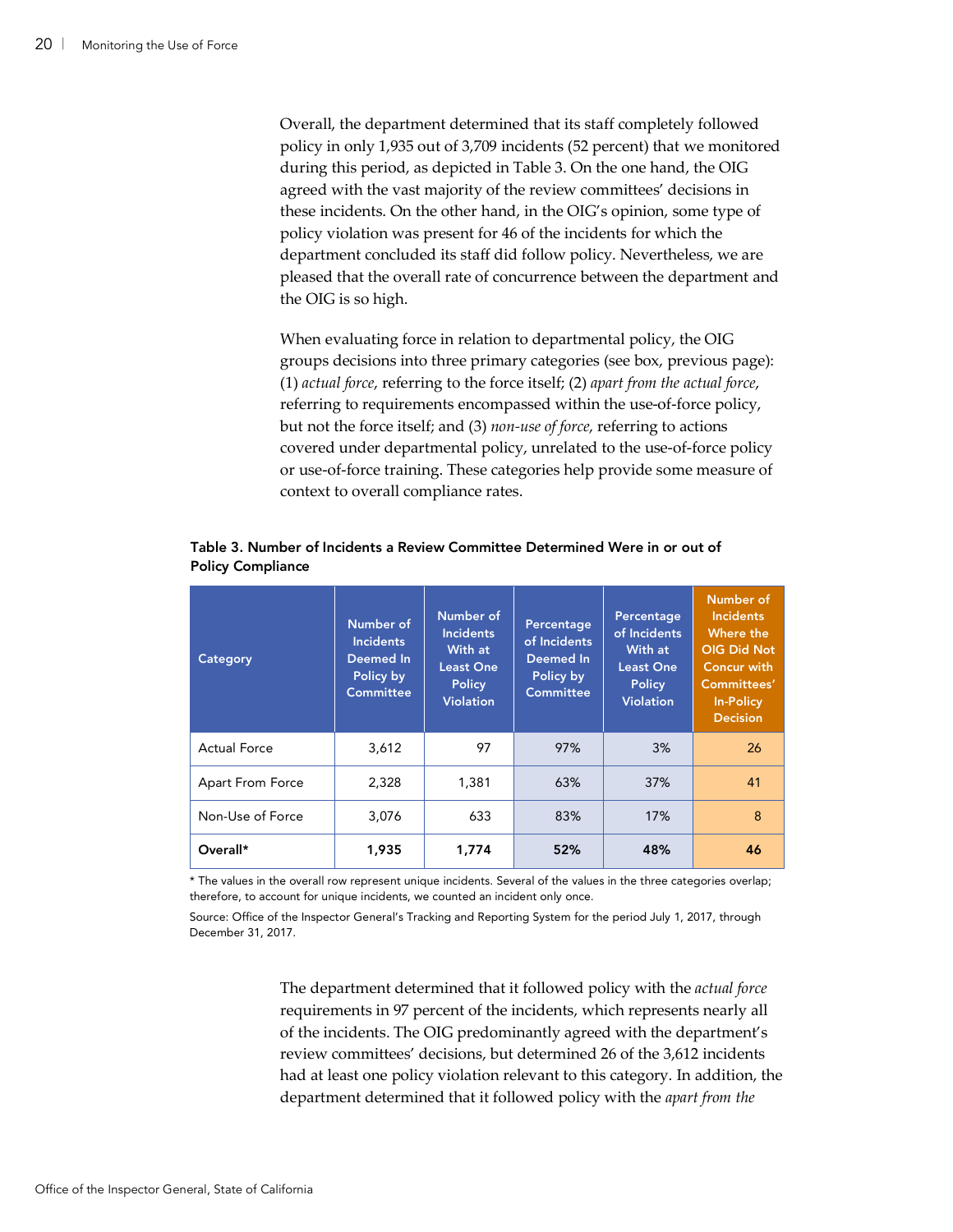*actual force* requirements in 63 percent of the incidents, the lowest compliance rate of the OIG's three categories. Again, the OIG agreed with most of these determinations, but determined 41 of the 2,328 incidents had at least one violation of policy relevant to this category. Finally, the department determined that it followed policy with the *non–use-of-force* requirements in 83 percent of the incidents. The OIG mostly agreed, but determined 8 of the 3,076 incidents had at least one policy violation relevant to this category. Many of the incidents had more than one policy violation within a particular category, and some incidents had policy violations in more than one category. For additional detail, see Appendix B.

### **The Department Most Often Prescribed Training for Policy Violations, but, in Some Instances, It Took Additional Forms of Corrective and Adverse Actions**

Overall, the department identified policy violations in 1,774 of the 3,709 incidents (48 percent); however, in general, it determined that staff required additional training for the deficiencies it identified. In fact, it required training for the staff involved with at least 1,685 of the 1,774 out-of-policy incidents, or 95 percent.

Furthermore, the department took other corrective action by counseling staff in 111 of the 1,774 out-of-policy incidents (6 percent). Finally, the department took disciplinary action for staff misconduct in 16 of the 1,774 incidents (about 1 percent), while referring another 18 incidents (about 1 percent) to the Office of Internal Affairs for consideration of further investigation. The OIG monitors and reports on the investigations conducted by the Office of Internal Affairs, including any resulting disciplinary determinations, semiannually.

### **The Department Recently Implemented a Statewide Use-of-Force Tracking System**

According to the department, it began tracking the use of force in a statewide data system in October 2017. Prior to that date, the department did not have a data collection process comparable to that used by the OIG. We met with departmental officials about the tracking system and obtained a basic understanding of its functions. The system, called the Incident Report Tracking SharePoint (the tracking system), periodically receives an upload of data from another data source, the department's daily information reporting system, which serves as a repository for all reportable incidents occurring at each institution. Staff from each institution can enter supplemental data pertaining to incidents into the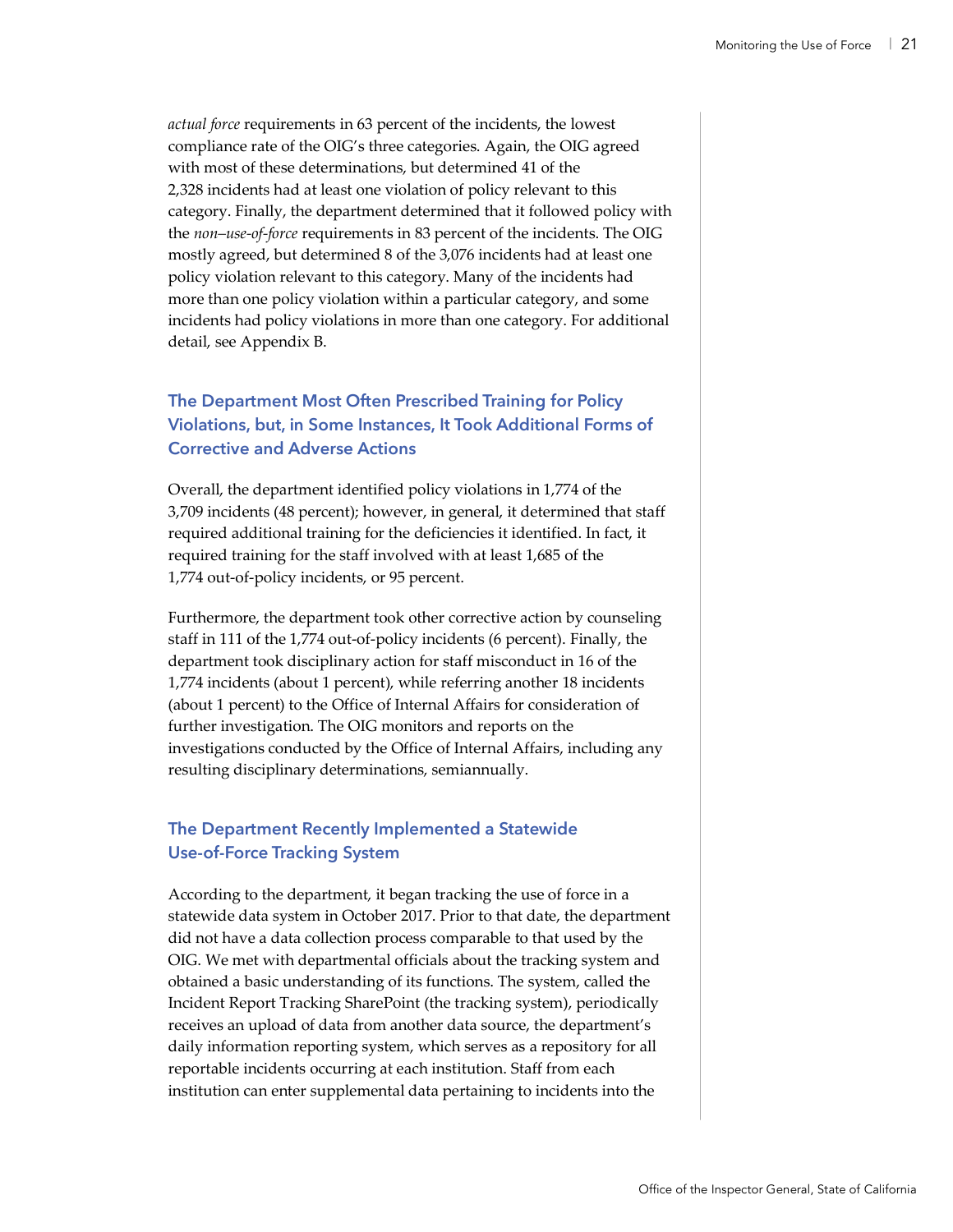tracking system by using a standardized input process, although each institution can view only its own data. The system can display force incident-related information concerning individual staff members and inmates, the type of force used, the results of the use of force, and corrective action taken (if applicable). According to the department, the tracking system will provide it with the ability to identify trends, create reports, and provide real-time data to its users. We believe this is a helpful start for tracking incidents, and we will monitor how wardens and executive staff use this information.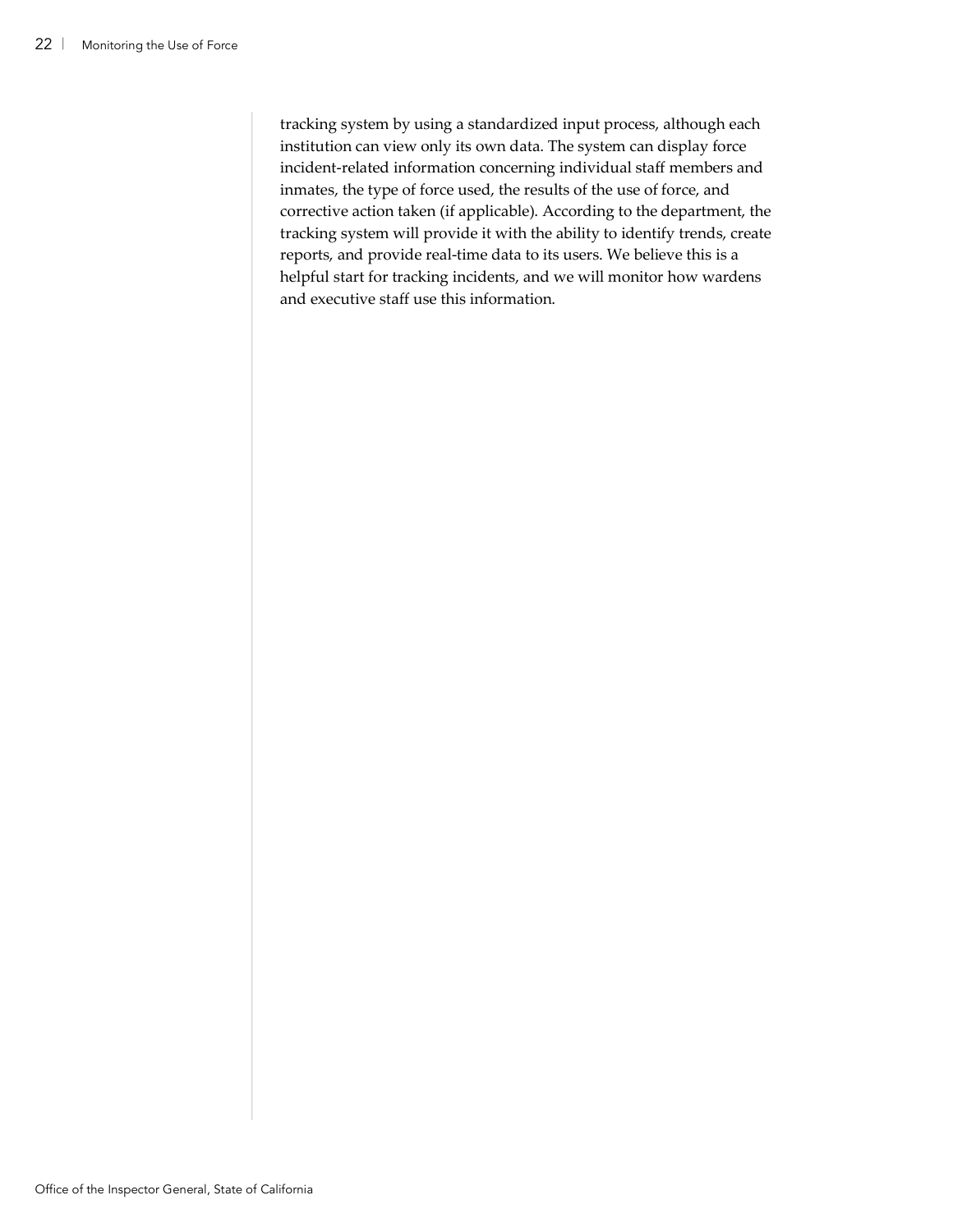## Officers Did Not Always Articulate a Threat That Necessitated Force, and in Some Instances, Their Own Actions May Have Contributed to the Need to Use Force

The department allows officers to use immediate force when an imminent threat jeopardizes the safety of persons or compromises the security of the institution. Its policy further requires that officers clearly articulate in their use-of-force reports the threat that necessitated their actions. Despite this requirement, officers did not adequately articulate an imminent threat in 68 incidents (1.8 percent), leading us to question whether the force actions were necessary. Although this is a very low percentage in relative terms, any instance of unnecessary force could represent a critical issue for staff, inmates, and the department. When officers engage in unnecessary force, it can increase tension between staff and inmates. Officers' failure to articulate their need to use force may also expose the department to legal liability.

### **Some Officers Did Not Articulate a Threat That Necessitated Force**

The department self-identified unnecessary force in 44 of these 68 incidents and took a number of actions to address the issues, ranging from training to formal discipline. We found another 24 instances of potential unnecessary force and raised our concerns during the review committee meetings. We recognize the difficulty of making split-second decisions in these types of incidents; it is much easier to second-guess staff members' actions after the fact. Yet these events serve as a reminder of how dangerous it can be to work in a prison setting, how quickly situations can escalate, and how important it is for staff to remain vigilant and aware at all times.

In one example, an inmate refused an officer's orders to hand over a piece of paper that he received from another inmate. Despite being told to relinquish the piece of paper, the inmate instead walked to his cell and attempted to flush the paper down the toilet. The officer then sprayed the inmate with pepper spray. This initial force action did not stop the inmate from his attempt to flush the toilet, so the officer used physical force and a second burst of pepper spray to prevent the inmate from flushing the toilet. The warden determined there was no imminent threat to the safety of persons or the security of the institution and imposed formal discipline on the officer for his unnecessary use of force.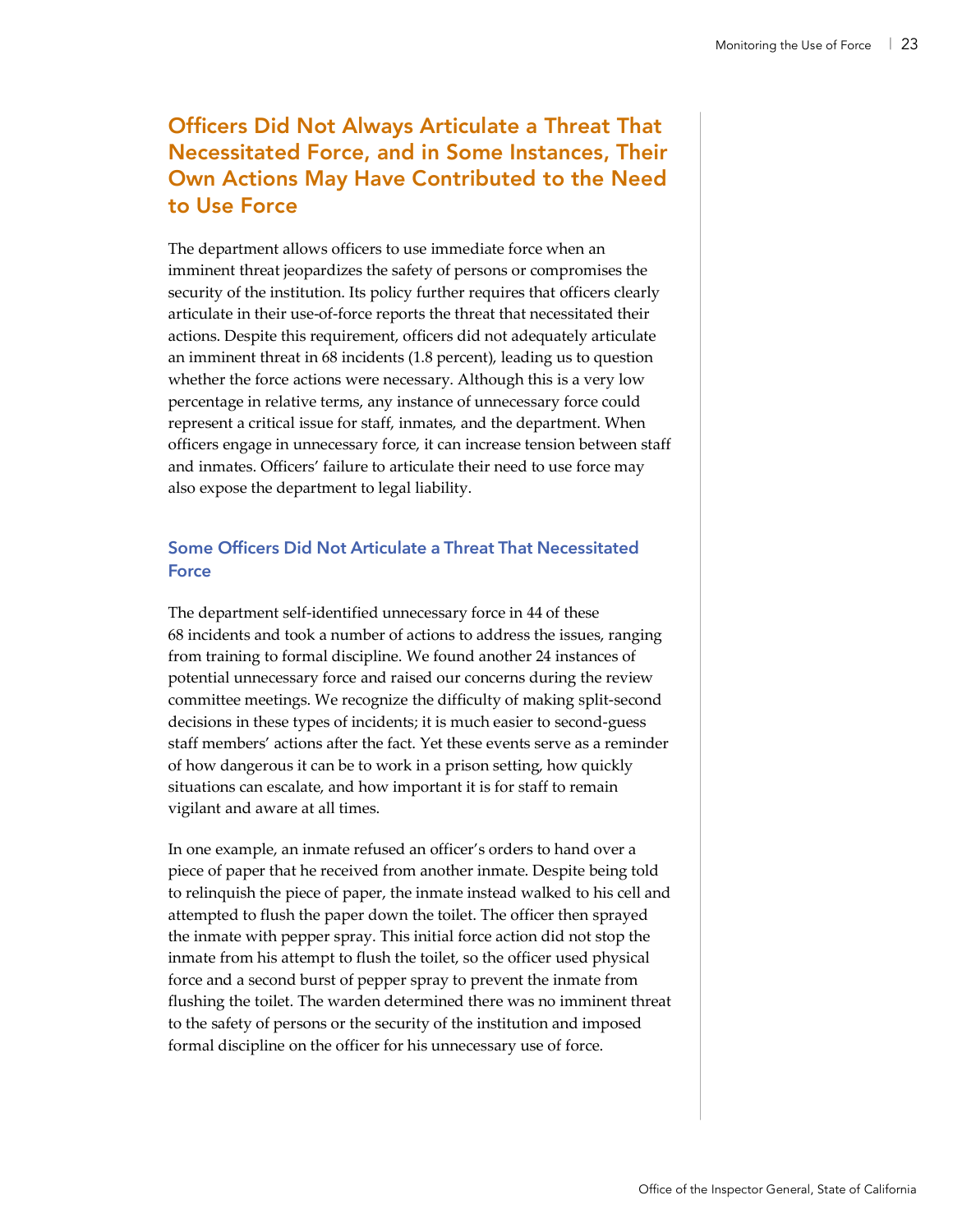In a second example, an inmate refused an officer's request to provide his identification and turned to walk away from the officer, while making a derogatory comment. The inmate refused the officer's order to stop walking, resulting in the officer grabbing the inmate from behind and forcing him to the ground. The warden determined there was no imminent threat to the safety of persons or the security of the institution and imposed formal discipline on the officer.

One incident resulted due to a difference of opinion between an inmate and a sergeant. The inmate was located in an inmate-restricted area and refused the sergeant's order to provide identification. The inmate walked away, cursing at the sergeant, but after a yard alarm sounded, the inmate stopped walking and sat down on the ground. The inmate continued to yell at the sergeant while on the ground and, according to the officer, "flared her arms and body around while screaming (at the sergeant)." The sergeant grabbed the seated inmate's wrist to apply handcuffs and then forced the inmate to a prone position on the ground when, according to the sergeant, the inmate attempted to stand. The OIG opined that the inmate, sitting on the ground, albeit yelling and flailing her arms, neither presented an imminent threat to the sergeant or to other persons, nor any threat to the security of the institution. We suggested to the committee chair that the sergeant had options to deescalate the situation and that the initial force of grabbing the inmate to apply handcuffs was unnecessary. The prison's management requested further information from the sergeant, ultimately concurred that the use of force was unnecessary, and prescribed training for the sergeant.

In another case, a 76-year-old, mobility-impaired inmate with a walker had just been in an altercation with another inmate. Officers used pepper spray and a baton on the other inmate, stopping the fight and causing the other inmate to get down on the ground. An officer wrote in his report that he ordered the elderly inmate to "get down," to which the inmate replied, "What did I do?" The officer further stated that because the inmate "was just involved in a physical confrontation and had not yet complied with any orders to get down, I felt he was still a threat to [the other inmate] as well as a threat to my partners," he sprayed the inmate with pepper spray. Another officer wrote that he observed the first officer spray the elderly inmate to "effect custody," so he simultaneously pepper sprayed the elderly inmate, but did not articulate in his report any threat. The executive review committee reviewed a surveillance video recording of the incident, which indicated the elderly inmate was in the process of getting down when officers sprayed him.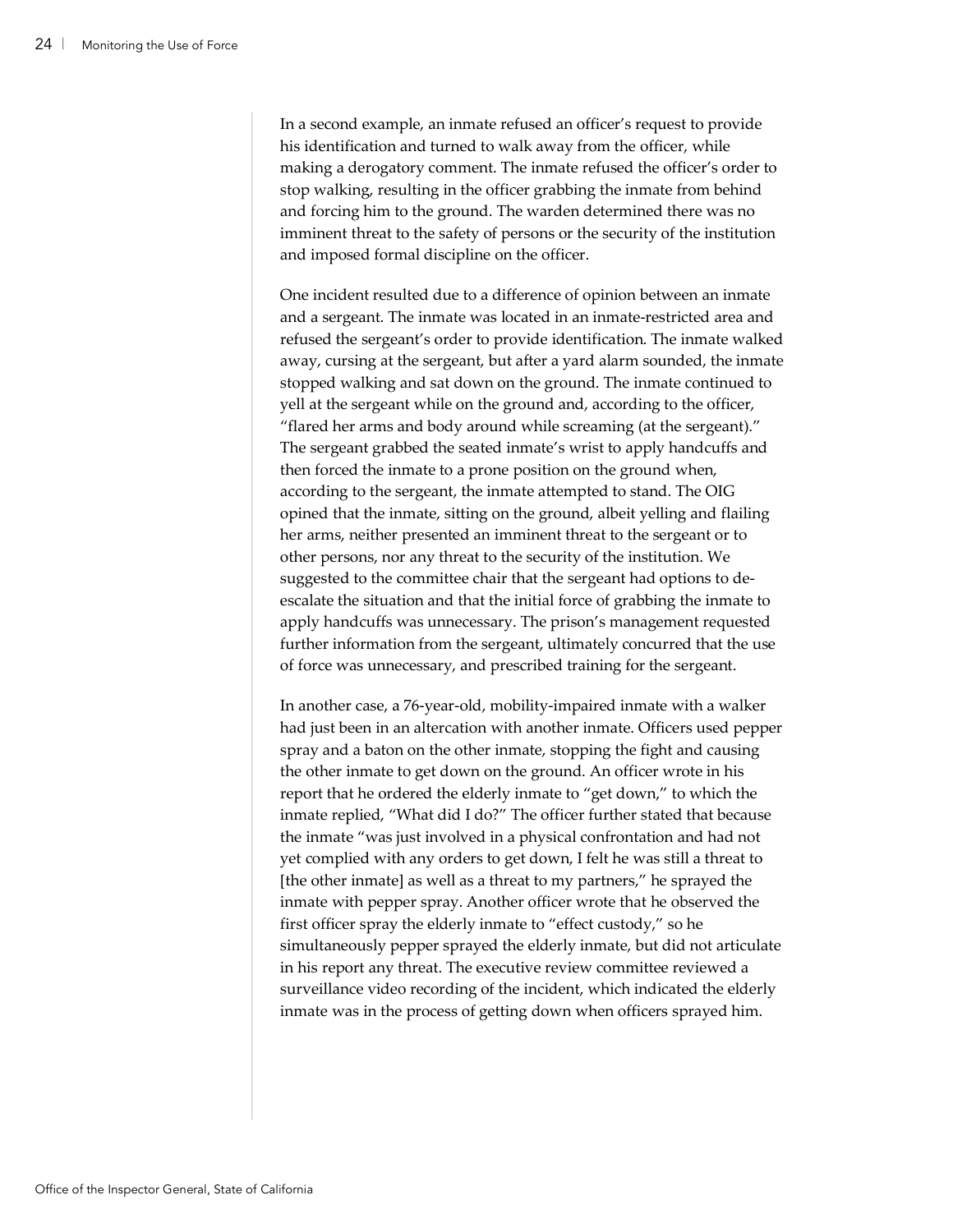We suggested, based on the video and the officer's reports, that there was no imminent threat to the safety of persons or the security of the institution. The committee chair disagreed with our position that the force was unnecessary and determined the officers' actions were in policy. The OIG requested a higher-level review with department executives, but that request was also denied.

In another case, an inmate argued with an officer and walked away after the officer informed the inmate that he was being moved to a different cell. The officer followed the inmate, who placed his back against a wall and placed his arms behind his back, while refusing the officer's orders to submit to handcuffs. The officer wrote, "After repeatedly disobeying direct orders, I reached for his right bicep in an effort to turn him around to handcuff him." In this case, the officer's report did not articulate that the inmate's refusal constituted an imminent threat to anyone's safety or the security of the institution, nor did it articulate any efforts to deescalate the situation. The committee chair disagreed with our position and determined the officer's force was within policy.

### **In a Few Instances, Officers May Have Contributed to the Need for Using Force**

Moreover, the actions of officers in 47 of the 3,709 (1 percent) incidents unnecessarily contributed to the need to use force. Although this is a very low percentage of occurrences, these instances could have had potentially serious consequences. While we recognize that results from these actions could not have been easily foreseen, the department should examine these types of events so that it can train staff to better recognize warning signs before harmful events materialize. Even though these officers may not have intended to use force at the time of their initial actions, their actions were nevertheless contributing factors to the outcome. The review committees identified most of these cases and took actions ranging from training to disciplinary action.

In one incident, for example, an officer prematurely released an unrestrained inmate from a medical holding cell after the inmate had been cursing and yelling at the officer and other inmates. The inmate attacked the officer, requiring physical force and chemical agents to stop the attack. The inmate and two officers sustained minor injuries, and the inmate alleged the officer used unreasonable force during the incident. The warden did not sustain the allegation of unreasonable force, but imposed discipline on the officer for unnecessarily removing the agitated, unrestrained inmate from the holding cell. The officer should have recognized that, based on the inmate's demeanor, releasing him from his cell unnecessarily endangered himself and others.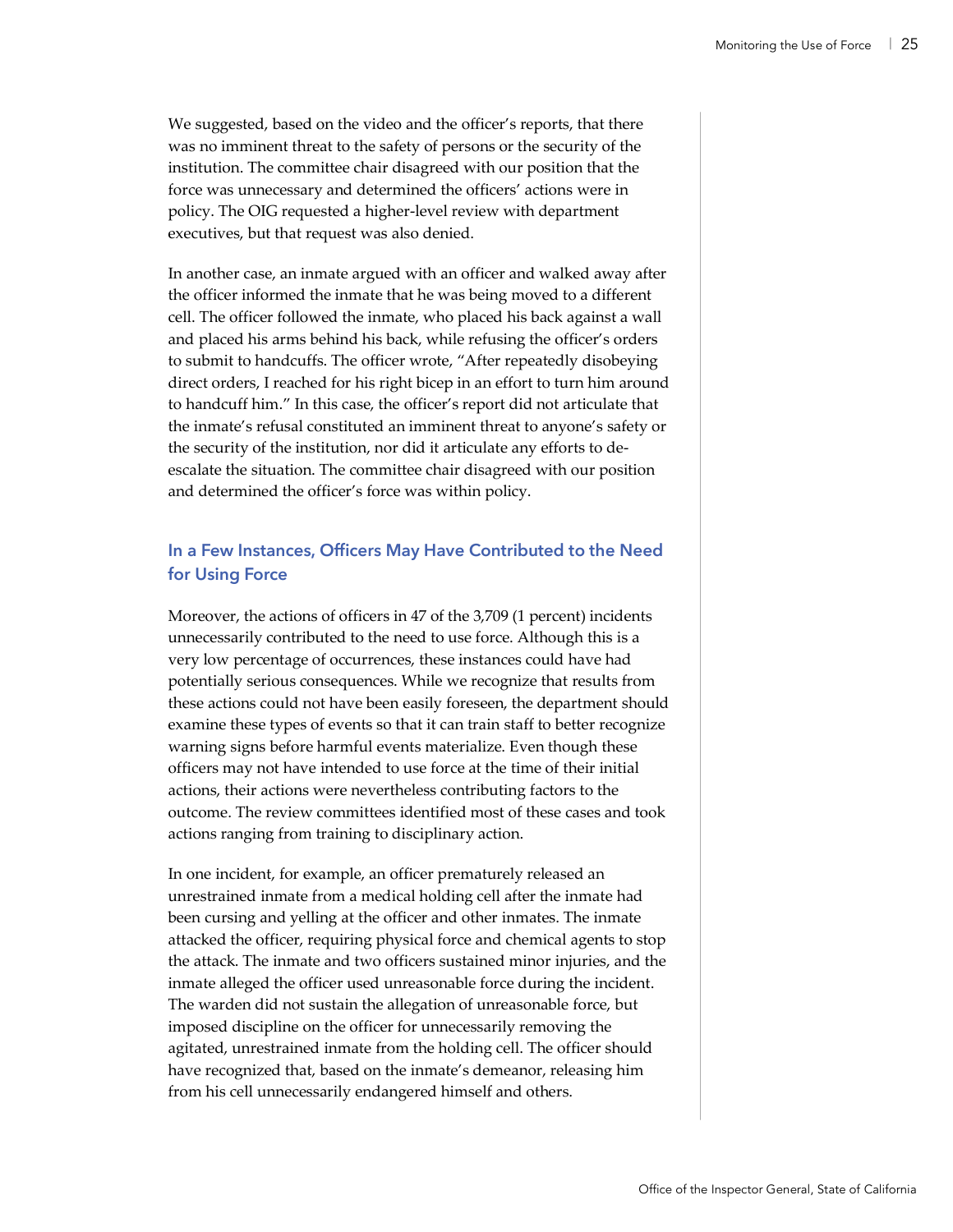In another incident, a control booth officer failed to ensure the dayroom of the housing unit was clear of inmates prior to releasing an inmate from his cell. Another inmate—whom the control booth officer did not see on the dayroom floor—attacked the inmate as he exited his cell, resulting in the control booth officer using a form of less-lethal force to stop the fight. This force did not result in any injuries to the inmates, but the victim did sustain minor injuries resulting from the attack. The warden provided corrective action to the control booth officer due to his failure to follow policy requiring close supervision and coordination of inmate movement on the housing unit floor.

We identified two additional incidents as part of our real-time monitoring efforts and recommended to the respective wardens that they provide additional training to those staff who were involved. In the first incident, an officer determined an inmate's necklace was contraband and asked the inmate to relinquish it; the inmate refused. The officer proceeded to search the inmate and tried to remove the necklace from the inmate's neck. The inmate turned on the officer and took a fighting stance. The officer used physical force to gain control of the inmate. We suggested that the officer's actions prior to the use of force likely contributed to the need for force and that he had options to de-escalate the situation. The warden agreed with our position and ordered training for the officer.

In the second incident, an inmate kicked his cell door and cursed at an officer while demanding to be released to the yard. Instead of notifying a supervisor, the officer opened the door, resulting in a confrontation with the inmate that required physical force. The OIG concluded the officer should have recognized the inmate's hostile behavior and the potential danger and notified a supervisor instead of releasing an agitated inmate from his cell. The warden agreed and provided training to the officer.

Furthermore, the OIG believed that officers contributed to the need to use force in two other cases, but the review committee disagreed with our determination. In one incident, officers observed an inmate on a mobile phone in his cell and opened the cell door to confront the inmate and retrieve the phone. The inmate's cellmate approached one of the officers with clenched fists, requiring physical force to gain control of the inmate. The OIG concurred that the force was appropriate to gain control of the inmate, but suggested that the officers contributed to the need to use force by unnecessarily opening the cell door. The warden disagreed and took no action.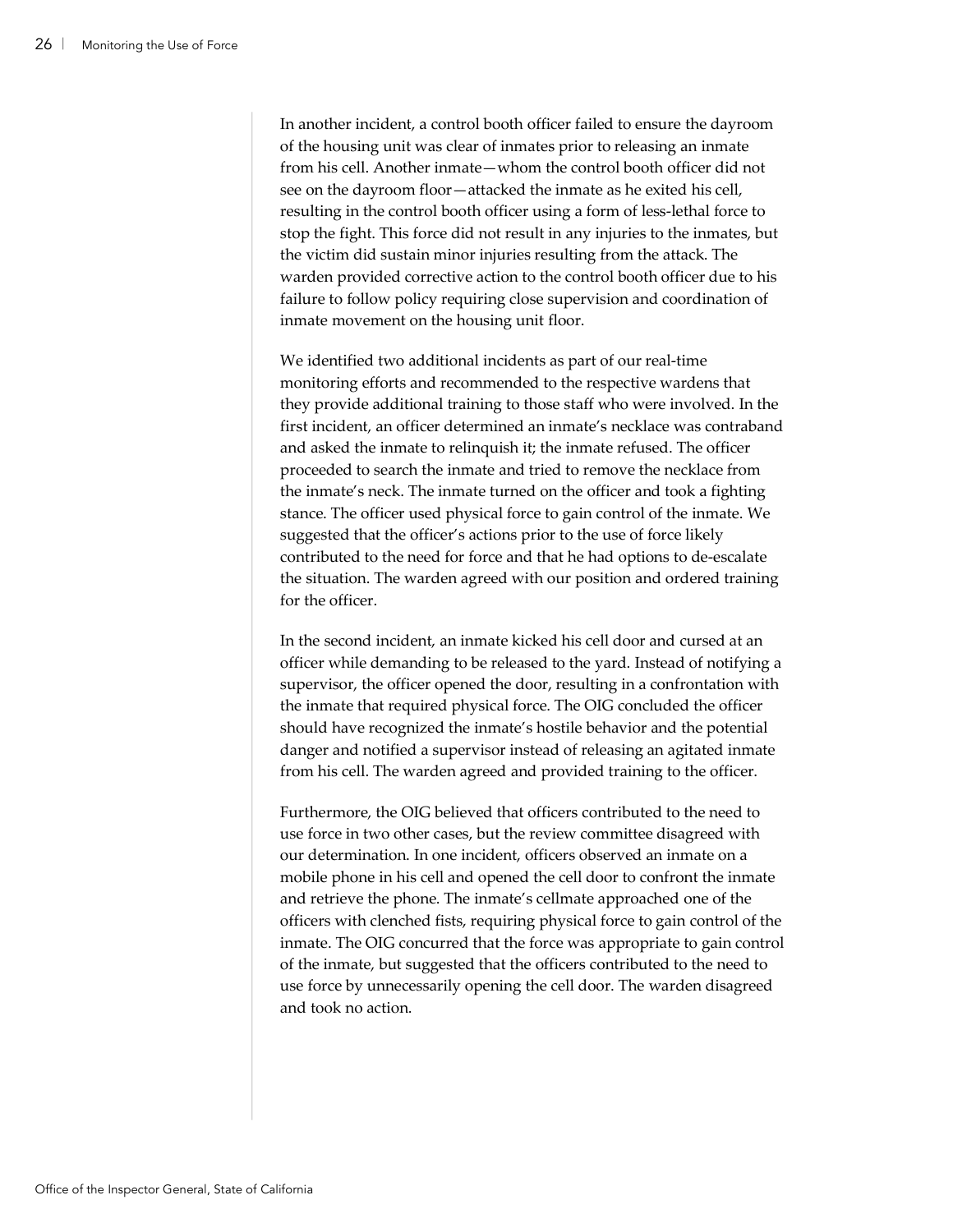In the second incident, while awaiting a decision for a controlled use of force, an officer positioned himself outside of an inmate's cell while the inmate held his arm outside of the food port. Twice, the inmate threw a cup of toilet water, striking the officer. The third time the inmate retrieved water from the toilet, the officer moved closer to the cell and sprayed the inmate with chemical agents through the food port. Based on the officer reports and the housing unit video recording, the OIG asserted that the officer positioned himself in a manner that jeopardized his own safety and that he should have moved away from the front of the cell to wait for the controlled use-of-force team. Additionally, the officer could have closed the food port. The warden disagreed with our conclusions and took no action.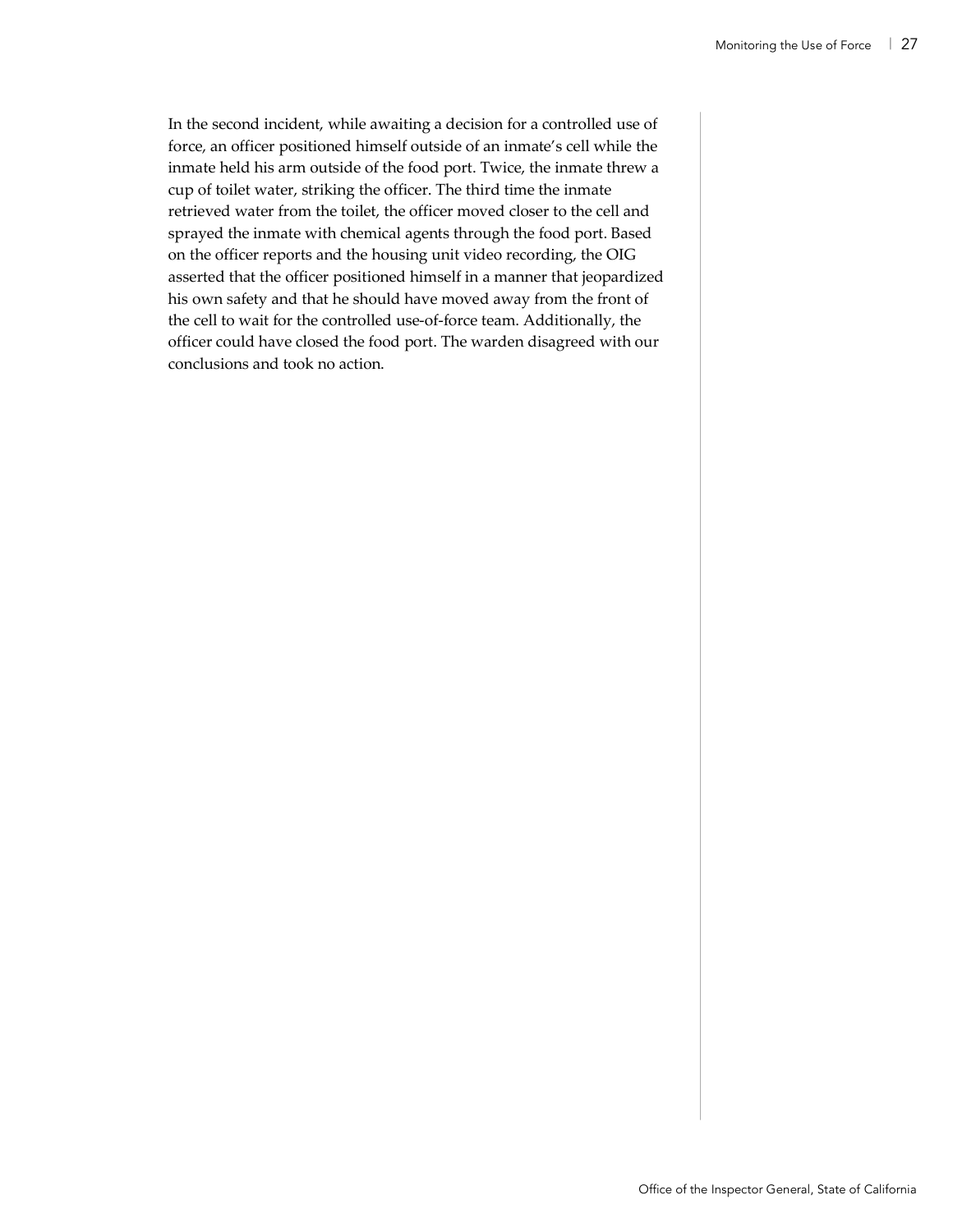*(This page left blank for reproduction purposes.)*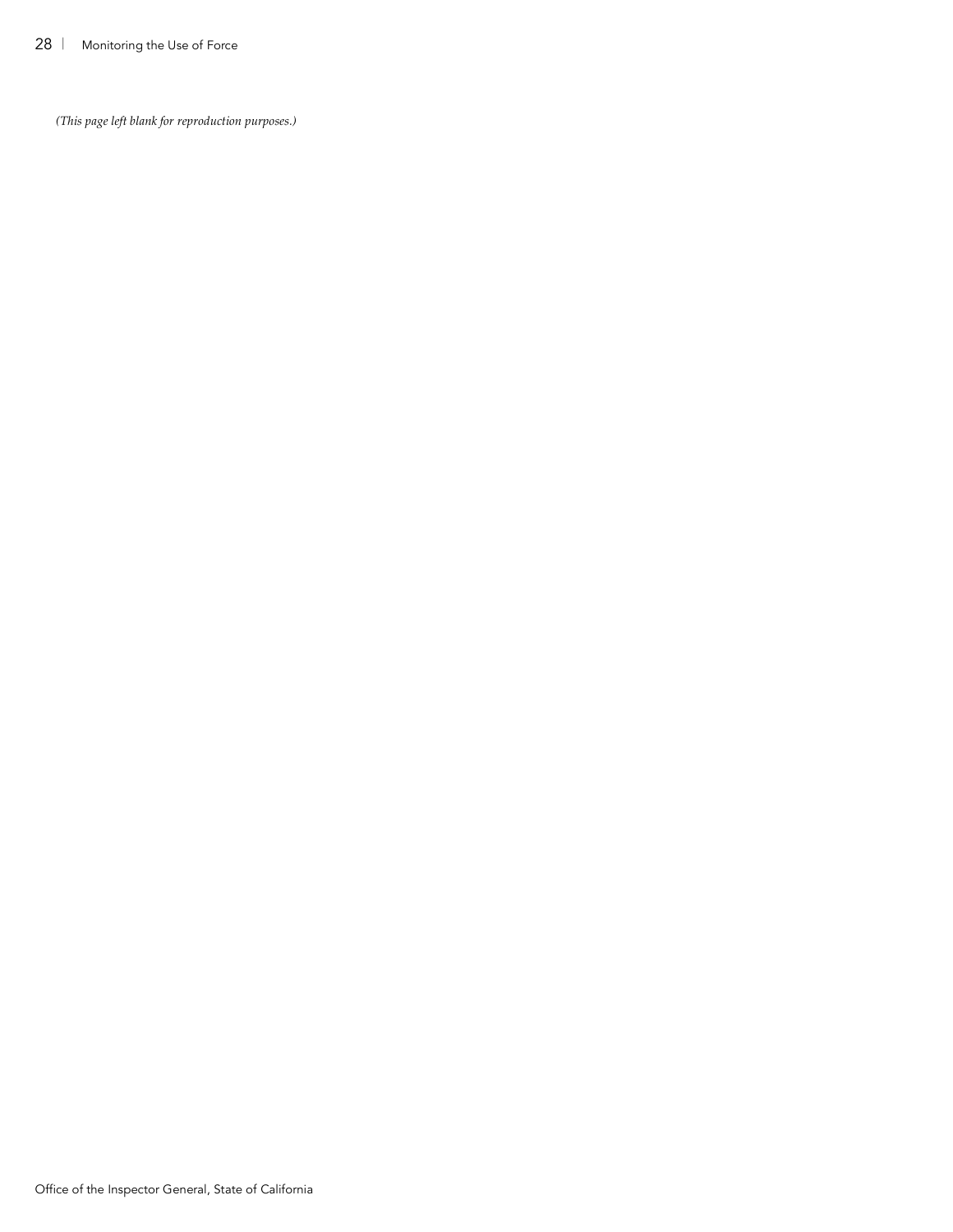## Officers Did Not Always Adhere to Policy When Conducting Video-Recorded Interviews of Inmates

The department requires staff to video record an interview with inmates who allege unnecessary or excessive force or who sustain serious or great bodily injury possibly due to the use of force. The department's policy requires staff to conduct the interview as soon as possible, but no later than 48 hours from the date of discovery of the injury or allegation. The policy further requires that any visible or alleged injuries be documented on the recording and specifies that the interviews be conducted only by custodial supervisors—such as sergeants or lieutenants—who did not themselves use or observe the force during the incident. The policy also requires supervisors not inhibit or discourage the inmate from providing relevant information.

Figure 5, on the next page, displays the number of interviews the review committees found in- and out-of-compliance with video-recording policies along with the opinion of the OIG. The department's review committees found that staff actions in only 445 of the 719 video-recorded interviews we monitored fully complied with policy.8 This represents a compliance rate of only 62 percent. The review committees found at least one instance of noncompliance in each of the remaining 274 interviews. The OIG determined from its review that an additional 36 interviews had at least one policy violation; however, the review committees did not agree with our conclusions. After factoring the additional instances of noncompliance that we identified, the department's overall compliance rate effectively dropped to 57 percent (409 of 719). The most common types of violation resulted from untimely interviews and the failure to document the inmate's injuries on the video recording. Staff's failure to document evidence in a timely manner that could support, or refute, the inmates' allegations ultimately impairs the department's ability to take prompt action.

 <sup>8</sup> Of the 719 video-recorded interviews, 292 of them arose from allegations of unnecessary force that were not associated with a staff-reported use-of-force incident.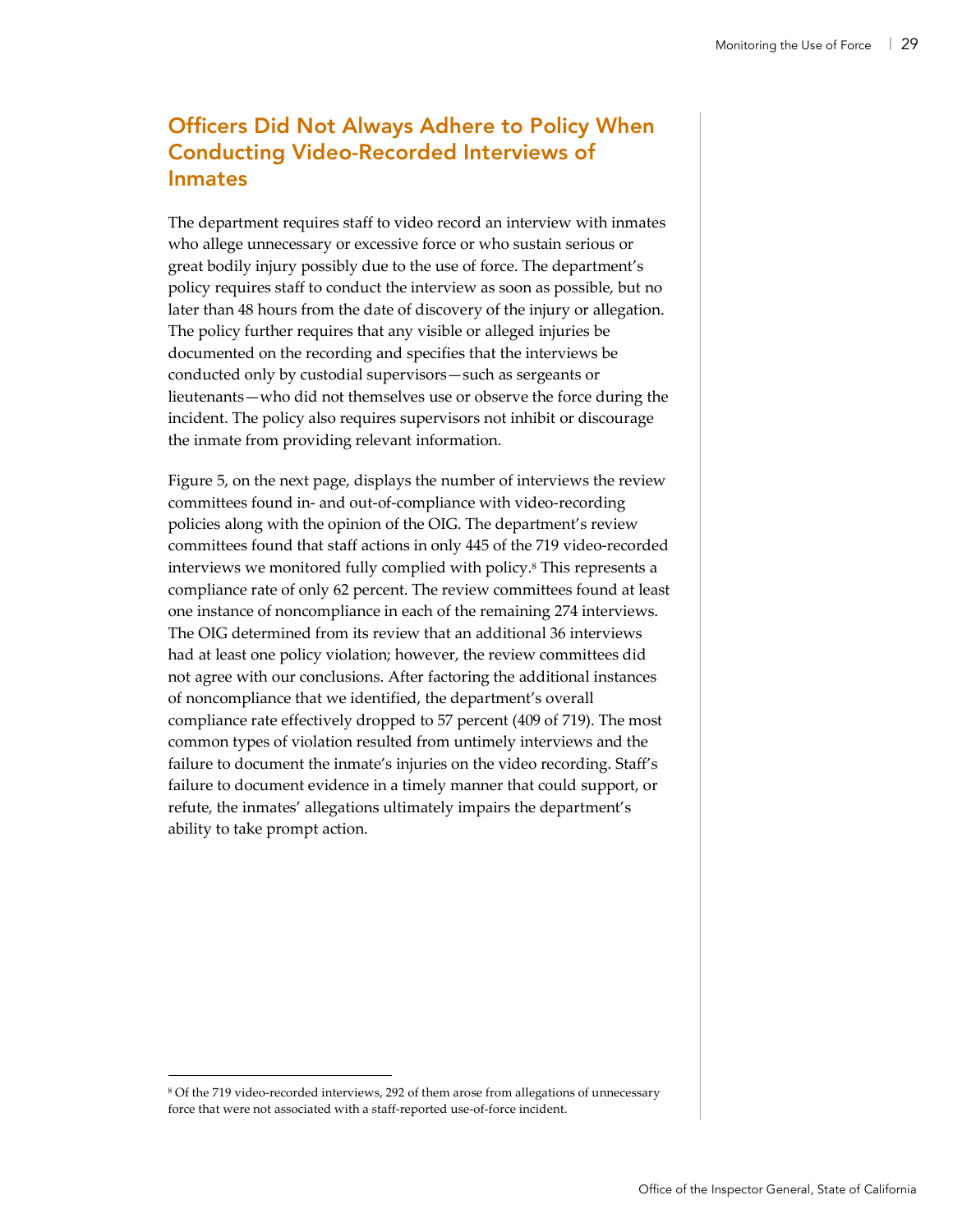

Figure 5. Departmental Compliance With Video-Recorded Interviews

Source: Office of the Inspector General's Tracking and Reporting System for the period July 1, 2017, through December 31, 2017.

The OIG has presented this concern in past reports, but the issues we raised have not been fixed. In March 2017, after we published the low video-recording compliance rate of 61 percent for the July-through-December-2016 period, the department directed additional training for all custodial supervisors and managers on the video-recording requirements. However, the timing of this training did not help the department's compliance rate for the next six-month period. Specifically, during the period covering January through June 2017, the compliance rate continued to drop, falling another three percentage points, to 58 percent. Even after allowing for enough time to pass so that institutional supervisors and managers could complete the necessary training, the compliance rate did not materially improve. We believe the department should take additional measures to track violations and consider progressive discipline for staff who repeat their mistakes.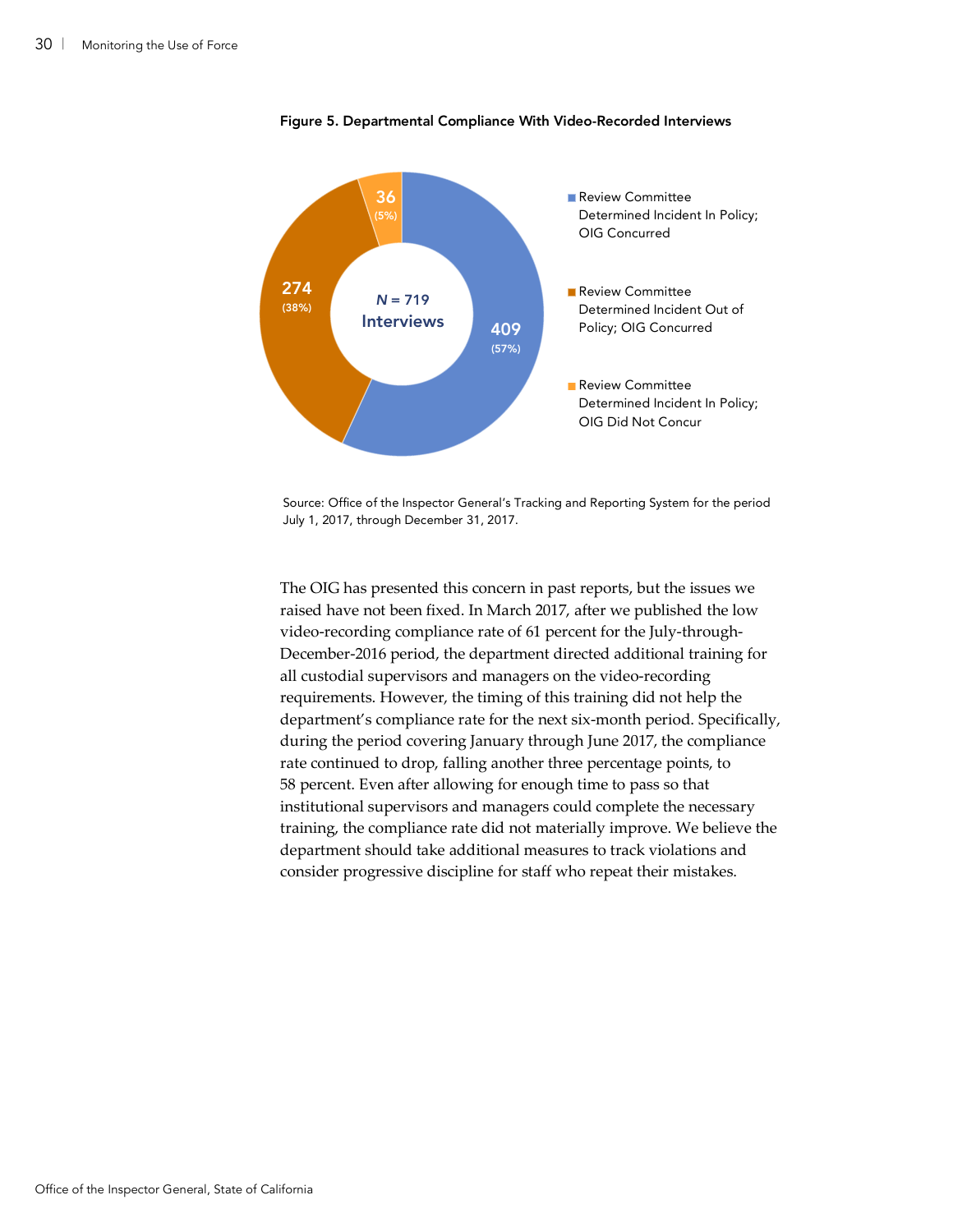## The Department Identified Many Policy Violations Involving Controlled Uses of Force

The department defines the controlled use of force as "the force used in an institutional or facility setting when an inmate's presence or conduct poses a threat to safety or security, and the inmate is located in an area that can be controlled or isolated. These situations do not normally involve the imminent threat to loss of life or imminent threat to institution security."9 A controlled use of force involves advance planning, staffing, and organization; it also requires both the authorization and the presence of a first- or second-level manager (or an administrator-of-the-day during nonbusiness hours), and a video recording of the incident.

A common example of when an institution might authorize a controlled use of force is when an inmate refuses to exit his or her cell after being told he or she is transferring to another institution. Policy allows officers to use controlled force to remove the inmate from a cell to facilitate a transfer. Officers may also use controlled force when staff must administer medications, provide medical treatment, or complete mandated testing. Compared with immediate uses of force, controlled uses of force occur very infrequently.

During this reporting period, the OIG monitored 61 controlled use-of-force incidents. More than 93 percent of these incidents involved an inmate who, at the time of the incident, was participating in the department's mental health services delivery system. The department's review committees found staff violated policy in 46 of the 61 incidents, a 75 percent rate of noncompliance. The review committees found all 46 of the incidents out of compliance with elements "apart from the actual force" and also found three incidents among the 46 out of compliance during the actual application of force.

In one incident, staff conducted a controlled use of force during which they entered a cell because an inmate refused to take court-ordered medication. Officers used physical force to restrain the inmate while medical staff administered the medication. The review committee identified that an officer was not assigned to monitor the inmate during the cool-down period, the mental health practitioner did not adequately address the inmate's mental health issues during the cool-down period, nursing staff failed to note a review of the inmate's health record during

 <sup>9</sup> Article 2, Use of Force, *California Department of Corrections and Rehabilitation, Adult Institutions, Programs, and Parole Operations Manual*, p. 326.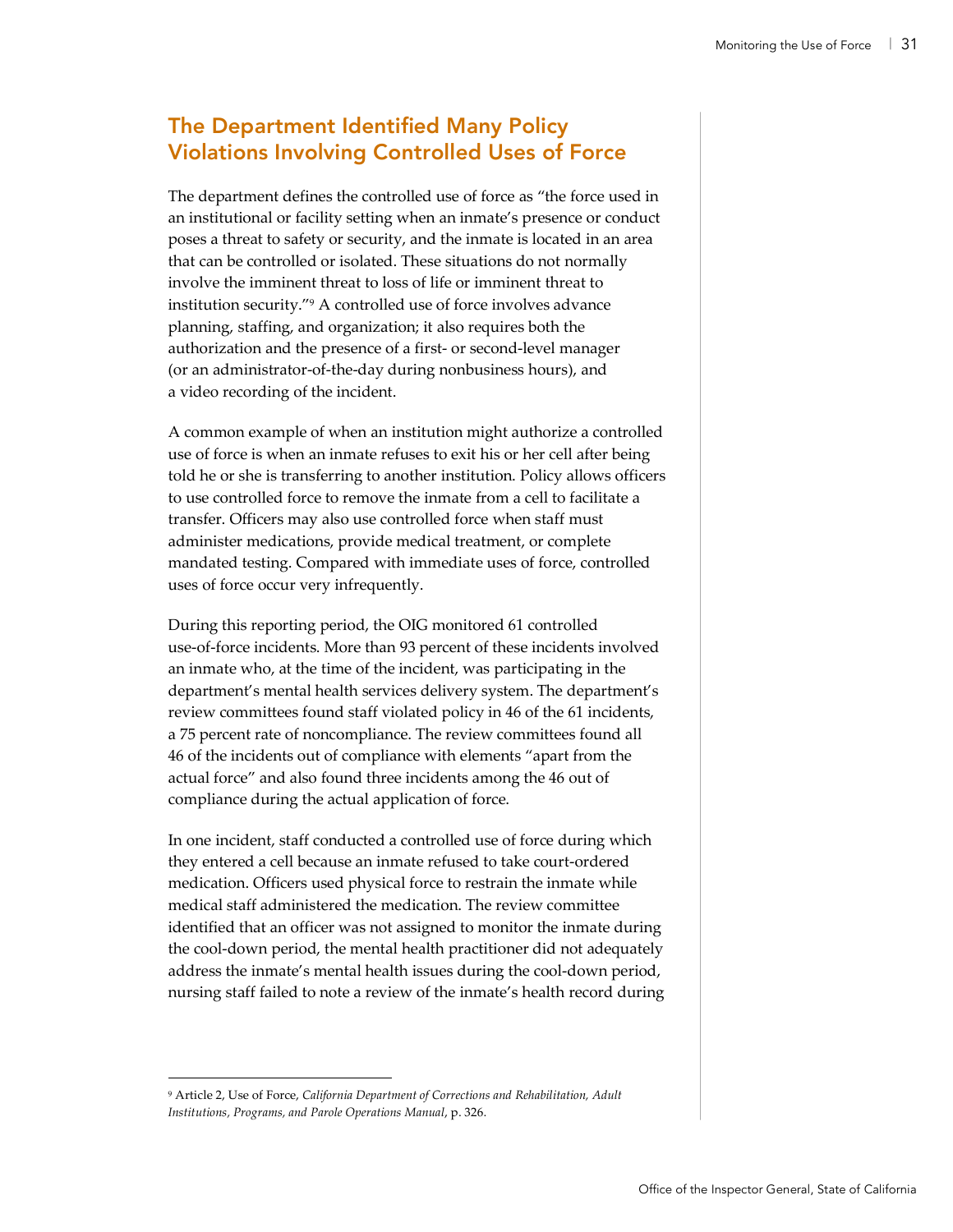

the cool-down period, the incident commander did not articulate the tactical plan for the entry, the camera operator did not ensure that the date and time appeared on the video recording, and the camera operator inappropriately recorded the medical evaluation following the incident. The warden ordered training for staff whose actions fell short of expectations.

In another incident, an inmate who was a participant in the mental health services delivery system refused to leave a shower area. A sergeant used two applications of pepper spray during the incident to compel the inmate to comply. The review committee identified that the sergeant and lieutenant were not wearing required safety equipment during the incident and ordered training for them. The OIG identified additional deficiencies, including not posting an officer near the shower area to monitor the inmate once managers had determined the necessity of a controlled use of force, not ensuring that the date and time appeared on the video recording, failing to provide the required admonishment to the inmate that custody would use force to complete the extraction, and failing to remain at the shower and monitor the inmate after staff had deployed pepper spray. In addition, OIG inspectors identified that a nurse disagreed with the strategies to remove the inmate, but the captain did not elevate the disagreement to the appropriate managers for input. The warden agreed with the OIG and ordered training for the involved staff.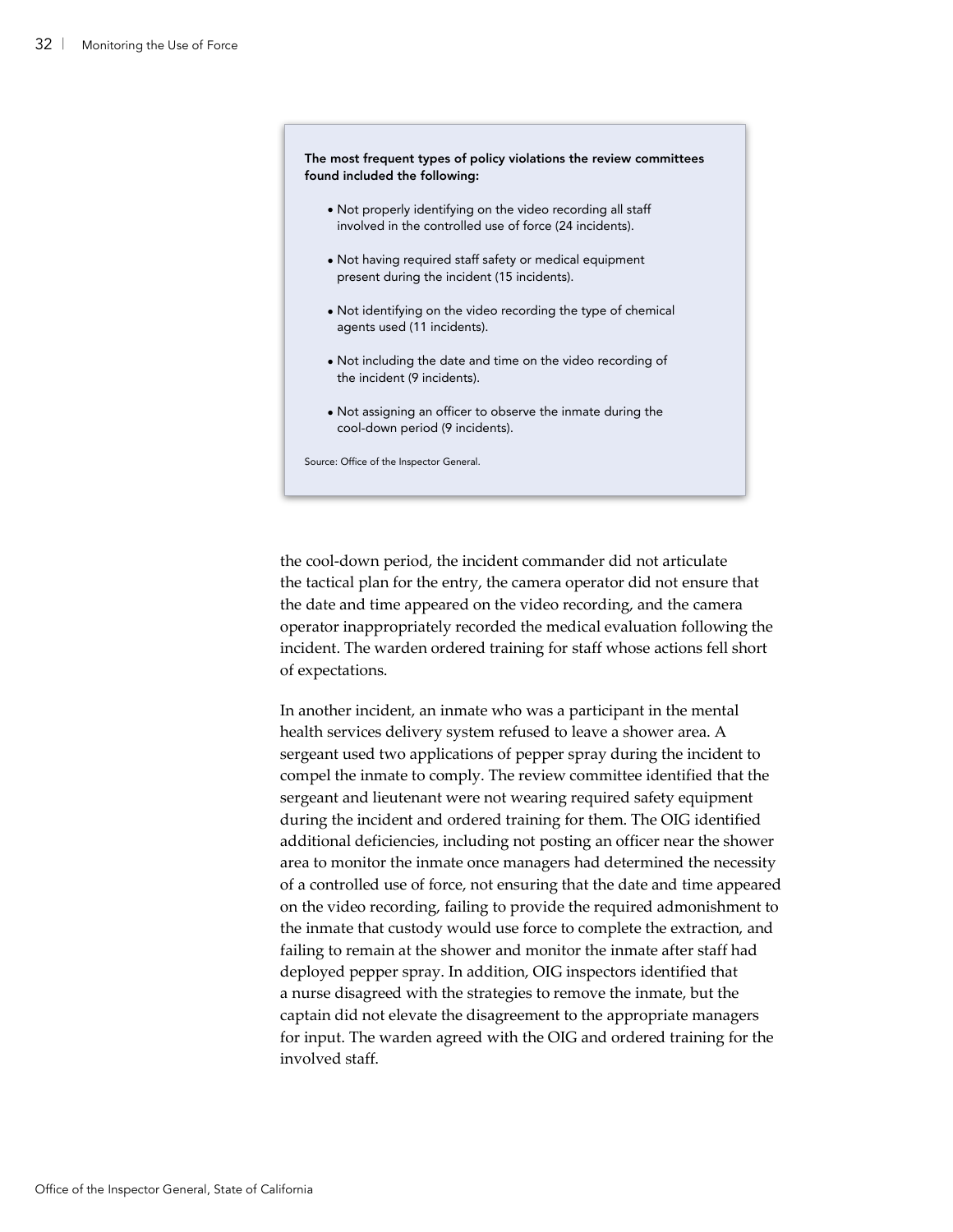# Recommendations

We are encouraged that the department has recently implemented the new tracking system and anticipate that departmental staff will be able to utilize its capabilities to improve overall compliance with departmental use-of-force policies and standards.

We are also pleased with the department's use of the MILO training to improve correctional officers' communication skills and de-escalation techniques as a means of curtailing use-of-force incidents.

We recommend that the department pursue the following actions:

- To optimize the use of the department's recently implemented use-of-force tracking system, the department should:
	- o Determine which types of use-of-force management reports best suit its executive staff and local hiring authorities' needs,
	- o Routinely analyze the use-of-force data at the headquarters' level for trends,
	- o Monitor staff who frequently use force or who were found to have frequently violated use-of-force policies, and
	- o Track the corrective or adverse actions hiring authorities impose on their staff.
- To increase the overall rate of compliance with use-of-force policies and procedures, the department should:
	- o Focus its training curriculum on the most common and serious types of violations identified from the new tracking system,
	- o Consider stronger progressive discipline for staff who repeatedly violate use-of-force policies, and
	- o Hold supervisors and managers accountable when their staff repeatedly violate use-of-force policies.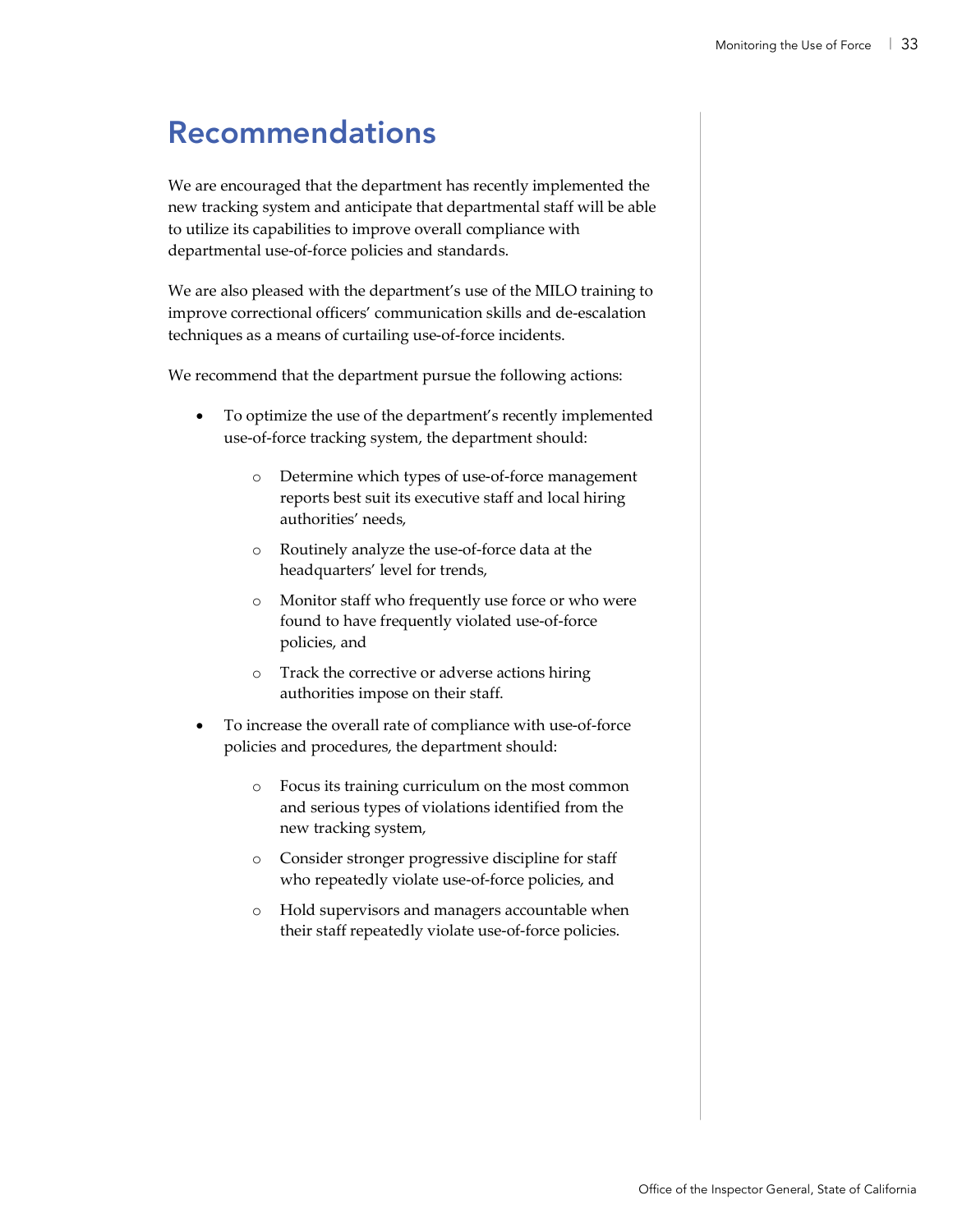- To ensure that staff understand how to properly carry out video-recorded inmate interviews during the course of their job duties, the department should reevaluate the training it offers to them on the correct procedure to follow when conducting these interviews.
- To ensure that staff adhere to policies that pertain to the controlled use of force, the department should reevaluate its training curriculum, provide additional training to staff, and select for participation in controlled use-of-force incidents only those who have completed additional training.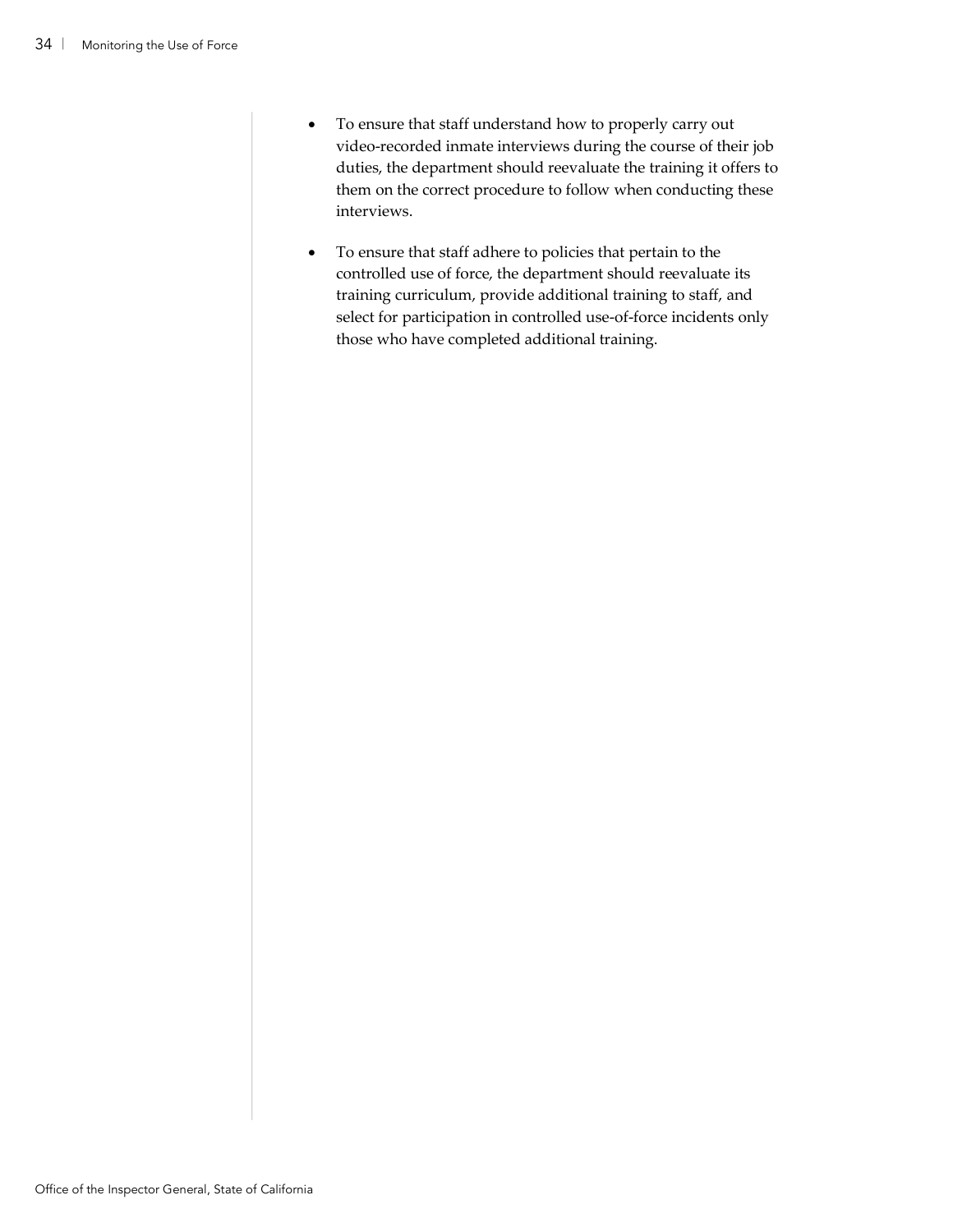# Appendices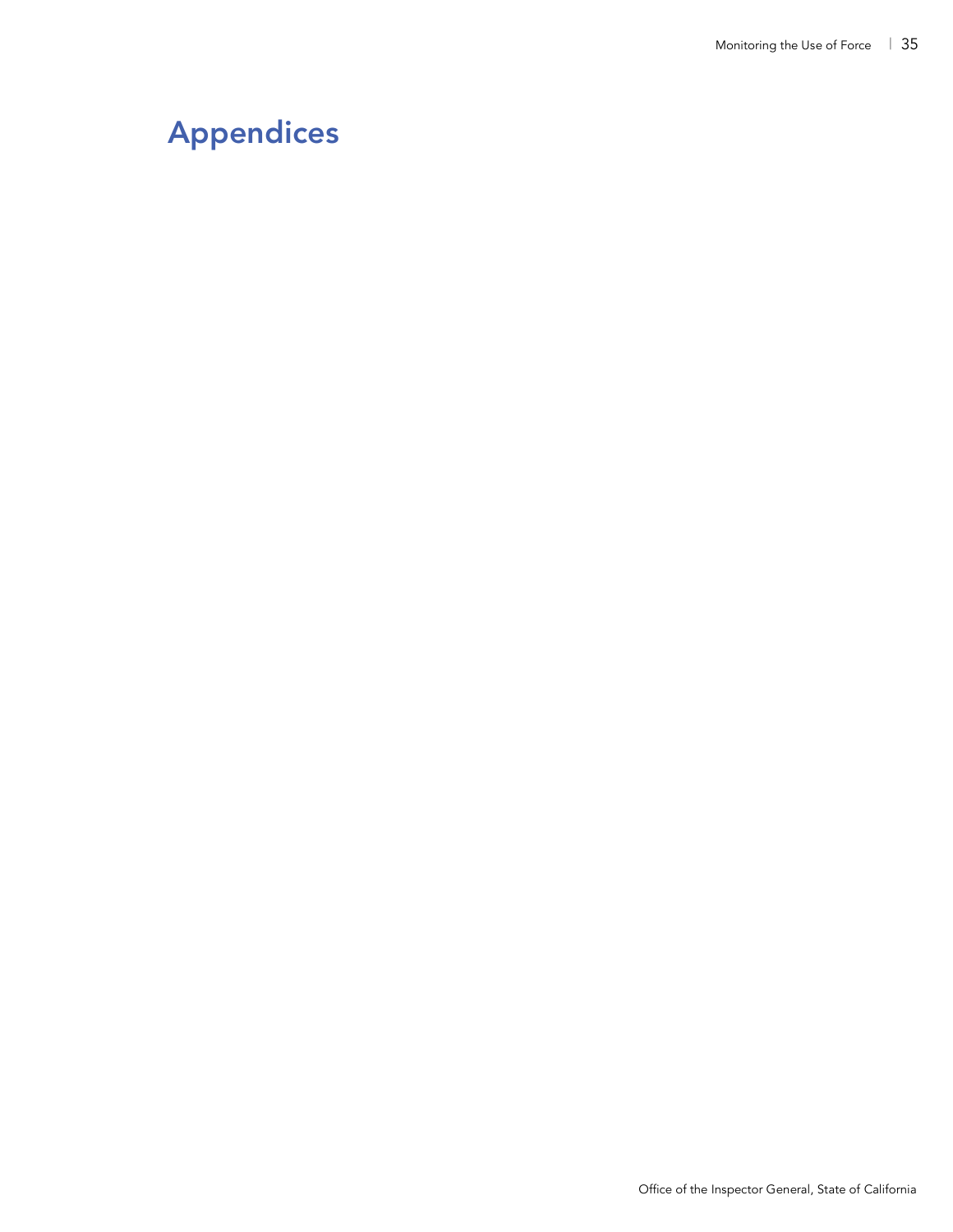|                                                                   | Number of:                       |                                 |                                           |                                                                  |  |
|-------------------------------------------------------------------|----------------------------------|---------------------------------|-------------------------------------------|------------------------------------------------------------------|--|
| <b>Facility</b>                                                   | Use-of-Force<br><b>Incidents</b> | <b>Applications</b><br>of Force | <b>Staff Who</b><br><b>Applied Force*</b> | Inmates, Wards,<br>or Parolees<br><b>Force Applied</b><br>$to^*$ |  |
| <b>Adult Institutions</b>                                         | 3,307                            | 9,900                           | 7,647                                     | 5,986                                                            |  |
| Avenal State Prison                                               | 21                               | 40                              | 34                                        | 45                                                               |  |
| California City Correctional Facility                             | 22                               | 56                              | 41                                        | 58                                                               |  |
| Calipatria State Prison                                           | 127                              | 325                             | 254                                       | 289                                                              |  |
| California Correctional Center                                    | 53                               | 204                             | 129                                       | 103                                                              |  |
| California Correctional Institution                               | 207                              | 738                             | 507                                       | 490                                                              |  |
| Central California Women's Facility                               | 134                              | 291                             | 265                                       | 204                                                              |  |
| Centinela State Prison                                            | 65                               | 198                             | 136                                       | 139                                                              |  |
| California Health Care Facility                                   | 141                              | 506                             | 451                                       | 156                                                              |  |
| California Institution for Men                                    | 27                               | 50                              | 34                                        | 66                                                               |  |
| California Institution for Women                                  | 68                               | 200                             | 158                                       | 100                                                              |  |
| California Men's Colony                                           | 84                               | 204                             | 172                                       | 125                                                              |  |
| California Medical Facility                                       | 77                               | 249                             | 226                                       | 96                                                               |  |
| California State Prison, Corcoran                                 | 304                              | 897                             | 719                                       | 490                                                              |  |
| California Rehabilitation Center                                  | 18                               | 36                              | 24                                        | 46                                                               |  |
| Correctional Training Facility                                    | 12                               | 34                              | 24                                        | 18                                                               |  |
| Chuckawalla Valley State Prison                                   | 5                                | 10                              | 9                                         | 8                                                                |  |
| Deuel Vocational Institution                                      | 69                               | 193                             | 144                                       | 141                                                              |  |
| Folsom State Prison                                               | 28                               | 94                              | 74                                        | 52                                                               |  |
| High Desert State Prison                                          | 148                              | 529                             | 389                                       | 348                                                              |  |
| Ironwood State Prison                                             | 30                               | 88                              | 62                                        | 45                                                               |  |
| Kern Valley State Prison                                          | 207                              | 586                             | 456                                       | 409                                                              |  |
| California State Prison, Los Angeles<br>County                    | 197                              | 615                             | 471                                       | 315                                                              |  |
| Mule Creek State Prison                                           | 152                              | 538                             | 417                                       | 228                                                              |  |
| North Kern State Prison                                           | 85                               | 173                             | 145                                       | 150                                                              |  |
| Pelican Bay State Prison                                          | 25                               | 105                             | 66                                        | 53                                                               |  |
| Pleasant Valley State Prison                                      | 42                               | 98                              | 92                                        | 76                                                               |  |
| Richard J. Donovan Correctional Facility                          | 119                              | 293                             | 248                                       | 177                                                              |  |
| California State Prison, Sacramento                               | 271                              | 838                             | 648                                       | 493                                                              |  |
| California State Prison and Substance<br>Abuse Treatment Facility | 96                               | 233                             | 176                                       | 154                                                              |  |
| Sierra Conservation Center                                        | 22                               | 72                              | 52                                        | 44                                                               |  |
| California State Prison, Solano                                   | 57                               | 225                             | 137                                       | 100                                                              |  |

## Appendix A: Detail of Use-of-Force Incidents

*Continued on next page.*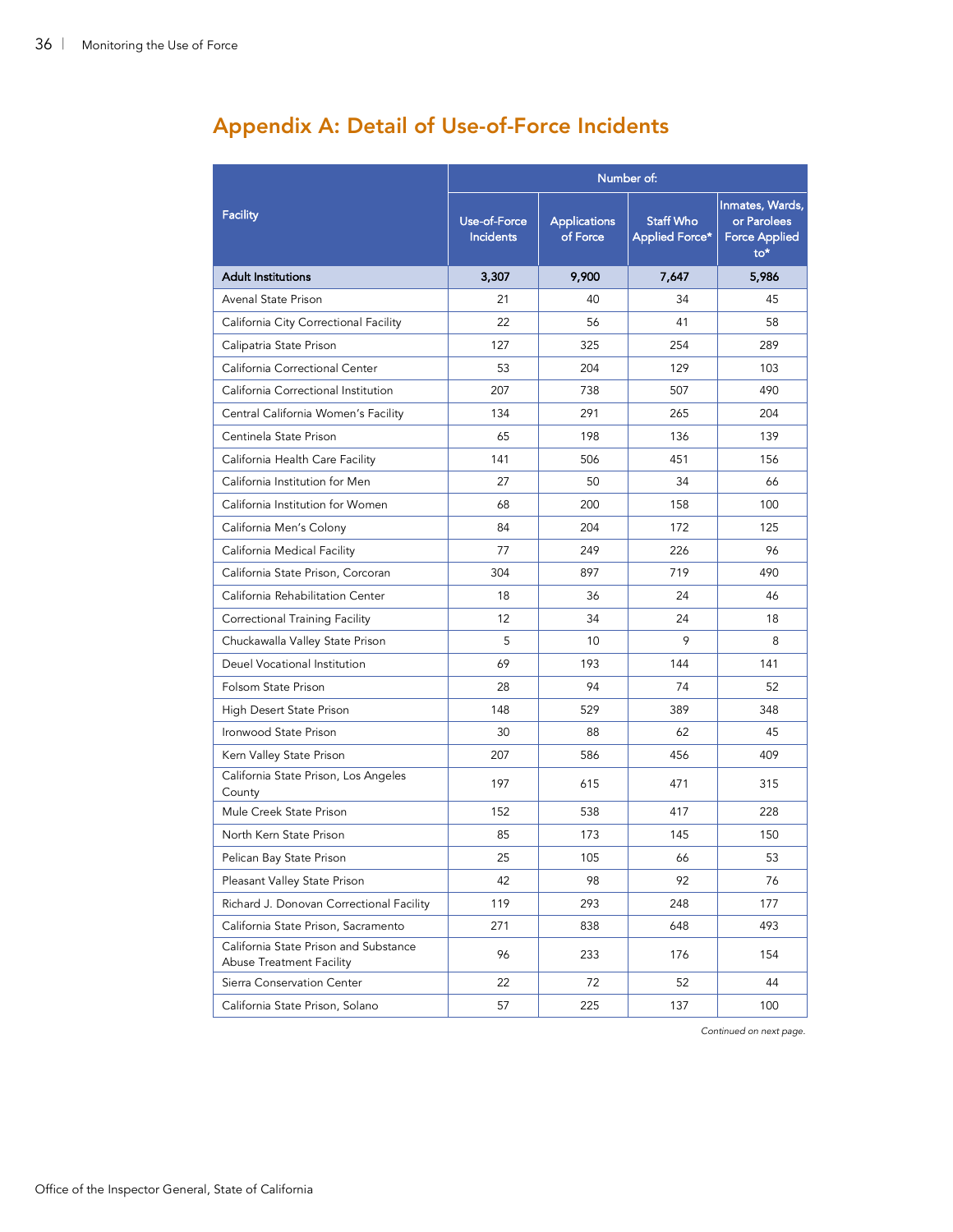|                                                                              | Number of:                       |                                 |                                           |                                                                  |  |  |
|------------------------------------------------------------------------------|----------------------------------|---------------------------------|-------------------------------------------|------------------------------------------------------------------|--|--|
| <b>Facility</b>                                                              | Use-of-Force<br><b>Incidents</b> | <b>Applications</b><br>of Force | <b>Staff Who</b><br><b>Applied Force*</b> | Inmates, Wards,<br>or Parolees<br><b>Force Applied</b><br>$to^*$ |  |  |
| California State Prison, San Quentin                                         | 75                               | 288                             | 166                                       | 145                                                              |  |  |
| Salinas Valley State Prison                                                  | 204                              | 638                             | 509                                       | 438                                                              |  |  |
| Valley State Prison                                                          | 19                               | 38                              | 33                                        | 27                                                               |  |  |
| Wasco State Prison                                                           | 96                               | 218                             | 179                                       | 158                                                              |  |  |
|                                                                              |                                  |                                 |                                           |                                                                  |  |  |
| <b>Contract Beds Unit: Community</b><br>Correctional Facilities (California) | 39                               | 90                              | 62                                        | 71                                                               |  |  |
| Central Valley Modified Community<br>Correctional Facility                   | $\mathbf{0}$                     | 0                               | 0                                         | 0                                                                |  |  |
| Delano Modified Community<br><b>Correctional Facility</b>                    | 19                               | 40                              | 28                                        | 34                                                               |  |  |
| Desert View Modified Community<br><b>Correctional Facility</b>               | 0                                | 0                               | 0                                         | 0                                                                |  |  |
| Golden State Modified Community<br><b>Correctional Facility</b>              | $\mathbf{1}$                     | 6                               | 4                                         | $\mathbf{1}$                                                     |  |  |
| McFarland Female Community Reentry<br>Facility                               | 1                                | 1                               | 1                                         | 1                                                                |  |  |
| Shafter Modified Community<br><b>Correctional Facility</b>                   | 16                               | 41                              | 27                                        | 33                                                               |  |  |
| Taft Modified Community Correctional<br>Facility                             | 2                                | $\overline{2}$                  | 2                                         | 2                                                                |  |  |
|                                                                              |                                  |                                 |                                           |                                                                  |  |  |
| Contract Beds Unit: Out of State                                             | 59                               | 202                             | 107                                       | 168                                                              |  |  |
| La Palma Correctional Center                                                 | 31                               | 115                             | 55                                        | 102                                                              |  |  |
| Tallahatchie County Correctional Facility                                    | 28                               | 87                              | 52                                        | 66                                                               |  |  |
|                                                                              |                                  |                                 |                                           |                                                                  |  |  |
| Juvenile Facilities                                                          | 269                              | 766                             | 481                                       | 703                                                              |  |  |
| N. A. Chaderjian Youth Correctional<br>Facility                              | 128                              | 388                             | 246                                       | 297                                                              |  |  |
| O. H. Close Youth Correctional Facility                                      | 93                               | 243                             | 130                                       | 269                                                              |  |  |
| Pine Grove Youth Conservation Camp                                           | 1                                | 13                              | 4                                         | 28                                                               |  |  |
| Ventura Youth Correctional Facility                                          | 47                               | 122                             | 101                                       | 109                                                              |  |  |
|                                                                              |                                  |                                 |                                           |                                                                  |  |  |
| Parole Regions                                                               | 29                               | 77                              | 73                                        | 29                                                               |  |  |
| North                                                                        | 15                               | 30                              | 29                                        | 15                                                               |  |  |
| South                                                                        | 14                               | 47                              | 44                                        | 14                                                               |  |  |
| Office of Correctional Safety                                                | $\boldsymbol{6}$                 | 11                              | 10                                        | $\boldsymbol{6}$                                                 |  |  |
|                                                                              |                                  |                                 |                                           |                                                                  |  |  |
| <b>Grand Total</b>                                                           | 3,709                            | 11,046                          | 8,380                                     | 6,963                                                            |  |  |

\* The OIG counted the name of each staff member and inmate every time they were involved with a use-of-force incident. Therefore, we counted several of the staff and inmates more than once.

Source: Office of the Inspector General's Tracking and Reporting System for the period July 1, 2017, through December 31, 2017.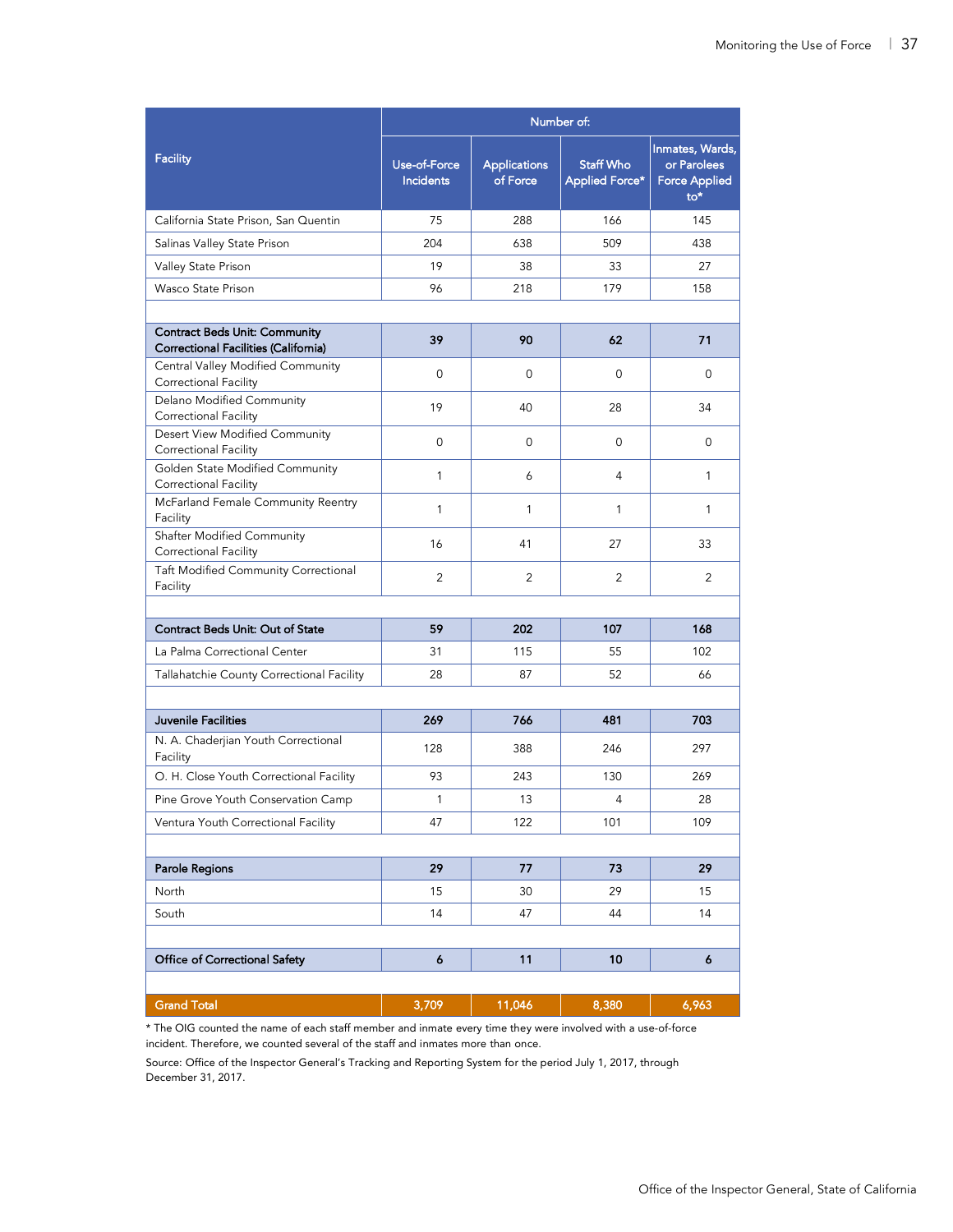## Appendix B: Detail of Policy Violations as Determined by the Department, Grouped by OIG Category

| <b>Facility</b>                                                          | Number of<br><b>Incidents</b> | Number of<br><b>Incidents</b><br>Out of<br>Policy:<br>Apart<br><b>From Use</b><br>of Force | Out of<br>Policy:<br>Apart<br>From<br><b>Use</b><br>of Force<br>(% ) | Number of<br><b>Incidents</b><br>Out of<br>Policy:<br><b>Actual Use</b><br>of Force | Out of<br>Policy:<br><b>Actual Use</b><br>of Force<br>(% ) | Number of<br><b>Incidents</b><br>Out of<br>Policy:<br>Non-Use<br>of Force | Out of<br>Policy:<br>Non-Use<br>of Force<br>$(\%)$ |
|--------------------------------------------------------------------------|-------------------------------|--------------------------------------------------------------------------------------------|----------------------------------------------------------------------|-------------------------------------------------------------------------------------|------------------------------------------------------------|---------------------------------------------------------------------------|----------------------------------------------------|
| <b>Adult Institutions</b>                                                | 3,307                         | 1,209                                                                                      | 37%                                                                  | 68                                                                                  | 2%                                                         | 587                                                                       | 18%                                                |
| Avenal State Prison                                                      | 21                            | 7                                                                                          | 33%                                                                  | 1                                                                                   | 5%                                                         | 3                                                                         | 14%                                                |
| California City Correctional Facility                                    | 22                            | 17                                                                                         | 77%                                                                  | $\overline{c}$                                                                      | 9%                                                         | 15                                                                        | 68%                                                |
| Calipatria State Prison                                                  | 127                           | 41                                                                                         | 32%                                                                  | $\overline{4}$                                                                      | 3%                                                         | 11                                                                        | 9%                                                 |
| California Correctional Center                                           | 53                            | 27                                                                                         | 51%                                                                  | 2                                                                                   | 4%                                                         | 17                                                                        | 32%                                                |
| California Correctional Institution                                      | 207                           | 49                                                                                         | 24%                                                                  | 3                                                                                   | 1%                                                         | 37                                                                        | 18%                                                |
| Central California Women's Facility                                      | 134                           | 61                                                                                         | 46%                                                                  | 5                                                                                   | 4%                                                         | 24                                                                        | 18%                                                |
| Centinela State Prison                                                   | 65                            | 8                                                                                          | 12%                                                                  | $\mathbf 0$                                                                         | 0%                                                         | $\overline{7}$                                                            | 11%                                                |
| California Health Care Facility                                          | 141                           | 37                                                                                         | 26%                                                                  | 3                                                                                   | 2%                                                         | $\overline{2}$                                                            | 1%                                                 |
| California Institution for Men                                           | 27                            | 7                                                                                          | 26%                                                                  | 0                                                                                   | 0%                                                         | 5                                                                         | 19%                                                |
| California Institution for Women                                         | 68                            | 19                                                                                         | 28%                                                                  | 5                                                                                   | 7%                                                         | 14                                                                        | 21%                                                |
| California Men's Colony                                                  | 84                            | 72                                                                                         | 86%                                                                  | $\mathbf 0$                                                                         | 0%                                                         | 19                                                                        | 23%                                                |
| California Medical Facility                                              | 77                            | 50                                                                                         | 65%                                                                  | $\mathbf 0$                                                                         | 0%                                                         | 15                                                                        | 19%                                                |
| California State Prison, Corcoran                                        | 304                           | 173                                                                                        | 57%                                                                  | 11                                                                                  | 4%                                                         | 83                                                                        | 27%                                                |
| California Rehabilitation Center                                         | 18                            | 5                                                                                          | 28%                                                                  | 0                                                                                   | 0%                                                         | $\overline{c}$                                                            | 11%                                                |
| Correctional Training Facility                                           | 12                            | 3                                                                                          | 25%                                                                  | $\mathbf 0$                                                                         | 0%                                                         | 3                                                                         | 25%                                                |
| Chuckawalla Valley State Prison                                          | 5                             | $\mathbf{1}$                                                                               | 20%                                                                  | $\mathbf 0$                                                                         | 0%                                                         | $\mathbf 0$                                                               | 0%                                                 |
| Deuel Vocational Institution                                             | 69                            | 17                                                                                         | 25%                                                                  | $\mathbf{1}$                                                                        | 1%                                                         | 35                                                                        | 51%                                                |
| Folsom State Prison                                                      | 28                            | 7                                                                                          | 25%                                                                  | $\overline{c}$                                                                      | 7%                                                         | $\overline{c}$                                                            | 7%                                                 |
| High Desert State Prison                                                 | 148                           | 29                                                                                         | 20%                                                                  | $\overline{4}$                                                                      | 3%                                                         | 26                                                                        | 18%                                                |
| Ironwood State Prison                                                    | 30                            | 3                                                                                          | 10%                                                                  | 1                                                                                   | 3%                                                         | 5                                                                         | 17%                                                |
| Kern Valley State Prison                                                 | 207                           | 67                                                                                         | 32%                                                                  | $\mathbf 0$                                                                         | 0%                                                         | 18                                                                        | 9%                                                 |
| California State Prison, Los Angeles<br>County                           | 197                           | 49                                                                                         | 25%                                                                  | 1                                                                                   | 1%                                                         | 23                                                                        | 12%                                                |
| Mule Creek State Prison                                                  | 152                           | 73                                                                                         | 48%                                                                  | $\overline{4}$                                                                      | 3%                                                         | 21                                                                        | 14%                                                |
| North Kern State Prison                                                  | 85                            | 25                                                                                         | 29%                                                                  | 0                                                                                   | 0%                                                         | 15                                                                        | 18%                                                |
| Pelican Bay State Prison                                                 | 25                            | 4                                                                                          | 16%                                                                  | $\mathsf{O}\xspace$                                                                 | $0\%$                                                      | $\sqrt{2}$                                                                | $8%$                                               |
| Pleasant Valley State Prison                                             | 42                            | 9                                                                                          | 21%                                                                  | 2                                                                                   | 5%                                                         | 5                                                                         | 12%                                                |
| Richard J. Donovan Correctional Facility                                 | 119                           | 26                                                                                         | 22%                                                                  | 3                                                                                   | 3%                                                         | 21                                                                        | 18%                                                |
| California State Prison, Sacramento                                      | 271                           | 79                                                                                         | 29%                                                                  | 3                                                                                   | 1%                                                         | 74                                                                        | 27%                                                |
| California State Prison and Substance<br><b>Abuse Treatment Facility</b> | 96                            | 45                                                                                         | 47%                                                                  | 5                                                                                   | 5%                                                         | 24                                                                        | 25%                                                |
| Sierra Conservation Center                                               | 22                            | 17                                                                                         | 77%                                                                  | $\mathbf 0$                                                                         | 0%                                                         | 5                                                                         | 23%                                                |
| California State Prison, Solano                                          | 57                            | 32                                                                                         | 56%                                                                  | $\mathsf{O}\xspace$                                                                 | 0%                                                         | 5                                                                         | 9%                                                 |

*Continued on next page.*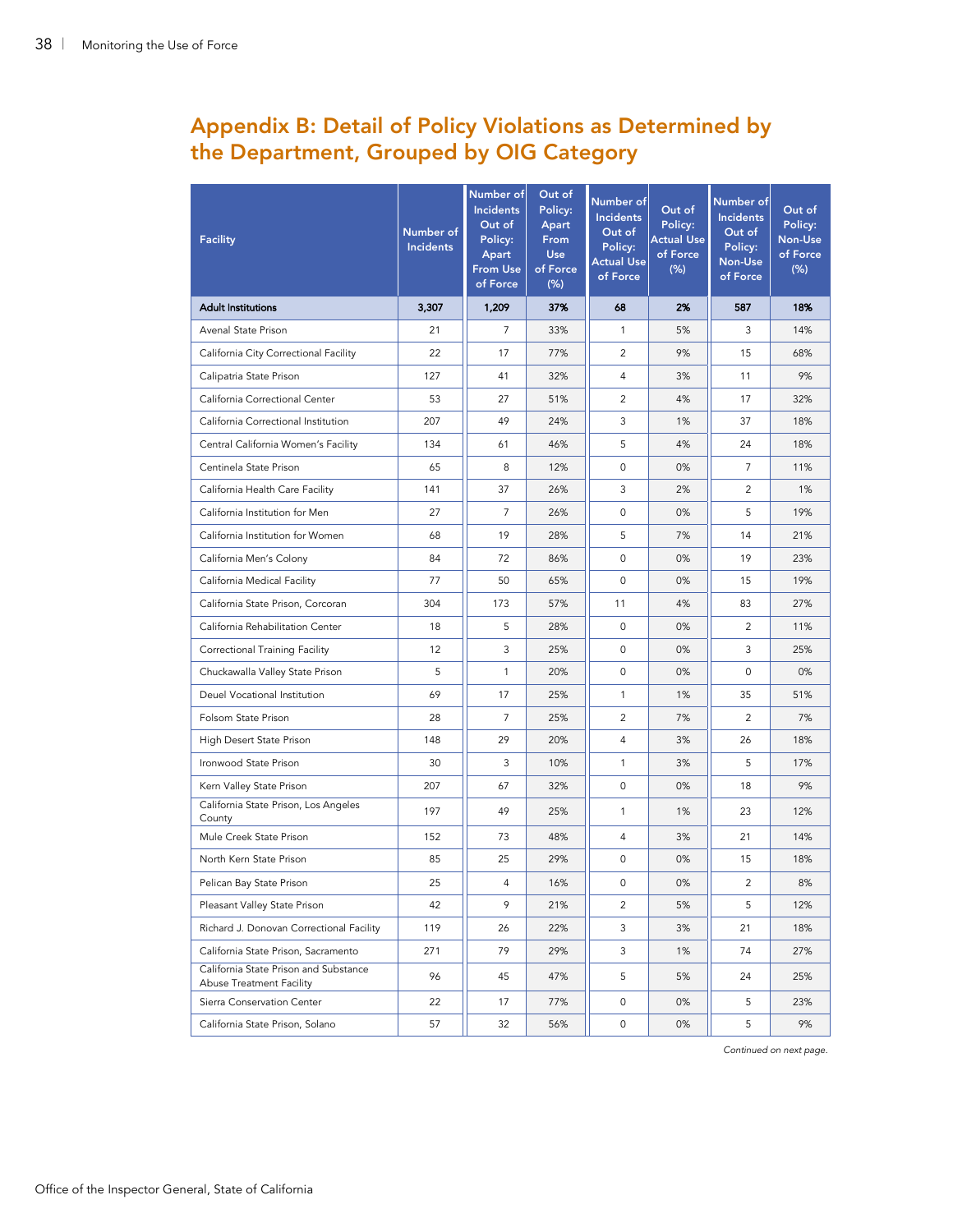| <b>Facility</b>                                                              | Number of<br><b>Incidents</b> | Number of<br><b>Incidents</b><br>Out of<br>Policy:<br>Apart<br><b>From Use</b><br>of Force | Out of<br>Policy:<br>Apart<br>From<br><b>Use</b><br>of Force<br>(% ) | Number of<br><b>Incidents</b><br>Out of<br>Policy:<br><b>Actual Use</b><br>of Force | Out of<br>Policy:<br><b>Actual Use</b><br>of Force<br>(%) | Number of<br><b>Incidents</b><br>Out of<br>Policy:<br>Non-Use<br>of Force | Out of<br>Policy:<br>Non-Use<br>of Force<br>$(\%)$ |
|------------------------------------------------------------------------------|-------------------------------|--------------------------------------------------------------------------------------------|----------------------------------------------------------------------|-------------------------------------------------------------------------------------|-----------------------------------------------------------|---------------------------------------------------------------------------|----------------------------------------------------|
| California State Prison, San Quentin                                         | 75                            | 55                                                                                         | 73%                                                                  | 2                                                                                   | 3%                                                        | 21                                                                        | 28%                                                |
| Salinas Valley State Prison                                                  | 204                           | 53                                                                                         | 26%                                                                  | 4                                                                                   | 2%                                                        | 17                                                                        | 8%                                                 |
| Valley State Prison                                                          | 19                            | 9                                                                                          | 47%                                                                  | 0                                                                                   | 0%                                                        | 6                                                                         | 32%                                                |
| Wasco State Prison                                                           | 96                            | 33                                                                                         | 34%                                                                  | 0                                                                                   | 0%                                                        | 5                                                                         | 5%                                                 |
|                                                                              |                               |                                                                                            |                                                                      |                                                                                     |                                                           |                                                                           |                                                    |
| <b>Contract Beds Unit: Community</b><br>Correctional Facilities (California) | 39                            | 8                                                                                          | 21%                                                                  | 1                                                                                   | 3%                                                        | 7                                                                         | 18%                                                |
| Central Valley Modified Community<br>Correctional Facility                   | $\mathbf 0$                   | 0                                                                                          | N/A                                                                  | $\mathbf 0$                                                                         | N/A                                                       | 0                                                                         | N/A                                                |
| Delano Modified Community<br>Correctional Facility                           | 19                            | 1                                                                                          | 5%                                                                   | $\mathbf 0$                                                                         | 0%                                                        | 2                                                                         | 11%                                                |
| Desert View Modified Community<br>Correctional Facility                      | $\mathbf 0$                   | 0                                                                                          | N/A                                                                  | 0                                                                                   | N/A                                                       | $\mathbf 0$                                                               | N/A                                                |
| Golden State Modified Community<br>Correctional Facility                     | 1                             | 1                                                                                          | 100%                                                                 | $\mathbf 0$                                                                         | 0%                                                        | $\mathbf 0$                                                               | 0%                                                 |
| McFarland Female Community Reentry<br>Facility                               | 1                             | 0                                                                                          | 0%                                                                   | 0                                                                                   | 0%                                                        | $\mathbf{1}$                                                              | 100%                                               |
| Shafter Modified Community Correctional<br>Facility                          | 16                            | 5                                                                                          | 31%                                                                  | 1                                                                                   | 6%                                                        | 3                                                                         | 19%                                                |
| Taft Modified Community Correctional<br>Facility                             | 2                             | 1                                                                                          | 50%                                                                  | $\mathbf 0$                                                                         | 0%                                                        | $\mathbf{1}$                                                              | 50%                                                |
|                                                                              |                               |                                                                                            |                                                                      |                                                                                     |                                                           |                                                                           |                                                    |
| Contract Beds Unit: Out of State                                             | 59                            | 36                                                                                         | 61%                                                                  | 19                                                                                  | 32%                                                       | 22                                                                        | 37%                                                |
| La Palma Correctional Center                                                 | 31                            | 18                                                                                         | 58%                                                                  | 9                                                                                   | 29%                                                       | 11                                                                        | 35%                                                |
| Tallahatchie County Correctional Facility                                    | 28                            | 18                                                                                         | 64%                                                                  | 10                                                                                  | 36%                                                       | 11                                                                        | 39%                                                |
|                                                                              |                               |                                                                                            |                                                                      |                                                                                     |                                                           |                                                                           |                                                    |
| Juvenile Facilities                                                          | 269                           | 121                                                                                        | 45%                                                                  | 9                                                                                   | 3%                                                        | 17                                                                        | 6%                                                 |
| N. A. Chaderjian Youth Correctional<br>Facility                              | 128                           | 62                                                                                         | 48%                                                                  | 3                                                                                   | 2%                                                        | 2                                                                         | 2%                                                 |
| O. H. Close Youth Correctional Facility                                      | 93                            | 33                                                                                         | 35%                                                                  | $\overline{4}$                                                                      | 4%                                                        | 5                                                                         | 5%                                                 |
| Pine Grove Youth Conservation Camp                                           | 1                             | $\mathsf{O}\xspace$                                                                        | 0%                                                                   | 0                                                                                   | 0%                                                        | $\mathsf 0$                                                               | 0%                                                 |
| Ventura Youth Correctional Facility                                          | 47                            | 26                                                                                         | 55%                                                                  | 2                                                                                   | 4%                                                        | 10                                                                        | 21%                                                |
|                                                                              |                               |                                                                                            |                                                                      |                                                                                     |                                                           |                                                                           |                                                    |
| Parole Regions                                                               | 29                            | $\overline{7}$                                                                             | 24%                                                                  | $\mathbf 0$                                                                         | 0%                                                        | $\mathbf 0$                                                               | 0%                                                 |
| North                                                                        | 15                            | 3                                                                                          | 20%                                                                  | 0                                                                                   | 0%                                                        | 0                                                                         | 0%                                                 |
| South                                                                        | 14                            | 4                                                                                          | 29%                                                                  | 0                                                                                   | 0%                                                        | 0                                                                         | 0%                                                 |
|                                                                              |                               |                                                                                            |                                                                      |                                                                                     |                                                           |                                                                           |                                                    |
| Office of Correctional Safety                                                | 6                             | $\pmb{0}$                                                                                  | 0%                                                                   | $\mathbf 0$                                                                         | 0%                                                        | $\mathbf 0$                                                               | 0%                                                 |
|                                                                              |                               |                                                                                            |                                                                      |                                                                                     |                                                           |                                                                           |                                                    |
| <b>Grand Totals</b>                                                          | 3,709                         | 1,381                                                                                      | 37%                                                                  | 97                                                                                  | 3%                                                        | 633                                                                       | 17%                                                |

Source: Office of the Inspector General's Tracking and Reporting System for the period July 1, 2017, through December 31, 2017.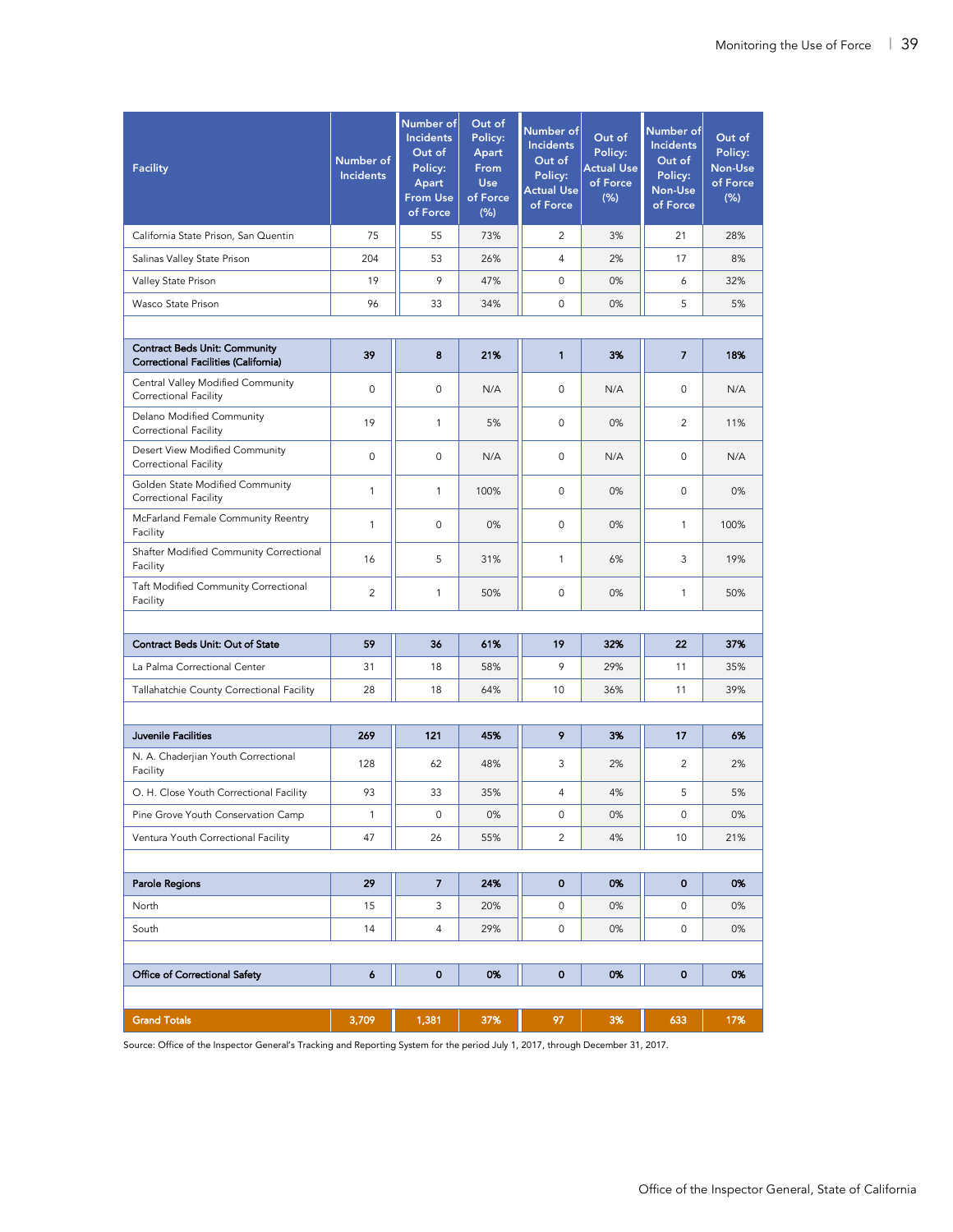*(This page left blank for reproduction purposes.)*